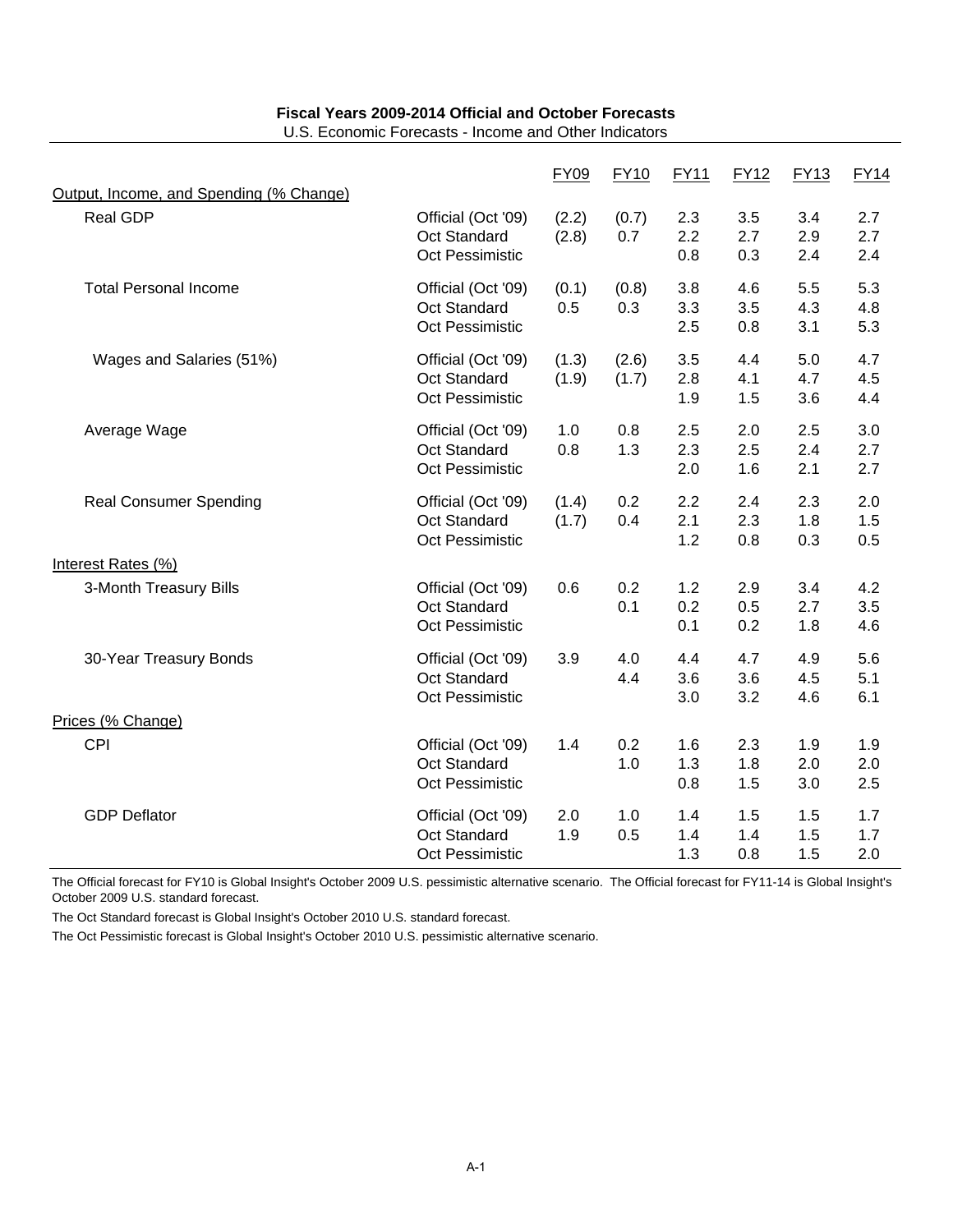|                                                                                           |                                                              | <b>FY09</b>     | <b>FY10</b>      | <b>FY11</b>             | <b>FY12</b>           | <b>FY13</b>         | <b>FY14</b>             |
|-------------------------------------------------------------------------------------------|--------------------------------------------------------------|-----------------|------------------|-------------------------|-----------------------|---------------------|-------------------------|
| <b>Employment and Labor Markets (% Change)</b><br><b>Total Nonagricultural Employment</b> | Official (Oct '09)<br>Oct Standard<br>Oct Pessimistic        | (2.3)<br>(2.8)  | (3.3)<br>(3.0)   | 1.0<br>0.5<br>(0.1)     | 2.3<br>1.6<br>(0.1)   | 2.4<br>2.3<br>1.5   | 1.7<br>1.7<br>1.6       |
| Construction (5%)                                                                         | Official (Oct '09)<br><b>Oct Standard</b><br>Oct Pessimistic | (9.6)<br>(11.4) | (13.7)<br>(13.7) | (4.6)<br>(3.4)<br>(4.4) | 5.2<br>(0.7)<br>(5.5) | 6.6<br>6.7<br>2.6   | 4.6<br>8.2<br>9.0       |
| Manufacturing (9%)                                                                        | Official (Oct '09)<br>Oct Standard<br>Oct Pessimistic        | (7.2)<br>(7.7)  | (10.6)<br>(8.2)  | (1.4)<br>1.3<br>0.2     | 3.5<br>2.7<br>(0.9)   | 4.1<br>2.7<br>2.5   | 2.7<br>2.2<br>3.7       |
| Trade, Transportation, and Utilities (19%)                                                | Official (Oct '09)<br>Oct Standard<br>Oct Pessimistic        | (3.1)<br>(3.9)  | (3.7)<br>(3.4)   | 0.7<br>0.1<br>(0.7)     | 1.9<br>1.7<br>0.3     | 2.3<br>2.9<br>2.2   | 1.9<br>1.5<br>0.8       |
| Financial Activities (6%)                                                                 | Official (Oct '09)<br>Oct Standard<br>Oct Pessimistic        | (3.2)<br>(3.3)  | (4.3)<br>(3.9)   | (0.4)<br>(1.0)<br>(1.4) | 2.4<br>2.3<br>1.4     | 1.2<br>1.8<br>0.7   | (0.1)<br>(0.2)<br>(1.0) |
| Professional and Business Services (13%)                                                  | Official (Oct '09)<br>Oct Standard<br>Oct Pessimistic        | (4.0)<br>(4.7)  | (4.1)<br>(3.6)   | 5.8<br>2.8<br>1.0       | 6.7<br>5.0<br>0.1     | 4.4<br>4.5<br>4.4   | 2.6<br>3.7<br>4.1       |
| Education and Health Services (15%)                                                       | Official (Oct '09)<br>Oct Standard<br>Oct Pessimistic        | 2.6<br>2.4      | 2.1<br>1.7       | 3.2<br>1.8<br>1.7       | 2.2<br>2.0<br>2.5     | 0.9<br>1.3<br>0.9   | 1.0<br>1.1<br>0.6       |
| Leisure and Hospitality (10%)                                                             | Official (Oct '09)<br>Oct Standard<br>Oct Pessimistic        | (1.5)<br>(1.8)  | (0.2)<br>(1.5)   | 1.6<br>0.3<br>0.8       | 0.3<br>(0.4)<br>(0.8) | 2.0<br>0.8<br>(0.6) | 1.0<br>0.3<br>0.1       |
| Government (17%)                                                                          | Official (Oct '09)<br>Oct Standard<br>Oct Pessimistic        | 0.9<br>1.0      | (0.7)<br>(0.1)   | (1.0)<br>(0.9)<br>(1.1) | 0.1<br>(0.1)<br>(1.5) | 1.7<br>0.9<br>0.5   | 1.6<br>1.0<br>1.4       |
| Unemployment Rate (%)                                                                     | Official (Oct '09)<br>Oct Standard<br><b>Oct Pessimistic</b> | 7.6<br>7.6      | 10.1<br>9.8      | 9.7<br>9.7<br>10.1      | 9.0<br>9.4<br>10.7    | 8.2<br>8.7<br>10.4  | 7.8<br>8.2<br>9.8       |

U.S. Economic Forecasts - Employment and Labor Markets

The Official forecast for FY10 is Global Insight's October 2009 U.S. pessimistic alternative scenario. The Official forecast for FY11-14 is Global Insight's October 2009 U.S. standard forecast.

The Oct Standard forecast is Global Insight's October 2010 U.S. standard forecast.

The Oct Pessimistic forecast is Global Insight's October 2010 U.S. pessimistic alternative scenario.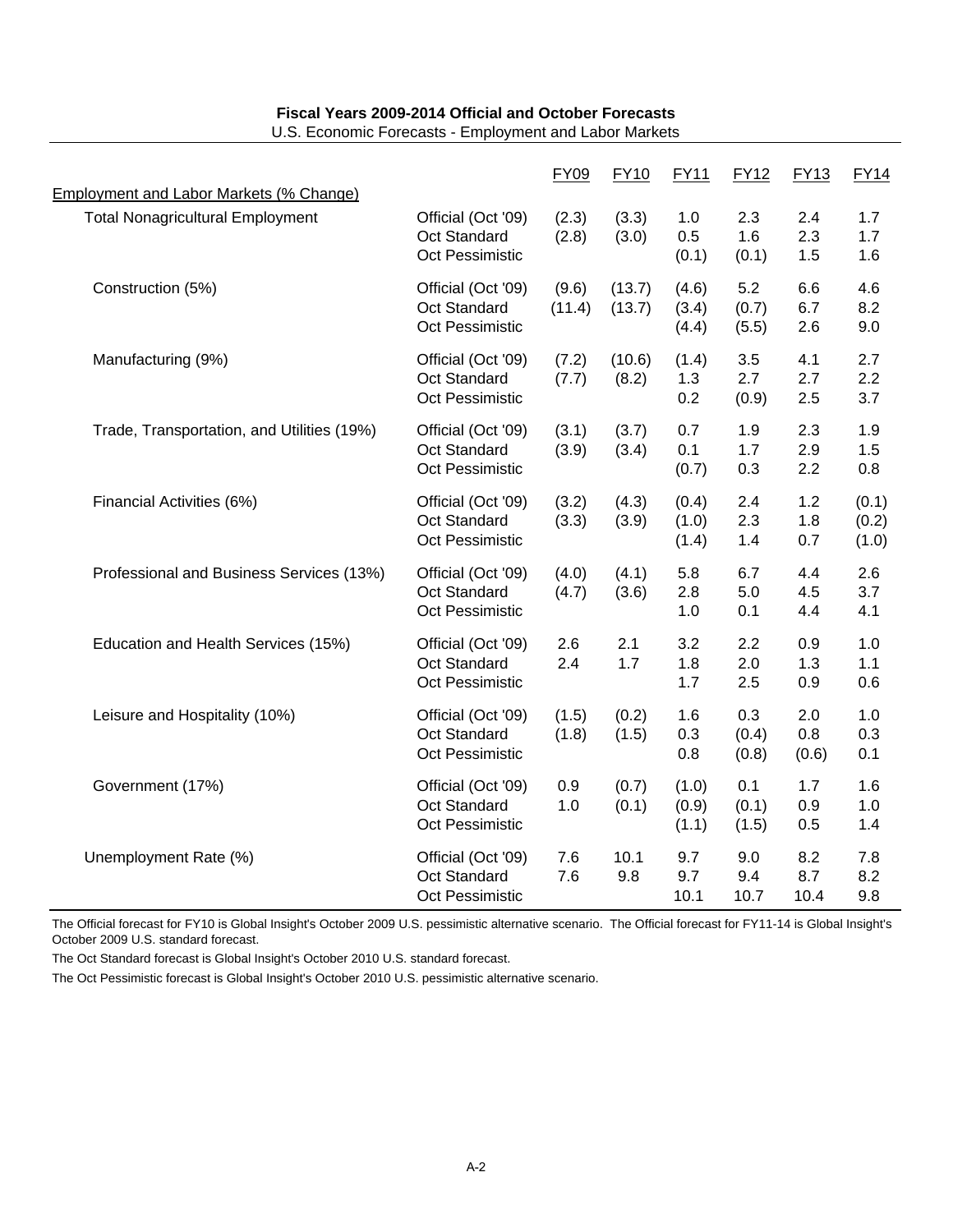| Employment and Labor Markets (% Change)    |                                                              | <b>FY09</b>      | <b>FY10</b>                | <b>FY11</b>             | <b>FY12</b>             | <b>FY13</b>             | <b>FY14</b>           |
|--------------------------------------------|--------------------------------------------------------------|------------------|----------------------------|-------------------------|-------------------------|-------------------------|-----------------------|
| <b>Total Nonagricultural Employment</b>    | Official (Oct '09)<br>Oct Standard<br>Oct Pessimistic        | (1.3)<br>(1.6)   | (2.6)<br>(2.1)<br>(2.1)    | 1.1<br>0.7<br>0.2       | 2.1<br>2.0<br>0.6       | 2.2<br>2.1<br>1.2       | 1.7<br>1.7<br>1.5     |
| Construction and Mining (5%)               | Official (Oct '09)<br>Oct Standard<br>Oct Pessimistic        | (10.1)<br>(10.9) | (12.3)<br>(11.8)<br>(11.8) | (5.1)<br>(3.0)<br>(4.1) | 5.4<br>4.7<br>(0.2)     | 7.1<br>7.2<br>3.3       | 5.0<br>7.5<br>8.2     |
| Manufacturing (6%)                         | Official (Oct '09)<br>Oct Standard<br>Oct Pessimistic        | (6.3)<br>(7.0)   | (11.5)<br>(8.1)<br>(8.1)   | (1.7)<br>(1.1)<br>(2.4) | 4.0<br>3.4<br>(0.7)     | 4.8<br>3.3<br>3.1       | 3.2<br>2.0<br>3.8     |
| Trade, Transportation, and Utilities (17%) | Official (Oct '09)<br><b>Oct Standard</b><br>Oct Pessimistic | (2.0)<br>(3.7)   | (2.9)<br>(2.8)<br>(2.8)    | 0.5<br>1.4<br>0.5       | 1.1<br>1.4<br>0.1       | 1.6<br>2.7<br>2.3       | 1.5<br>1.2<br>0.4     |
| Financial Activities (5%)                  | Official (Oct '09)<br>Oct Standard<br>Oct Pessimistic        | (4.0)<br>(3.4)   | (5.0)<br>(3.3)<br>(3.3)    | (0.6)<br>(0.7)<br>(1.2) | 3.4<br>1.8<br>0.6       | 1.8<br>1.7<br>0.2       | (0.1)<br>0.0<br>(1.1) |
| Professional and Business Services (18%)   | Official (Oct '09)<br>Oct Standard<br>Oct Pessimistic        | (1.0)<br>(0.5)   | (3.4)<br>(1.5)<br>(1.5)    | 4.3<br>1.6<br>0.3       | 5.9<br>4.4<br>0.5       | 3.7<br>3.1<br>2.5       | 2.1<br>3.0<br>3.2     |
| Education and Health Services (13%)        | Official (Oct '09)<br>Oct Standard<br>Oct Pessimistic        | 4.8<br>3.4       | 1.8<br>2.9<br>2.9          | 2.3<br>2.0<br>1.9       | 2.4<br>2.9<br>3.5       | 2.6<br>1.6<br>1.1       | 2.3<br>1.2<br>0.7     |
| Leisure and Hospitality (10%)              | Official (Oct '09)<br>Oct Standard<br>Oct Pessimistic        | (0.3)<br>(1.1)   | 1.7<br>(0.7)<br>(0.7)      | 1.3<br>1.7<br>2.1       | 0.2<br>2.1<br>1.8       | 1.6<br>1.7<br>0.4       | 0.8<br>0.3<br>0.1     |
| Government (19%)                           | Official (Oct '09)<br>Oct Standard<br>Oct Pessimistic        | 1.6<br>1.7       | 0.7<br>(0.6)<br>(0.6)      | 0.6<br>(0.6)<br>(0.6)   | (1.0)<br>(2.6)<br>(2.7) | (0.1)<br>(1.5)<br>(1.3) | 0.5<br>1.1<br>1.3     |
| Unemployment Rate (%)                      | Official (Oct '09)<br><b>Oct Standard</b><br>Oct Pessimistic | 5.5<br>5.4       | 7.5<br>7.0<br>7.0          | 6.9<br>7.3<br>7.6       | 6.1<br>7.0<br>8.0       | 5.3<br>6.6<br>7.8       | 4.8<br>6.2<br>7.4     |

Virginia Economic Forecasts - Employment and Labor Markets

The Official forecast for FY10 is based on Global Insight's October 2009 U.S. pessimistic alternative scenario. The Official forecast for FY11-14 is based on Global Insight's October 2009 U.S. standard forecast.

The Oct Standard forecast from the Department of Taxation is based on Global Insight's October 2010 U.S. standard forecast.

The Oct Pessimistic forecast from the Department of Taxation is based on Global Insight's October 2010 U.S. pessimistic alternative scenario.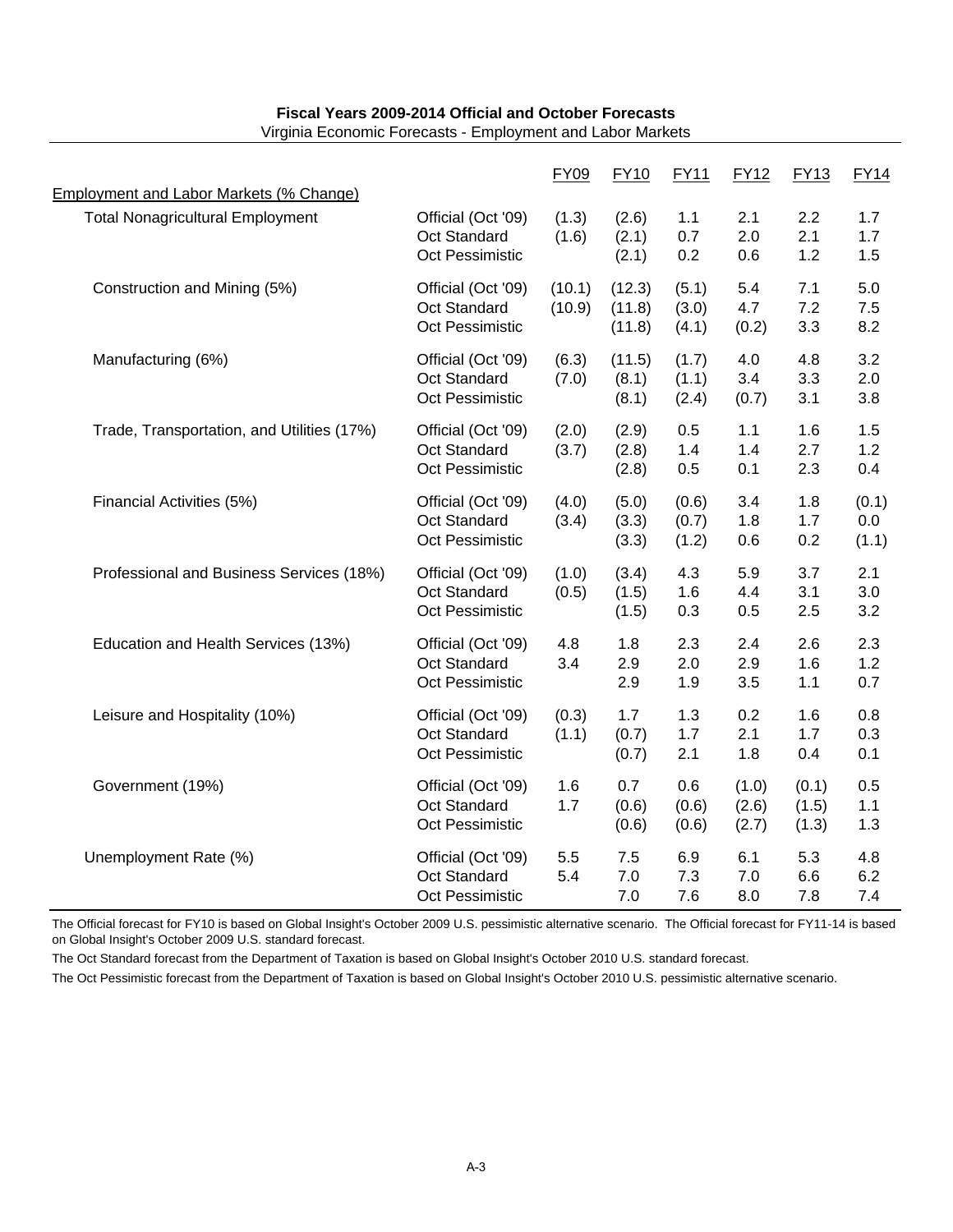Virginia Economic Forecasts - Income

|                                                   |                                                              | <b>FY09</b>    | <b>FY10</b>             | FY11                | <b>FY12</b>           | <b>FY13</b>             | <b>FY14</b>           |
|---------------------------------------------------|--------------------------------------------------------------|----------------|-------------------------|---------------------|-----------------------|-------------------------|-----------------------|
| Income (% Change)<br><b>Total Personal Income</b> | Official (Oct '09)<br>Oct Standard<br>Oct Pessimistic        | 1.1<br>1.4     | 1.3<br>1.0<br>1.0       | 3.0<br>2.8<br>2.3   | 3.7<br>3.6<br>2.0     | 4.2<br>4.5<br>3.2       | 4.6<br>4.4<br>4.6     |
| Wages and Salaries (55%)                          | Official (Oct '09)<br><b>Oct Standard</b><br>Oct Pessimistic | 0.7<br>0.4     | 0.1<br>0.3<br>0.3       | 3.0<br>2.6<br>1.9   | 3.7<br>4.7<br>3.0     | 3.4<br>4.6<br>3.5       | 4.1<br>3.9<br>3.5     |
| Average Wage                                      | Official (Oct '09)<br><b>Oct Standard</b><br>Oct Pessimistic | 2.0<br>2.1     | 2.8<br>2.5<br>2.5       | 1.9<br>1.8<br>1.8   | 1.6<br>2.6<br>2.4     | 1.2<br>2.5<br>2.2       | 2.4<br>2.2<br>2.0     |
| Dividends, Interest, and Rent (16%)               | Official (Oct '09)<br>Oct Standard<br>Oct Pessimistic        | (2.3)<br>(2.9) | (1.7)<br>(4.8)<br>(4.8) | 2.7<br>3.0<br>1.6   | 5.1<br>2.6<br>(2.9)   | 7.6<br>6.1<br>2.4       | 6.1<br>5.5<br>8.4     |
| Supplements to Wages and Salaries (15%)           | Official (Oct '09)<br><b>Oct Standard</b><br>Oct Pessimistic | 4.1<br>5.2     | 5.7<br>3.5<br>3.5       | 4.3<br>3.6<br>3.6   | 5.4<br>4.5<br>3.8     | 5.5<br>5.3<br>4.3       | 5.3<br>5.3<br>4.6     |
| Proprietor's Income (6%)                          | Official (Oct '09)<br><b>Oct Standard</b><br>Oct Pessimistic | (3.8)<br>(2.5) | 0.3<br>(0.7)<br>(0.7)   | 5.2<br>4.1<br>3.9   | 1.9<br>1.5<br>1.1     | (0.4)<br>(0.4)<br>(0.4) | 0.0<br>(0.1)<br>(0.3) |
| Net Transfer Payments (5%)                        | Official (Oct '09)<br><b>Oct Standard</b><br>Oct Pessimistic | 28.3<br>34.8   | 19.5<br>26.4<br>26.4    | (5.8)<br>4.1<br>6.4 | (3.6)<br>(3.5)<br>2.5 | 5.5<br>2.5<br>5.9       | 9.3<br>10.1<br>12.1   |

The Official forecast for FY10 is based on Global Insight's October 2009 U.S. pessimistic alternative scenario. The Official forecast for FY11-14 is based on Global Insight's October 2009 U.S. standard forecast.

The Oct Standard forecast from the Department of Taxation is based on Global Insight's October 2010 U.S. standard forecast.

The Oct Pessimistic forecast from the Department of Taxation is based on Global Insight's October 2010 U.S. pessimistic alternative scenario.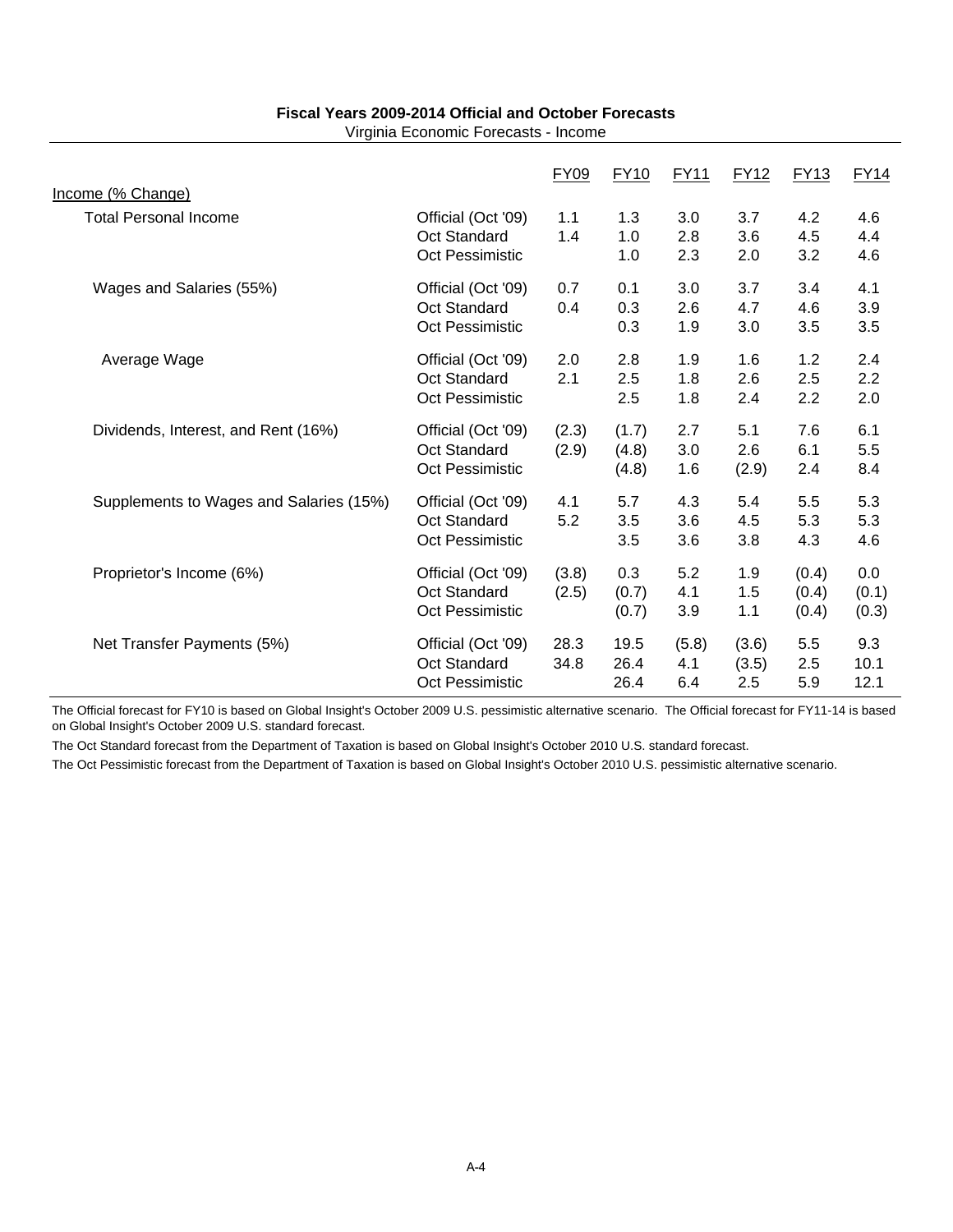#### **The Official and December General Fund Forecast for Fiscal Year 2011**

(Dollars in Millions)

December 17, 2010

|                                         | Fiscal Year 2010 |           |    | Fiscal Year 2011 |    |           |    |        |            |                     |  |
|-----------------------------------------|------------------|-----------|----|------------------|----|-----------|----|--------|------------|---------------------|--|
|                                         |                  |           |    | Official         |    | December  |    |        |            | % Growth Over FY 10 |  |
|                                         | Actual           | % Growth  |    | Forecast         |    | Forecast  |    | Change | Official   | December            |  |
| <b>MAJOR TAX SOURCES</b>                |                  |           |    |                  |    |           |    |        |            |                     |  |
| Corporate Income                        | \$<br>806.5      | 24.4 %    | \$ | 792.8            | \$ | 781.5     | \$ | (11.3) | (1.7) %    | $(3.1)$ %           |  |
| Individual Income Tax:                  |                  |           |    |                  |    |           |    |        |            |                     |  |
| Gross                                   | 11,082.9         | (3.2)     |    | 11,511.8         |    | 11,603.8  |    | 92.0   | 3.9        | 4.7                 |  |
| Withholding                             | 9,176.2          | 0.4       |    | 9,394.5          |    | 9,489.8   |    | 95.3   | 2.4        | 3.4                 |  |
| Nonwithholding                          | 1,906.8          | (17.5)    |    | 2,117.3          |    | 2,114.0   |    | (3.3)  | 11.0       | 10.9                |  |
| Refunds                                 | (1,994.7)        | 1.4       |    | (1,924.1)        |    | (1,922.0) |    | 2.1    | (3.5)      | (3.6)               |  |
| Net                                     | 9,088.3          | (4.1)     |    | 9,587.7          |    | 9,681.8   |    | 94.1   | 5.5        | 6.5                 |  |
| Insurance Company Premiums              | 261.9            | 2.7       |    | 274.4            |    | 277.7     |    | 3.3    | 4.8        | 6.0                 |  |
| State Sales & Use Tax                   | 3,082.5          | 6.2       |    | 2,880.8          |    | 3,014.6   |    | 133.8  | (6.5)      | (2.2)               |  |
| Wills, Suits, Deeds, & Contract Fees    | 290.2            | (7.7)     |    | 314.0            |    | 274.0     |    | (40.0) | 8.2        | (5.6)               |  |
| <b>Total Major Tax Sources</b>          | \$<br>13,529.3   | $(0.5)$ % | \$ | 13,849.7         | \$ | 14,029.6  | \$ | 179.9  | 2.4%       | 3.7%                |  |
| MISCELLANEOUS TAXES AND OTHER REVENUES  |                  |           |    |                  |    |           |    |        |            |                     |  |
| Alcoholic Beverage State Tax            | \$<br>131.6      | 1.5 %     | \$ | 134.6            | \$ | 133.7     | \$ | (0.9)  | 2.3%       | 1.6 %               |  |
| <b>Bank Franchise Tax</b>               | 23.1             | 3.1       |    | 15.0             |    | 22.8      |    | 7.8    | (35.2)     | (1.5)               |  |
| Beer & Beverage Excise Tax              | 43.5             | (0.2)     |    | 43.4             |    | 43.5      |    | 0.1    | (0.2)      | 0.0                 |  |
| Corporate Franchise & Charter Fees      | 46.6             | (5.7)     |    | 46.2             |    | 46.7      |    | 0.5    | (0.9)      | 0.2                 |  |
| Excess & Other Fees from Officers       | (10.5)           | 38.9      |    | (6.5)            |    | (7.5)     |    | (1.0)  | 38.0       | 28.5                |  |
| Estate & Gifts                          | 5.7              | (5.6)     |    | 0.0              |    | 4.0       |    | 4.0    | (100.0)    | (29.5)              |  |
| <b>Institutional Revenues</b>           | 6.0              | (6.0)     |    | 5.9              |    | 5.8       |    | (0.1)  | (2.0)      | (3.6)               |  |
| Interest & Rents                        | 94.7             | (9.5)     |    | 108.4            |    | 75.1      |    | (33.3) | 14.5       | (20.7)              |  |
| Licenses & Permits                      | 4.3              | (0.4)     |    | 4.2              |    | 4.0       |    | (0.2)  | (1.9)      | (6.6)               |  |
| Miscellaneous Taxes and Penalties       | 208.0            | (5.9)     |    | 233.6            |    | 231.3     |    | (2.3)  | 12.3       | 11.2                |  |
| <b>Other Miscellaneous Revenues</b>     | 39.8             | (22.7)    |    | 54.8             |    | 32.0      |    | (22.8) | 37.6       | (19.7)              |  |
| Public Service GR / Consumption Tax     | 97.3             | 6.5       |    | 94.2             |    | 96.4      |    | 2.2    | (3.1)      | (0.9)               |  |
| Total Misc. Taxes and Other Revenues \$ | 690.2            | $(3.2)$ % | \$ | 733.8            | \$ | 687.8     | \$ | (46.0) | 6.3 %      | $(0.3)$ %           |  |
| <b>TOTAL GF REVENUES</b>                | \$<br>14,219.5   | $(0.7)$ % | \$ | 14,583.5         | \$ | 14,717.4  | \$ | 133.9  | 2.6%       | 3.5%                |  |
| <b>TRANSFERS</b>                        |                  |           |    |                  |    |           |    |        |            |                     |  |
| A.B.C. Profits                          | \$<br>50.0       | 13.3 %    | \$ | 46.2             | \$ | 46.2      | \$ | 0.0    | $(7.5)$ %  | $(7.5)$ %           |  |
| Sales Tax (0.25%)                       | 209.4            | (1.9)     |    | 208.9            |    | 217.3     |    | 8.4    | (0.3)      | 3.8                 |  |
| <b>Transfers Per Appropriations Act</b> | 307.8            | 106.6     |    | 159.3            |    | 163.9     |    | 4.6    | (48.2)     | (46.8)              |  |
| <b>Total Transfers</b>                  | \$<br>567.2      | 39.5 %    | \$ | 414.4            | \$ | 427.4     | \$ | 13.0   | $(26.9)$ % | $(24.6)$ %          |  |
| <b>TOTAL GENERAL FUND</b>               | \$<br>14,786.7   | 0.4%      | \$ | 14,997.9         | \$ | 15,144.8  | \$ | 146.9  | 1.4%       | 2.4%                |  |

The Official forecast is based on the October 2009 Global Insight Standard outlook and the corresponding Virginia state forecast developed by the Department of Taxation and incorporates revenue collection trends through January and actions of the 2010 General Assembly, Chapter 874.

The December forecast is based on the October 2010 Global Insight Standard outlook and the corresponding Virginia state forecast developed by the Department of Taxation, which incorporates recommendations of the JABE and was supported by the GACRE.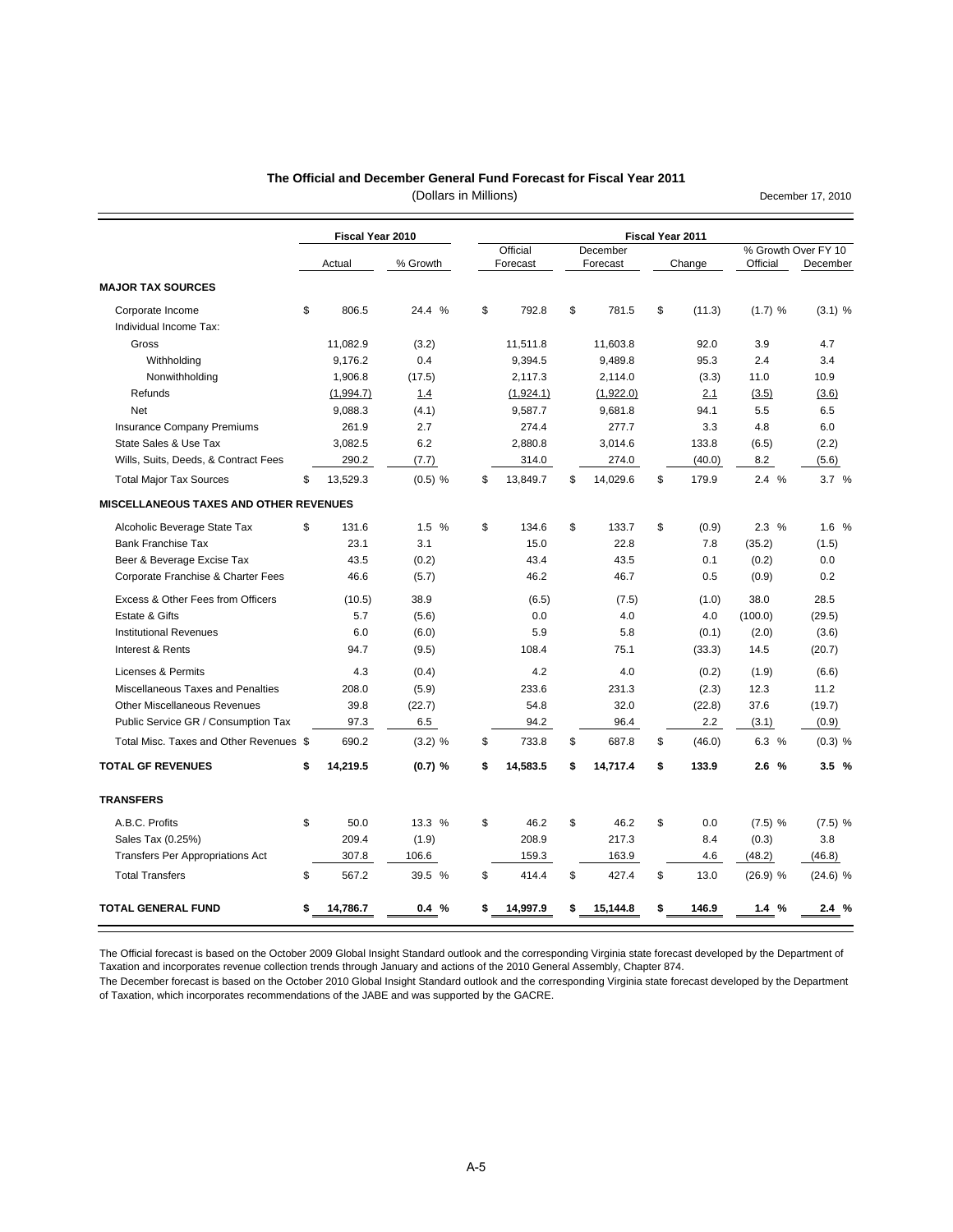#### **The Official and December General Fund Forecast for Fiscal Year 2012**

(Dollars in Millions)

|                                         |                      |                      | Fiscal Year 2012 |                                 |          |                      | 2010-2012 Biennium |                      |    |        |  |  |
|-----------------------------------------|----------------------|----------------------|------------------|---------------------------------|----------|----------------------|--------------------|----------------------|----|--------|--|--|
|                                         | Official<br>Forecast | December<br>Forecast | Change           | % Growth Over FY 11<br>Official | December | Official<br>Forecast |                    | December<br>Forecast |    | Change |  |  |
|                                         |                      |                      |                  |                                 |          |                      |                    |                      |    |        |  |  |
| <b>MAJOR TAX SOURCES</b>                |                      |                      |                  |                                 |          |                      |                    |                      |    |        |  |  |
| Corporate Income                        | \$<br>838.4          | \$<br>824.1          | \$<br>(14.3)     | 5.8 %                           | 5.5 %    | \$<br>1,631.2        | \$                 | 1,605.6              | \$ | (25.6) |  |  |
| Individual Income Tax:                  |                      |                      |                  |                                 |          |                      |                    |                      |    |        |  |  |
| Gross                                   | 11,983.6             | 12,095.1             | 111.5            | 4.1                             | 4.2      | 23,495.4             |                    | 23,698.9             |    | 203.5  |  |  |
| Withholding                             | 9.700.7              | 9,871.0              | 170.3            | 3.3                             | 4.0      | 19,095.2             |                    | 19,360.8             |    | 265.6  |  |  |
| Nonwithholding                          | 2.282.9              | 2,224.1              | (58.8)           | 7.8                             | 5.2      | 4,400.2              |                    | 4,338.1              |    | (62.1) |  |  |
| Refunds                                 | (1,847.1)            | (1, 877.0)           | (29.9)           | (4.0)                           | (2.3)    | (3,771.2)            |                    | (3,799.0)            |    | (27.8) |  |  |
| Net                                     | 10,136.5             | 10,218.1             | 81.6             | 5.7                             | 5.5      | 19,724.2             |                    | 19,899.9             |    | 175.7  |  |  |
| <b>Insurance Company Premiums</b>       | 291.4                | 289.6                | (1.8)            | 6.2                             | 4.3      | 565.8                |                    | 567.3                |    | 1.5    |  |  |
| State Sales & Use Tax                   | 2,974.2              | 3,115.5              | 141.3            | 3.2                             | 3.3      | 5,855.0              |                    | 6,130.1              |    | 275.1  |  |  |
| Wills, Suits, Deeds, & Contract Fees    | 314.0                | 294.1                | (19.9)           | 0.0                             | 7.3      | 628.0                |                    | 568.1                |    | (59.9) |  |  |
| <b>Total Major Tax Sources</b>          | \$<br>14,554.5       | \$<br>14,741.4       | \$<br>186.9      | 5.1 %                           | 5.1 %    | \$<br>28,404.2       | \$                 | 28,771.0             | \$ | 366.8  |  |  |
| MISCELLANEOUS TAXES AND OTHER REVENUES  |                      |                      |                  |                                 |          |                      |                    |                      |    |        |  |  |
| Alcoholic Beverage State Tax            | \$<br>137.9          | \$<br>137.1          | \$<br>(0.8)      | 2.5%                            | 2.5%     | \$<br>272.5          | \$                 | 270.8                | \$ | (1.7)  |  |  |
| <b>Bank Franchise Tax</b>               | 10.0                 | 18.0                 | 8.0              | (33.3)                          | (21.1)   | 25.0                 |                    | 40.8                 |    | 15.8   |  |  |
| Beer & Beverage Excise Tax              | 43.4                 | 43.5                 | 0.1              | 0.0                             | 0.0      | 86.8                 |                    | 87.0                 |    | 0.2    |  |  |
| Corporate Franchise & Charter Fees      | 46.2                 | 46.7                 | 0.5              | 0.0                             | 0.0      | 92.4                 |                    | 93.4                 |    | 1.0    |  |  |
| Excess & Other Fees from Officers       | (6.5)                | (7.5)                | (1.0)            | 0.0                             | 0.0      | (13.0)               |                    | (15.0)               |    | (2.0)  |  |  |
| Estate & Gifts                          | 0.0                  | 2.0                  | 2.0              | n/a                             | n/a      | 0.0                  |                    | 6.0                  |    | 6.0    |  |  |
| <b>Institutional Revenues</b>           | 5.9                  | 5.8                  | (0.1)            | 0.0                             | 0.0      | 11.8                 |                    | 11.6                 |    | (0.2)  |  |  |
| Interest & Rents                        | 142.8                | 104.3                | (38.5)           | 31.7                            | 38.9     | 251.2                |                    | 179.4                |    | (71.8) |  |  |
| Licenses & Permits                      | 4.2                  | 4.2                  | 0.0              | 0.0                             | 5.0      | 8.4                  |                    | 8.2                  |    | (0.2)  |  |  |
| Miscellaneous Taxes and Penalties       | 238.7                | 231.6                | (7.1)            | 2.2                             | 0.1      | 472.3                |                    | 462.9                |    | (9.4)  |  |  |
| <b>Other Miscellaneous Revenues</b>     | 31.8                 | 28.7                 | (3.1)            | (42.0)                          | (10.3)   | 86.6                 |                    | 60.7                 |    | (25.9) |  |  |
| Public Service GR / Consumption Tax     | 94.2                 | 96.4                 | 2.2              | 0.0                             | 0.0      | 188.4                |                    | 192.8                |    | 4.4    |  |  |
| Total Misc. Taxes and Other Revenues \$ | 748.6                | \$<br>710.8          | \$<br>(37.8)     | 2.0%                            | 3.3%     | \$<br>1,482.4        | \$                 | 1,398.6              | \$ | (83.8) |  |  |
| <b>TOTAL GF REVENUES</b>                | \$<br>15,303.1       | \$<br>15,452.2       | \$<br>149.1      | 4.9 %                           | 5.0%     | \$<br>29,886.6       | \$                 | 30,169.6             | \$ | 283.0  |  |  |
| <b>TRANSFERS</b>                        |                      |                      |                  |                                 |          |                      |                    |                      |    |        |  |  |
| A.B.C. Profits                          | \$<br>49.3           | \$<br>47.8           | \$<br>(1.5)      | 6.7 %                           | 3.5 %    | \$<br>95.5           | \$                 | 94.0                 | \$ | (1.5)  |  |  |
| Sales Tax (0.25%)                       | 215.8                | 225.1                | 9.3              | 3.3                             | 3.6      | 424.7                |                    | 442.4                |    | 17.7   |  |  |
| <b>Transfers Per Appropriations Act</b> | 179.8                | 213.0                | 33.2             | 12.9                            | 30.0     | 339.1                |                    | 376.9                |    | 37.8   |  |  |
| <b>Total Transfers</b>                  | \$<br>444.9          | \$<br>485.9          | \$<br>41.0       | 7.4 %                           | 13.7 %   | \$<br>859.3          | \$                 | 913.3                | \$ | 54.0   |  |  |
|                                         |                      |                      |                  |                                 |          |                      |                    |                      |    |        |  |  |

The Official forecast is based on the October 2009 Global Insight Standard outlook and the corresponding Virginia state forecast developed by the Department of Taxation and incorporates revenue collection trends through January and actions of the 2010 General Assembly, Chapter 874.

The December forecast is based on the October 2010 Global Insight Standard outlook and the corresponding Virginia state forecast developed by the Department of Taxation, which incorporates recommendations of the JABE and was supported by the GACRE.

December 17, 2010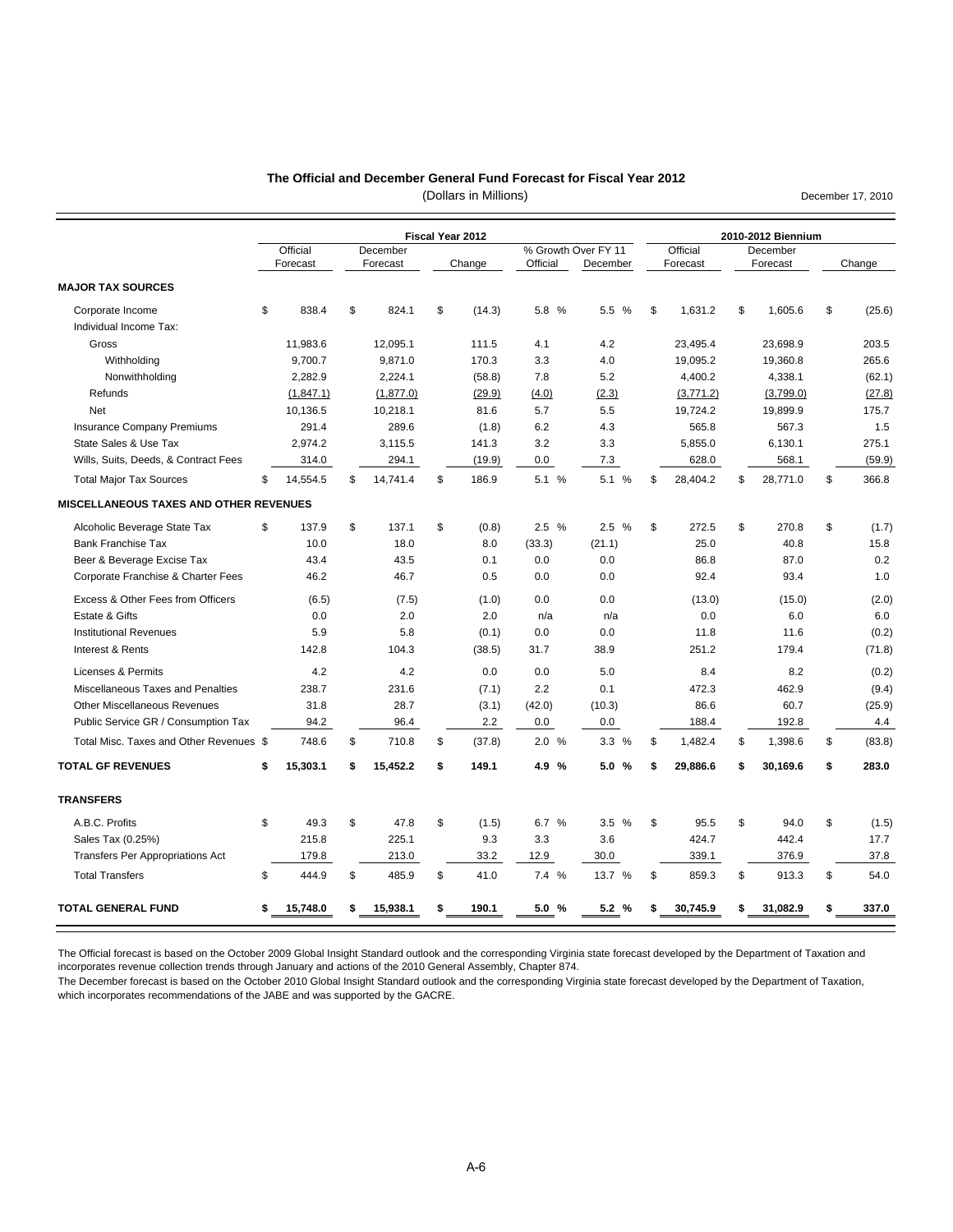#### **The December General Fund Forecast for Fiscal Years 2013-2014**

(Dollars in Millions)

December 17, 2010

|                                            | Fiscal Year 2013     |                        | Fiscal Year 2014     |                        |                      | 2012-2014 Biennium |                        |  |
|--------------------------------------------|----------------------|------------------------|----------------------|------------------------|----------------------|--------------------|------------------------|--|
|                                            | December<br>Forecast | % Growth<br>Over FY 12 | December<br>Forecast | % Growth<br>Over FY 13 | December<br>Forecast |                    | % Growth<br>Over 10-12 |  |
| <b>MAJOR TAX SOURCES</b>                   |                      |                        |                      |                        |                      |                    |                        |  |
| Corporate Income<br>Individual Income Tax: | \$<br>866.3          | 5.1 %                  | \$<br>902.8          | 4.2 %                  | \$                   | 1.769.1            | 10.2 %                 |  |
| Gross                                      | 12,648.6             | 4.6                    | 13,229.1             | 4.6                    |                      | 25,877.7           | 9.2                    |  |
| Withholding                                | 10,278.5             | 4.1                    | 10,739.2             | 4.5                    |                      | 21,017.7           | 8.6                    |  |
| Nonwithholding                             | 2,370.1              | 6.6                    | 2,489.9              | 5.1                    |                      | 4,860.0            | 12.0                   |  |
| Refunds                                    | (1,904.2)            | 1.4                    | (1,921.8)            | 0.9                    |                      | (3,826.0)          | 0.7                    |  |
| Net                                        | 10,744.4             | 5.2                    | 11,307.3             | 5.2                    |                      | 22,051.7           | 10.8                   |  |
| <b>Insurance Company Premiums</b>          | 304.2                | 5.0                    | 313.6                | 3.1                    |                      | 617.8              | 8.9                    |  |
| State Sales & Use Tax                      | 3,211.3              | 3.1                    | 3,339.0              | 4.0                    |                      | 6,550.3            | 6.9                    |  |
| Wills, Suits, Deeds, & Contract Fees       | 294.1                | 0.0                    | 294.1                | 0.0                    |                      | 588.2              | 3.5                    |  |
| <b>Total Major Tax Sources</b>             | \$<br>15,420.3       | 4.6 %                  | \$<br>16,156.8       | 4.8 %                  | \$                   | 31,577.1           | 9.8 %                  |  |
| MISCELLANEOUS TAXES AND OTHER REVENUES     |                      |                        |                      |                        |                      |                    |                        |  |
| Alcoholic Beverage State Tax               | \$<br>140.3          | 2.3%                   | \$<br>143.2          | %<br>2.1               | \$                   | 283.5              | 4.7 %                  |  |
| <b>Bank Franchise Tax</b>                  | 12.4                 | (31.1)                 | 12.4                 | 0.0                    |                      | 24.8               | (39.2)                 |  |
| Beer & Beverage Excise Tax                 | 43.5                 | 0.0                    | 43.5                 | 0.0                    |                      | 87.0               | 0.0                    |  |
| Corporate Franchise & Charter Fees         | 46.7                 | 0.0                    | 46.7                 | 0.0                    |                      | 93.4               | 0.0                    |  |
| Excess & Other Fees from Officers          | (7.5)                | 0.0                    | (7.5)                | 0.0                    |                      | (15.0)             | 0.0                    |  |
| Estate & Gifts                             | 0.0                  | n/a                    | 0.0                  | n/a                    |                      | 0.0                | n/a                    |  |
| <b>Institutional Revenues</b>              | 5.8                  | 0.0                    | 5.8                  | 0.0                    |                      | 11.6               | 0.0                    |  |
| Interest & Rents                           | 83.4                 | (20.0)                 | 106.4                | 27.6                   |                      | 189.8              | 5.8                    |  |
| Licenses & Permits                         | 4.2                  | 0.0                    | 4.2                  | 0.0                    |                      | 8.4                | 2.4                    |  |
| Miscellaneous Taxes and Penalties          | 232.2                | 0.3                    | 232.7                | 0.2                    |                      | 464.9              | 0.4                    |  |
| <b>Other Miscellaneous Revenues</b>        | 30.5                 | 6.3                    | 30.5                 | 0.0                    |                      | 61.0               | 0.5                    |  |
| Public Service GR / Consumption Tax        | 96.4                 | 0.0                    | 96.4                 | 0.0                    |                      | 192.8              | 0.0                    |  |
| Total Misc. Taxes and Other Revenues       | \$<br>687.9          | $(3.2)$ %              | \$<br>714.3          | 3.8 %                  | \$                   | 1,402.2            | 0.3%                   |  |
| <b>TOTAL GF REVENUES</b>                   | \$<br>16,108.2       | 4.2 %                  | \$<br>16,871.1       | 4.7 %                  | \$                   | 32,979.3           | 9.3%                   |  |
| <b>TRANSFERS</b>                           |                      |                        |                      |                        |                      |                    |                        |  |
| A.B.C. Profits                             | \$<br>48.3           | 1.0%                   | \$<br>49.3           | 2.1%                   | \$                   | 97.6               | 3.8%                   |  |
| Sales Tax (0.25%)                          | 231.5                | 2.8                    | 241.0                | 4.1                    |                      | 472.5              | 6.8                    |  |
| Transfers Per Appropriations Act           | 80.4                 | (62.3)                 | 80.4                 | 0.0                    |                      | 160.8              | (57.3)                 |  |
| <b>Total Transfers</b>                     | \$<br>360.2          | (25.9) %               | \$<br>370.7          | 2.9 %                  | \$                   | 730.9              | (20.0) %               |  |
| <b>TOTAL GENERAL FUND</b>                  | \$<br>16,468.4       | 3.3%                   | \$<br>17,241.8       | 4.7 %                  | \$                   | 33,710.2           | 8.5%                   |  |

The December forecast is based on the October 2010 Global Insight Standard outlook and the corresponding Virginia state forecast developed by the Department of Taxation, which incorporates recommendations of the JABE and was supported by the GACRE.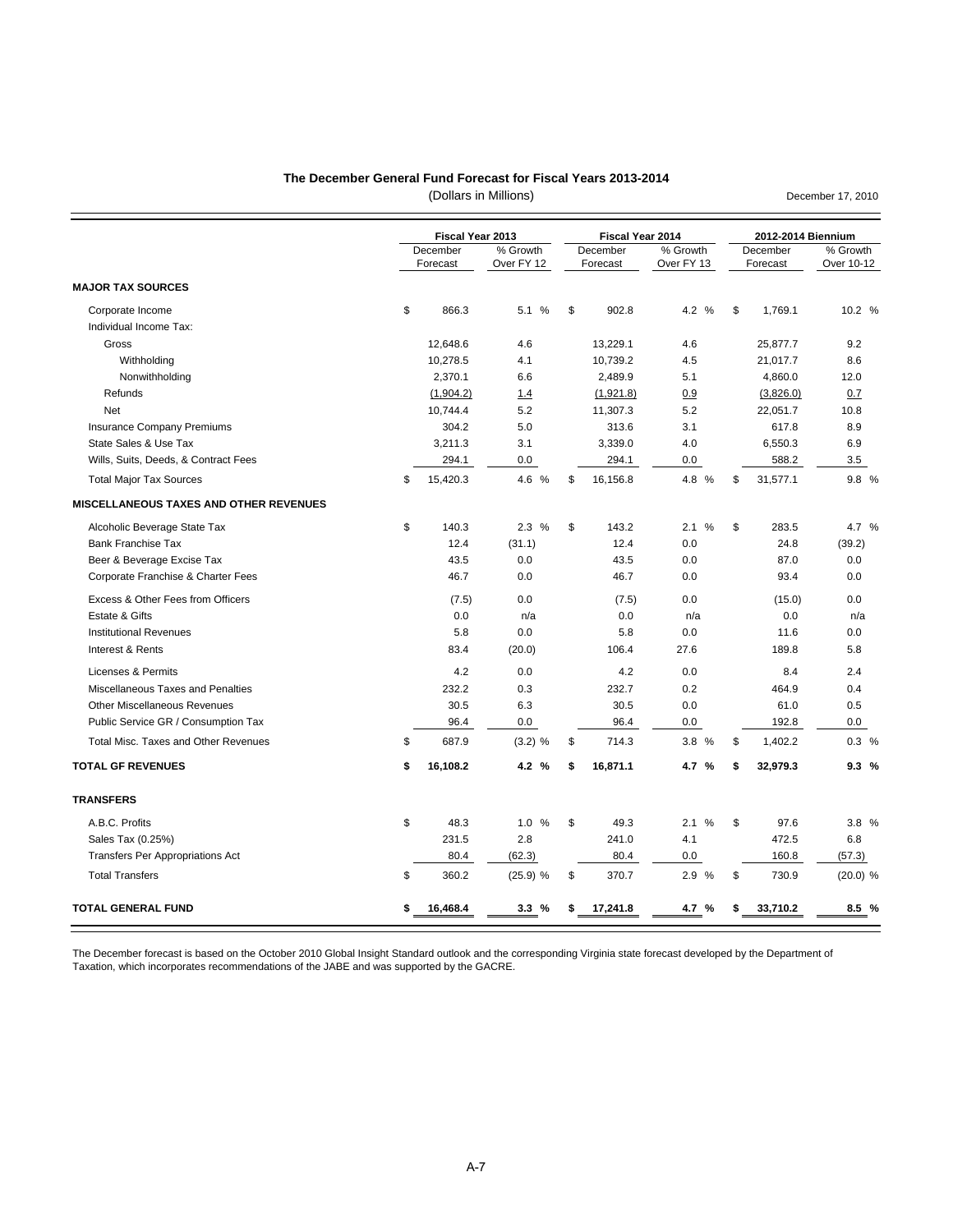#### **The December General Fund Forecast for Fiscal Years 2015-2018**

(Dollars in Millions)

December 17, 2010

÷,

| <b>MAJOR TAX SOURCES</b>                                            | <b>Fiscal Year</b><br>2015 | <b>Fiscal Year</b><br>2016 | <b>Fiscal Year</b><br>2017 | <b>Fiscal Year</b><br>2018 |
|---------------------------------------------------------------------|----------------------------|----------------------------|----------------------------|----------------------------|
| Corporate Income                                                    | \$<br>942.2                | \$<br>937.7                | \$<br>944.6                | \$<br>963.0                |
| Individual Income Tax:                                              |                            |                            |                            |                            |
| Gross                                                               | 13,975.1                   | 14,741.6                   | 15,554.2                   | 16,351.4                   |
| Withholding                                                         | 11,293.8                   | 11,881.1                   | 12,495.0                   | 13,110.6                   |
| Nonwithholding                                                      | 2,681.3                    | 2,860.5                    | 3,059.2                    | 3,240.8                    |
| Refunds                                                             | (2,014.0)                  | (2, 114.5)                 | (2,222.8)                  | (2, 337.1)                 |
| Net                                                                 | 11,961.1                   | 12,627.1                   | 13,331.4                   | 14,014.3                   |
| <b>Insurance Company Premiums</b>                                   | 335.7                      | 348.8                      | 369.5                      | 383.1                      |
| State Sales & Use Tax                                               | 3,516.9                    | 3,692.5                    | 3,873.6                    | 4,054.3                    |
| Wills, Suits, Deeds, & Contract Fees                                | 294.1                      | 294.1                      | 294.1                      | 294.1                      |
| <b>Total Major Tax Sources</b>                                      | \$<br>17,050.0             | \$<br>17,900.2             | \$<br>18,813.2             | \$<br>19,708.8             |
| <b>MISCELLANEOUS TAXES AND OTHER REVENUES</b>                       |                            |                            |                            |                            |
| Alcoholic Beverage State Tax                                        | \$<br>143.2                | \$<br>143.2                | \$<br>143.2                | \$<br>143.2                |
| <b>Bank Franchise Tax</b>                                           | 12.4                       | 12.4                       | 12.4                       | 12.4                       |
| Beer & Beverage Excise Tax                                          | 43.5                       | 43.5                       | 43.5                       | 43.5                       |
| Corporate Franchise & Charter Fees                                  | 46.7                       | 46.7                       | 46.7                       | 46.7                       |
| Excess & Other Fees from Officers                                   | (7.5)                      | (7.5)                      | (7.5)                      | (7.5)                      |
| Estate & Gifts                                                      | 0.0                        | 0.0                        | 0.0                        | 0.0                        |
| <b>Institutional Revenues</b>                                       | 5.8                        | 5.8                        | 5.8                        | 5.8                        |
| Interest & Rents                                                    | 106.4                      | 106.4                      | 106.4                      | 106.4                      |
| Licenses & Permits                                                  | 4.2                        | 4.2                        | 4.2                        | 4.2                        |
| Miscellaneous Taxes and Penalties                                   | 233.3                      | 233.9                      | 233.9                      | 233.9                      |
| <b>Other Miscellaneous Revenues</b>                                 | 30.5                       | 30.5                       | 30.5                       | 30.5                       |
| Public Service GR / Consumption Tax                                 | 96.4                       | 96.4                       | 96.4                       | 96.4                       |
| Total Misc. Taxes and Other Revenues                                | \$<br>714.9                | \$<br>715.5                | \$<br>715.5                | \$<br>715.5                |
| <b>TOTAL GF REVENUES</b>                                            | \$<br>17,764.9             | \$<br>18,615.7             | \$<br>19,528.7             | \$<br>20,424.3             |
| <b>TRANSFERS</b>                                                    |                            |                            |                            |                            |
| A.B.C. Profits                                                      | \$<br>49.3                 | \$<br>49.3                 | \$<br>49.3                 | \$<br>49.3                 |
| Sales Tax (0.25%)                                                   | 254.0                      | 266.9                      | 280.1                      | 293.4                      |
| <b>Transfers Per Appropriations Act</b>                             | 80.4                       | 80.4                       | 80.4                       | 80.4                       |
| <b>Total Transfers</b>                                              | \$<br>383.7                | \$<br>396.6                | \$<br>409.8                | \$<br>423.1                |
| <b>TOTAL GENERAL FUND</b>                                           | \$<br>18,148.6             | \$<br>19,012.3             | \$<br>19,938.5             | \$<br>20,847.4             |
| \$ Change From Previous Year                                        | \$<br>906.8                | \$<br>863.7                | \$<br>926.2                | \$<br>908.9                |
| TOTAL BIENNIUM GENERAL FUND                                         |                            | \$<br>37,160.9             |                            | \$<br>40,785.9             |
|                                                                     |                            |                            |                            |                            |
| \$ Change From Previous Biennium<br>% Growth From Previous Biennium |                            | \$<br>3,450.7<br>10.2 %    |                            | \$<br>3,625.0<br>9.8 %     |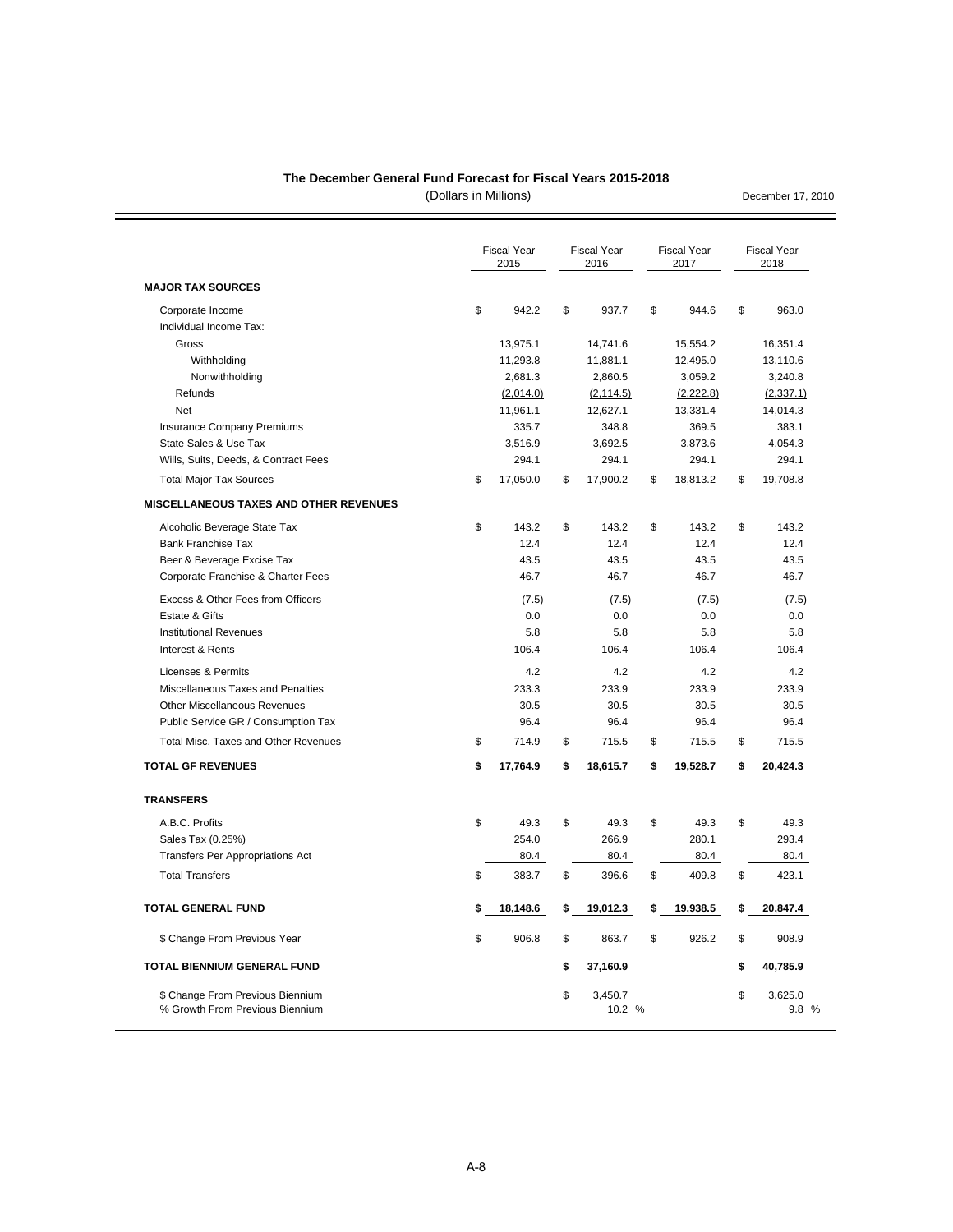#### **The December General Fund Forecast for Fiscal Years 2015-2018**

(Dollars in Millions)

**MAJOR TAX SOURCES** Corporate Income 6 1.9 % 0.7 % 1.9 % 0.7 % 1.9 % 0.7 % 1.9 % 0.7 % 1.9 % 0.7 % 1.9 % 0.7 % 1.9 % 0.7 % 1.9 % 0.7 % 1.9 % 0.7 % 1.9 % 0.7 % 1.9 % 0.7 % 0.7 % 1.9 % 0.7 % 0.7 % 0.7 % 0.7 % 0.7 % 0.7 % 0.7 % 0.7 % 0.7 % 0.7 % Individual Income Tax: Gross 5.6 5.5 5.5 5.1 Withholding 5.2 5.2 5.2 4.9 Nonwithholding 7.7 6.7 6.9 5.9 Refunds  $\begin{array}{cccc} 5.1 & 5.1 \end{array}$ Net 5.8 5.6 5.6 5.1 Insurance Company Premiums **7.0** 3.9 5.9 3.7 State Sales & Use Tax 5.3 5.0 4.9 4.7 Wills, Suits, Deeds, & Contract Fees 0.0 0.0 0.0 0.0 Total Major Tax Sources 5.5 % 5.0 % 5.1 % 4.8 % **MISCELLANEOUS TAXES AND OTHER REVENUES** Alcoholic Beverage State Tax  $0.0 \frac{96}{1000}$  0.0 % 0.0 % 0.0 % 0.0 % 0.0 % Bank Franchise Tax 0.0 0.0 0.0 0.0 Beer & Beverage Excise Tax 0.0 0.0 0.0 0.0 Corporate Franchise & Charter Fees 0.0 0.0 0.0 0.0 Excess & Other Fees from Officers 0.0 0.0 0.0 0.0 Estate & Gifts n/a n/a n/a n/a Institutional Revenues 0.0 0.0 0.0 0.0 Interest & Rents 0.0 0.0 0.0 0.0 Licenses & Permits **Calculation Contract Contract Contract Contract Contract Contract Contract Contract Contract Contract Contract Contract Contract Contract Contract Contract Contract Contract Contract Contract Contract C** Miscellaneous Taxes and Penalties 0.3 0.3 0.0 0.0 Other Miscellaneous Revenues 0.0 0.0 0.0 0.0 Public Service GR / Consumption Tax 0.0 0.0 0.0 0.0 Total Misc. Taxes and Other Revenues 10.1 % 0.1 % 0.1 % 0.0 % 0.0 % 0.0 % 0.0 % 0.0 % 0.0 % 0.0 % 0.0 % 0.0 % 0.0 % 0.0 % 0.0 % 0.0 % 0.0 % 0.0 % 0.0 % 0.0 % 0.0 % 0.0 % 0.0 % 0.0 % 0.0 % 0.0 % 0.0 % 0.0 % 0.0 % 0.0 % 0.0 **TOTAL GF REVENUES 5.3 % 4.8 % 4.9 % 4.6 % TRANSFERS** A.B.C. Profits 0.0 % 0.0 % 0.0 % 0.0 % Sales Tax (0.25%) 5.4 5.1 4.9 4.7 Transfers Per Appropriations Act  $\begin{array}{cccc} 0.0 & 0.0 & 0.0 & 0.0 & 0.0 \end{array}$  0.0 0.0 0.0 Total Transfers 3.5 % 3.4 % 3.3 % 3.2 % **TOTAL GENERAL FUND 5.3 % 4.8 % 4.9 % 4.6 %** FY 17 FY 18 FY 15 FY 16 % Growth % Growth % Growth % Growth % Growth % Growth % Growth % Growth % Growth % Growth % Growth % Growth % G Over FY 16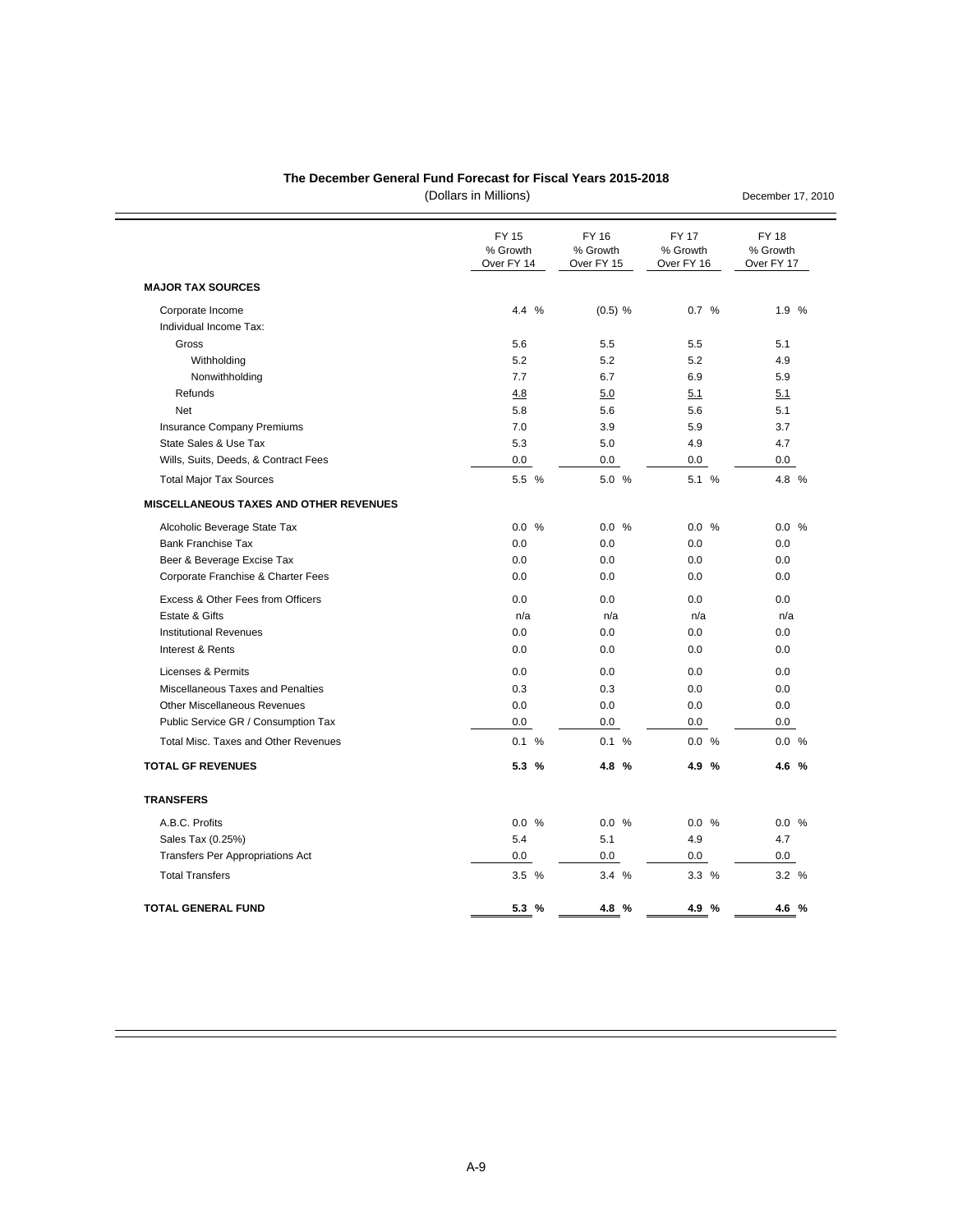|                                                 | Actual        | % Growth  | Forecast           | Forecast         | Change  | Official  | December             |
|-------------------------------------------------|---------------|-----------|--------------------|------------------|---------|-----------|----------------------|
| <b>Highway Maintenance &amp; Operating Fund</b> |               |           |                    |                  |         |           |                      |
| Motor Fuels Tax                                 | \$<br>710.8   | (1.3) %   | \$<br>726.3 \$     | 736.4 \$         | 10.1    | 2.2%      | 3.6%                 |
| Road Tax                                        | 4.2           | 180.0     | 0.5                | 3.4              | 2.9     | 88.1      | (19.0)               |
| Motor Vehicle Sales And Use Tax                 | 289.5         | 7.3       | 272.7              | 309.8            | 37.1    | (5.8)     | 7.0                  |
| Motor Vehicle License Fees                      | 209.5         | (4.8)     | 221.3              | 213.7            | (7.6)   | 5.6       | 2.0                  |
| International Registration Plan                 | 59.8          | 1.4       | 60.3               | 61.3             | 1.0     | 0.8       | 2.5                  |
| Recordation Tax (1 cent)                        | 11.7          | n/a       | 11.2               | 10.7             | (0.5)   | (4.3)     | (8.5)                |
| Miscellaneous                                   | 12.8          | (2.3)     | 12.7               | 12.7             | 0.0     | (0.8)     | (0.8)                |
| <b>Total State Taxes and Fees</b>               | \$<br>1,298.3 | 0.2 %     | \$<br>$1,305.0$ \$ | 1,348.0 \$       | 43.0    | 0.5%      | 3.8%                 |
| <b>Transportation Trust Fund</b>                |               |           |                    |                  |         |           |                      |
| <b>Motor Fuels Tax</b>                          | \$<br>106.4   | 1.2%      | \$<br>$104.9$ \$   | 106.6 \$         | 1.7     | (1.4) %   | 0.2 %                |
| Priority Transportation Trust Fund              | 149.1         | (2.1)     | 148.2              | 150.3            | 2.1     | (0.6)     | 0.8                  |
| Base                                            | 20.0          | 0.0       | 20.0               | 20.0             | 0.0     | 0.0       | 0.0                  |
| Insurance Premiums Tax (1/3)                    | 129.1         | (2.4)     | 128.2              | 130.3            | 2.1     | (0.7)     | 0.9                  |
| Road Tax                                        | 6.9           | (12.7)    | 7.5                | 7.4              | (0.1)   | 8.7       | 7.2                  |
| Motor Vehicle Sales And Use Tax                 | 154.6         | 7.7       | 149.3              | 165.2            | 15.9    | (3.4)     | 6.9                  |
| Motor Vehicle License Fees                      | 20.7          | (4.2)     | 21.2               | 21.1             | (0.1)   | 2.4       | 1.9                  |
| Retail Sales and Use Tax                        | 490.7         | (1.7)     | 488.6              | 480.8            | (7.8)   | (0.4)     | (2.0)                |
| Recordation Tax (2 cents)                       | 23.5          | (1.3)     | 22.3               | 21.5             | (0.8)   | (5.1)     | (8.5)                |
| <b>Interest Earnings</b>                        | 23.0          | (17.0)    | 30.6               | 38.6             | 8.0     | 33.0      | 67.8                 |
| <b>Rental Tax</b>                               | 29.6          | 1.7       | 26.7               | 31.5             | 4.8     | (9.8)     | 6.4                  |
| <b>Aviation Fuels Tax</b>                       | 1.7           | (20.1)    | 2.1                | 1.7              | (0.4)   | 23.5      | 0.0                  |
| <b>Total State Taxes and Fees</b>               | \$<br>1.006.2 | $(0.6)$ % | \$<br>1.001.4      | \$<br>1,024.7 \$ | 23.3    | $(0.5)$ % | 1.8<br>$\frac{0}{6}$ |
| <b>Total HMOF And TTF</b>                       |               |           |                    |                  |         |           |                      |
| <b>Motor Fuels Tax</b>                          | \$<br>817.2   | (0.9) %   | \$<br>831.2 \$     | 843.0 \$         | 11.8    | 1.7%      | 3.2%                 |
| <b>Priority Transportation Trust Fund</b>       | 149.1         | (2.1)     | 148.2              | 150.3            | 2.1     | (0.6)     | 0.8                  |
| Base                                            | 20.0          | 0.0       | 20.0               | 20.0             | 0.0     | 0.0       | 0.0                  |
| Insurance Premiums Tax (1/3)                    | 129.1         | (2.4)     | 128.2              | 130.3            | 2.1     | (0.7)     | 0.9                  |
| Road Tax                                        | 11.1          | 18.1      | 8.0                | 10.8             | 2.8     | (27.9)    | (2.7)                |
| Motor Vehicle Sales and Use Tax                 | 444.1         | 7.5       | 422.0              | 475.0            | 53.0    | (5.0)     | 7.0                  |
| Motor Vehicle License Fees                      | 230.2         | (4.7)     | 242.5              | 234.8            | (7.7)   | 5.3       | 2.0                  |
| International Registration Plan                 | 59.8          | 1.4       | 60.3               | 61.3             | 1.0     | 0.8       | 2.5                  |
| <b>Retail Sales and Use Tax</b>                 | 490.7         | (1.7)     | 488.6              | 480.8            | (7.8)   | (0.4)     | (2.0)                |
| Recordation Tax (3 cents)                       | 35.2          | (1.4)     | 33.5               | 32.2             | (1.3)   | (4.8)     | (8.5)                |
| <b>Interest Earnings</b>                        | 23.0          | (17.0)    | 30.6               | 38.6             | 8.0     | 33.0      | 67.8                 |
| <b>Rental Tax</b>                               | 29.6          | 1.7       | 26.7               | 31.5             | 4.8     | (9.8)     | 6.4                  |
| <b>Aviation Fuels Tax</b>                       | 1.7           | (20.1)    | 2.1                | 1.7              | (0.4)   | 23.5      | 0.0                  |
| Miscellaneous                                   | 12.8          | (2.3)     | 12.7               | 12.7             | $0.0\,$ | (0.8)     | (0.8)                |
| <b>Total State Taxes and Fees</b>               | 2,304.5       | (0.3) %   | $2,306.4$ \$       | $2,372.7$ \$     | 66.3    | 0.1%      | 3.0%                 |
| <b>Transfers per the Appropriations Act</b>     |               |           |                    |                  |         |           |                      |
| Retail Sales Tax - AST Retention                | 0.0           | n/a       | 0.0                | 27.7             | 27.7    | n/a       | n/a                  |

#### **The Official and December CommonwealthTransportation Fund Forecast for Fiscal Year 2011 (Dollars in Millions)** December 17, 2010

**Fiscal Year 2010 Fiscal Year 2011 Fiscal Year 2011** 

% Growth over FY 10

The Official forecast is based on the October 2009 Global Insight Standard outlook and the corresponding Virginia state forecast developed by

the Department of Taxation and includes actions of the 2010 General Assembly session.

The December forecast is based on the October 2010 Global Insight Standard outlook and the corresponding Virginia state forecast developed by the Department of Taxation.

Total Transfers 0.0 n/a \$ 0.0 \$ 27.7 \$ 27.7 n/a n/a %

**Total Transportation Fund 2,304.5 (0.3) \$ 2,306.4 \$ 2,400.4 \$ 94.0 0.1 % 4.2 %**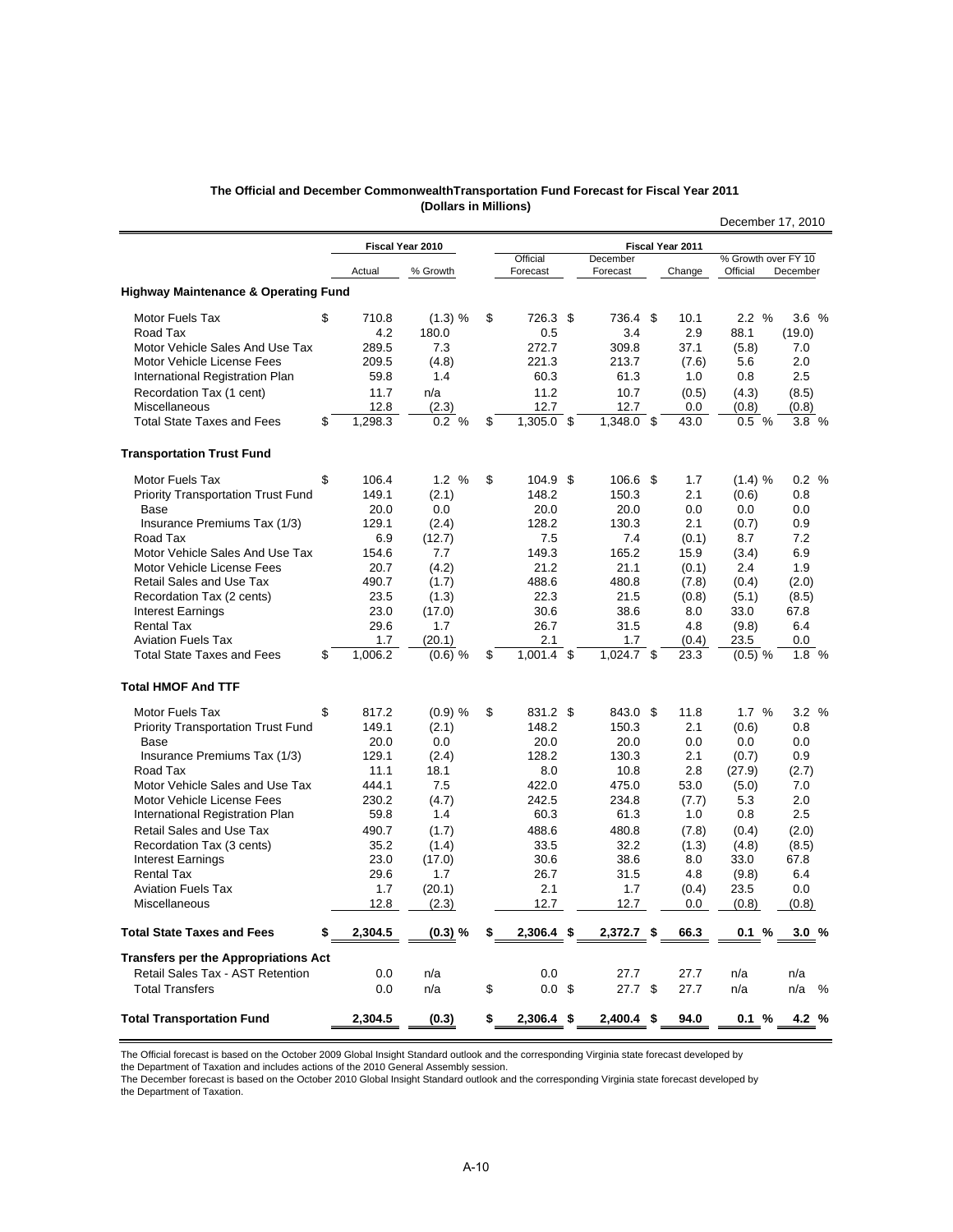| The Official and December Commonwealth Transportation Fund Forecast for Fiscal Year 2012 |  |
|------------------------------------------------------------------------------------------|--|
| (Dollars in Millions)                                                                    |  |

|                                                 |                      |     |                      |      |                  |          | December 17, 2010               |
|-------------------------------------------------|----------------------|-----|----------------------|------|------------------|----------|---------------------------------|
|                                                 |                      |     |                      |      | Fiscal Year 2012 |          |                                 |
|                                                 | Official<br>Forecast |     | December<br>Forecast |      | Change           | Official | % Growth over FY 11<br>December |
| <b>Highway Maintenance &amp; Operating Fund</b> |                      |     |                      |      |                  |          |                                 |
| Motor Fuels Tax                                 | \$<br>735.3          | \$  | 746.5                | \$   | 11.2             | 1.2 %    | 1.4%                            |
| Road Tax                                        | 0.3                  |     | 3.4                  |      | 3.1              | (40.0)   | 0.0                             |
| Motor Vehicle Sales And Use Tax                 | 288.9                |     | 325.4                |      | 36.5             | 5.9      | 5.0                             |
| Motor Vehicle License Fees                      | 222.2                |     | 216.1                |      | (6.1)            | 0.4      | 1.1                             |
| International Registration Plan                 | 62.0                 |     | 63.2                 |      | 1.2              | 2.8      | 3.1                             |
| Recordation Tax (1 cent)                        | 11.2                 |     | 11.5                 |      | 0.3              | 0.0      | 7.5                             |
| Miscellaneous                                   | 12.7                 |     | 12.9                 |      | 0.2              | 0.0      | 1.6                             |
| Total State Taxes and Fees (HMOF)               | \$<br>1,332.6 \$     |     | 1,379.0 \$           |      | 46.4             | 2.1%     | 2.3 %                           |
| <b>Transportation Trust Fund</b>                |                      |     |                      |      |                  |          |                                 |
| Motor Fuels Tax                                 | \$<br>105.5          | \$  | 107.3                | \$   | 1.8              | 0.6%     | 0.7 %                           |
| <b>Priority Transportation Trust Fund</b>       | 154.2                |     | 156.0                |      | 1.8              | 4.0      | 3.8                             |
| Base                                            | 20.0                 |     | 20.0                 |      | 0.0              | 0.0      | 0.0                             |
| Insurance Premiums Tax (1/3)                    | 134.2                |     | 136.0                |      | 1.8              | 4.7      | 4.4                             |
| Road Tax                                        | 7.9                  |     | 7.8                  |      | (0.1)            | 5.3      | 5.4                             |
| Motor Vehicle Sales And Use Tax                 | 157.4                |     | 173.6                |      | 16.2             | 5.4      | 5.1                             |
| Motor Vehicle License Fees                      | 21.3                 |     | 21.3                 |      | 0.0              | 0.5      | 0.9                             |
| Retail Sales and Use Tax                        | 504.4                |     | 525.6                |      | 21.2             | 3.2      | 9.3                             |
| Recordation Tax (2 cents)                       | 22.3                 |     | 23.1                 |      | 0.8              | 0.0      | 7.4                             |
| <b>Interest Earnings</b>                        | 28.7                 |     | 27.8                 |      | (0.9)            | (6.2)    | (28.0)                          |
| <b>Rental Tax</b>                               | 26.9                 |     | 32.1                 |      | 5.2              | 0.7      | 1.9                             |
| <b>Aviation Fuels Tax</b>                       | 2.1                  |     | 1.8                  |      | (0.3)            | 0.0      | 5.9                             |
| Total State Taxes and Fees (TTF)                | \$<br>1,030.7 \$     |     | 1,076.4 \$           |      | 45.7             | $2.9\%$  | 5.0 %                           |
| <b>Total HMOF And TTF</b>                       |                      |     |                      |      |                  |          |                                 |
| Motor Fuels Tax                                 | \$<br>840.8          | -\$ | 853.8                | \$   | 13.0             | 1.2%     | 1.3%                            |
| <b>Priority Transportation Trust Fund</b>       | 154.2                |     | 156.0                |      | 1.8              | 4.0      | 3.8                             |
| Base                                            | 20.0                 |     | 20.0                 |      | 0.0              | 0.0      | 0.0                             |
| Insurance Premiums Tax (1/3)                    | 134.2                |     | 136.0                |      | 1.8              | 4.7      | 4.4                             |
| Road Tax                                        | 8.2                  |     | 11.2                 |      | 3.0              | 2.5      | 3.7                             |
| Motor Vehicle Sales and Use Tax                 | 446.3                |     | 499.0                |      | 52.7             | 5.8      | 5.1                             |
| Motor Vehicle License Fees                      | 243.5                |     | 237.4                |      | (6.1)            | 0.4      | 1.1                             |
| International Registration Plan                 | 62.0                 |     | 63.2                 |      | 1.2              | 2.8      | 3.1                             |
| Retail Sales and Use Tax                        | 504.4                |     | 525.6                |      | 21.2             | 3.2      | 9.3                             |
| Recordation Tax (3 cents)                       | 33.5                 |     | 34.6                 |      | 1.1              | 0.0      | 7.5                             |
| <b>Interest Earnings</b>                        | 28.7                 |     | 27.8                 |      | (0.9)            | (6.2)    | (28.0)                          |
| <b>Rental Tax</b>                               | 26.9                 |     | 32.1                 |      | 5.2              | 0.7      | 1.9                             |
| <b>Aviation Fuels Tax</b>                       | 2.1                  |     | 1.8                  |      | (0.3)            | 0.0      | 5.9                             |
| Miscellaneous                                   | 12.7                 |     | 12.9                 |      | 0.2              | 0.0      | 1.6                             |
| <b>Total State Taxes and Fees</b>               | \$<br>$2,363.3$ \$   |     | 2,455.4              | - \$ | 92.1             | 2.5%     | 3.5%                            |
| <b>Transfers per the Appropriations Act</b>     |                      |     |                      |      |                  |          |                                 |
| Retail Sales Tax - AST Retention                | 0.0                  |     | 0.0                  |      | 0.0              | n/a      | n/a                             |
| <b>Total Transfers</b>                          | \$<br>$0.0 \,$ \$    |     | 0.0                  | \$   | 0.0              | n/a<br>% | n/a<br>%                        |
| <b>Total Transportation Fund</b>                | \$<br>2,363.3 \$     |     | 2,455.4              | \$   | 92.1             | 2.5%     | 2.3%                            |

the Department of Taxation and includes actions of the 2010 General Assembly session.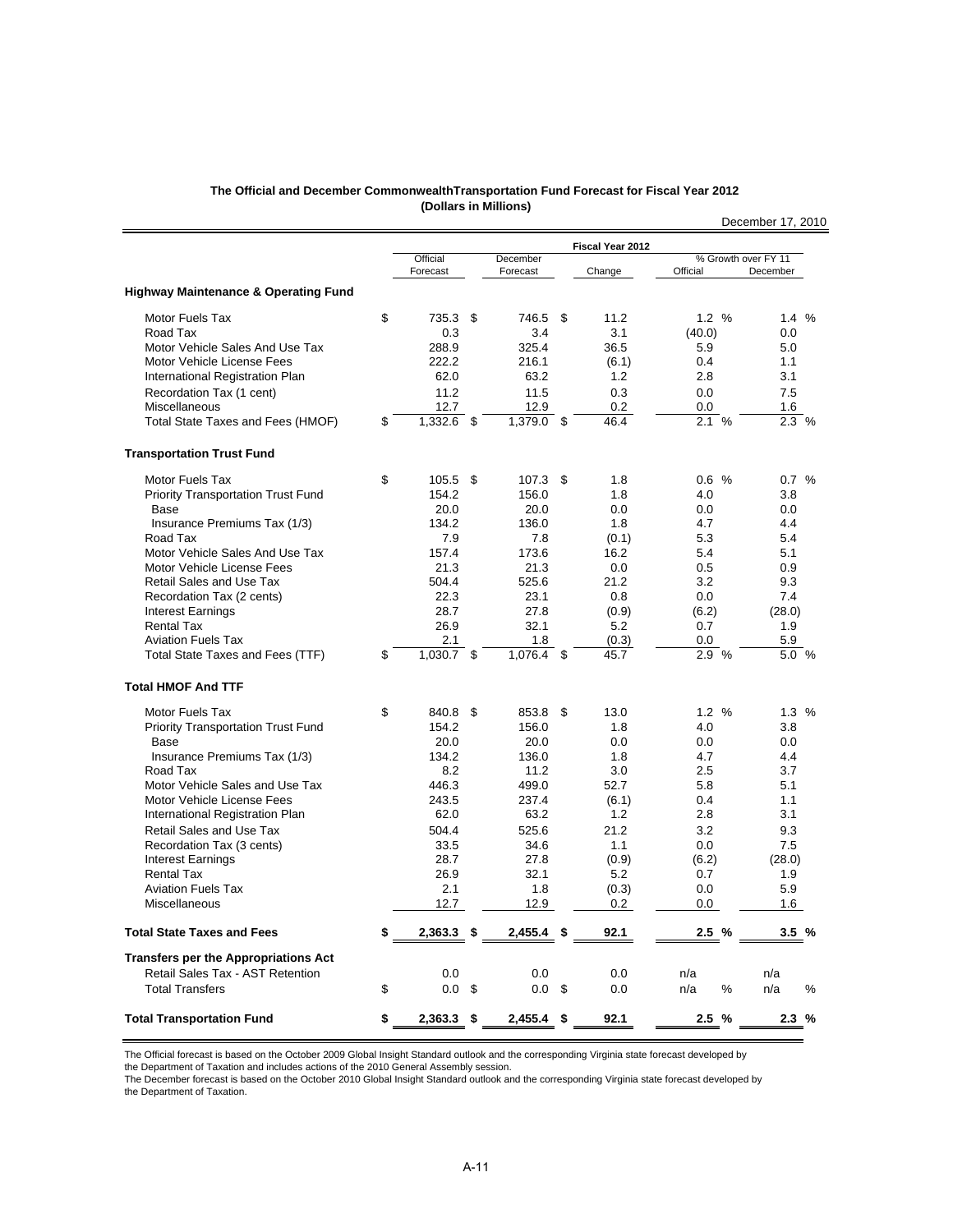| The Official and December CommonwealthTransportation Fund Forecast for Fiscal Year 2013 |  |
|-----------------------------------------------------------------------------------------|--|
| (Dollars in Millions)                                                                   |  |

|                                                 |                      |      |                      |             |                  |                                 | December 17, 2010 |
|-------------------------------------------------|----------------------|------|----------------------|-------------|------------------|---------------------------------|-------------------|
|                                                 |                      |      |                      |             | Fiscal Year 2013 |                                 |                   |
|                                                 | Official<br>Forecast |      | December<br>Forecast |             | Change           | % Growth over FY 12<br>Official | December          |
| <b>Highway Maintenance &amp; Operating Fund</b> |                      |      |                      |             |                  |                                 |                   |
| <b>Motor Fuels Tax</b>                          | \$<br>744.5          | \$   | 762.6 \$             |             | 18.1             | 1.3 %                           | 2.2%              |
| Road Tax                                        | 0.3                  |      | (0.3)                |             | (0.6)            | 0.0                             | (108.8)           |
| Motor Vehicle Sales And Use Tax                 | 308.6                |      | 351.5                |             | 42.9             | 6.8                             | 8.0               |
| Motor Vehicle License Fees                      | 226.1                |      | 224.2                |             | (1.9)            | 1.8                             | 3.7               |
| International Registration Plan                 | 63.7                 |      | 65.2                 |             | 1.5              | 2.7                             | 3.2               |
| Recordation Tax (1 cent)                        | 11.2                 |      | 11.5                 |             | 0.3              | 0.0                             | 0.0               |
| Miscellaneous                                   | 12.7                 |      | 12.9                 |             | 0.2              | 0.0                             | 0.0               |
| Total State Taxes and Fees (HMOF)               | \$<br>$1,367.1$ \$   |      | 1,427.6              | $\mathbf s$ | 60.5             | 2.6 %                           | 3.5 %             |
| <b>Transportation Trust Fund</b>                |                      |      |                      |             |                  |                                 |                   |
| Motor Fuels Tax                                 | \$<br>107.0          | -\$  | 109.3                | \$          | 2.3              | 1.4%                            | 1.9 %             |
| <b>Priority Transportation Trust Fund</b>       | 162.1                |      | 162.1                |             | 0.0              | 5.1                             | 3.9               |
| Base                                            | 20.0                 |      | 20.0                 |             | 0.0              | 0.0                             | 0.0               |
| Insurance Premiums Tax (1/3)                    | 142.1                |      | 142.1                |             | 0.0              | 5.9                             | 4.5               |
| Road Tax                                        | 8.0                  |      | 7.8                  |             | (0.2)            | 1.3                             | 0.0               |
| Motor Vehicle Sales And Use Tax                 | 167.3                |      | 187.5                |             | 20.2             | 6.3                             | 8.0               |
| Motor Vehicle License Fees                      | 21.6                 |      | 22.0                 |             | 0.4              | 1.4                             | 3.3               |
| Retail Sales and Use Tax                        | 524.2                |      | 542.1                |             | 17.9             | 3.9                             | 3.1               |
| Recordation Tax (2 cents)                       | 22.3                 |      | 23.1                 |             | 0.8              | 0.0                             | 0.0               |
| <b>Interest Earnings</b>                        | 28.3                 |      | 24.3                 |             | (4.0)            | (1.4)                           | (12.6)            |
| <b>Rental Tax</b>                               | 27.3                 |      | 33.2                 |             | 5.9              | 1.5                             | 3.4               |
| <b>Aviation Fuels Tax</b>                       | 2.1                  |      | 1.8                  |             | (0.3)            | 0.0                             | 0.0               |
| Total State Taxes and Fees (TTF)                | \$<br>1,070.2 \$     |      | $1,113.2$ \$         |             | 43.0             | $3.8\%$                         | 3.4 %             |
| <b>Total HMOF And TTF</b>                       |                      |      |                      |             |                  |                                 |                   |
| Motor Fuels Tax                                 | \$<br>851.5 \$       |      | 871.9                | \$          | 20.4             | 1.3%                            | 2.1%              |
| <b>Priority Transportation Trust Fund</b>       | 162.1                |      | 162.1                |             | 0.0              | 5.1                             | 3.9               |
| Base                                            | 20.0                 |      | 20.0                 |             | 0.0              | 0.0                             | 0.0               |
| Insurance Premiums Tax (1/3)                    | 142.1                |      | 142.1                |             | 0.0              | 5.9                             | 4.5               |
| Road Tax                                        | 8.3                  |      | 7.5                  |             | (0.8)            | 1.2                             | (33.0)            |
| Motor Vehicle Sales and Use Tax                 | 475.9                |      | 539.0                |             | 63.1             | 6.6                             | 8.0               |
| Motor Vehicle License Fees                      | 247.7                |      | 246.2                |             | (1.5)            | 1.7                             | 3.7               |
| International Registration Plan                 | 63.7                 |      | 65.2                 |             | 1.5              | 2.7                             | 3.2               |
| Retail Sales and Use Tax                        | 524.2                |      | 542.1                |             | 17.9             | 3.9                             | 3.1               |
| Recordation Tax (3 cents)                       | 33.5                 |      | 34.6                 |             | 1.1              | 0.0                             | 0.0               |
| <b>Interest Earnings</b>                        | 28.3                 |      | 24.3                 |             | (4.0)            | (1.4)                           | (12.6)            |
| <b>Rental Tax</b>                               | 27.3                 |      | 33.2                 |             | 5.9              | 1.5                             | 3.4               |
| <b>Aviation Fuels Tax</b>                       | 2.1                  |      | 1.8                  |             | (0.3)            | 0.0                             | 0.0               |
| <b>Miscellaneous</b>                            | 12.7                 |      | 12.9                 |             | 0.2              | 0.0                             | 0.0               |
| <b>Total State Taxes and Fees</b>               | \$<br>$2.437.3$ \$   |      | $2,540.8$ \$         |             | 103.5            | 3.1%                            | 3.5%              |
| <b>Transfers per the Appropriations Act</b>     |                      |      |                      |             |                  |                                 |                   |
| Retail Sales Tax - AST Retention                | 0.0                  |      | 0.0                  |             | 0.0              | n/a                             | n/a               |
| <b>Total Transfers</b>                          | \$<br>0.0            | - \$ | $0.0\,$ \$           |             | 0.0              | n/a<br>%                        | n/a<br>%          |
| <b>Total Transportation Fund</b>                | \$<br>$2,437.3$ \$   |      | $2,540.8$ \$         |             | 103.5            | 3.1%                            | 3.5%              |

the Department of Taxation and includes actions of the 2010 General Assembly session.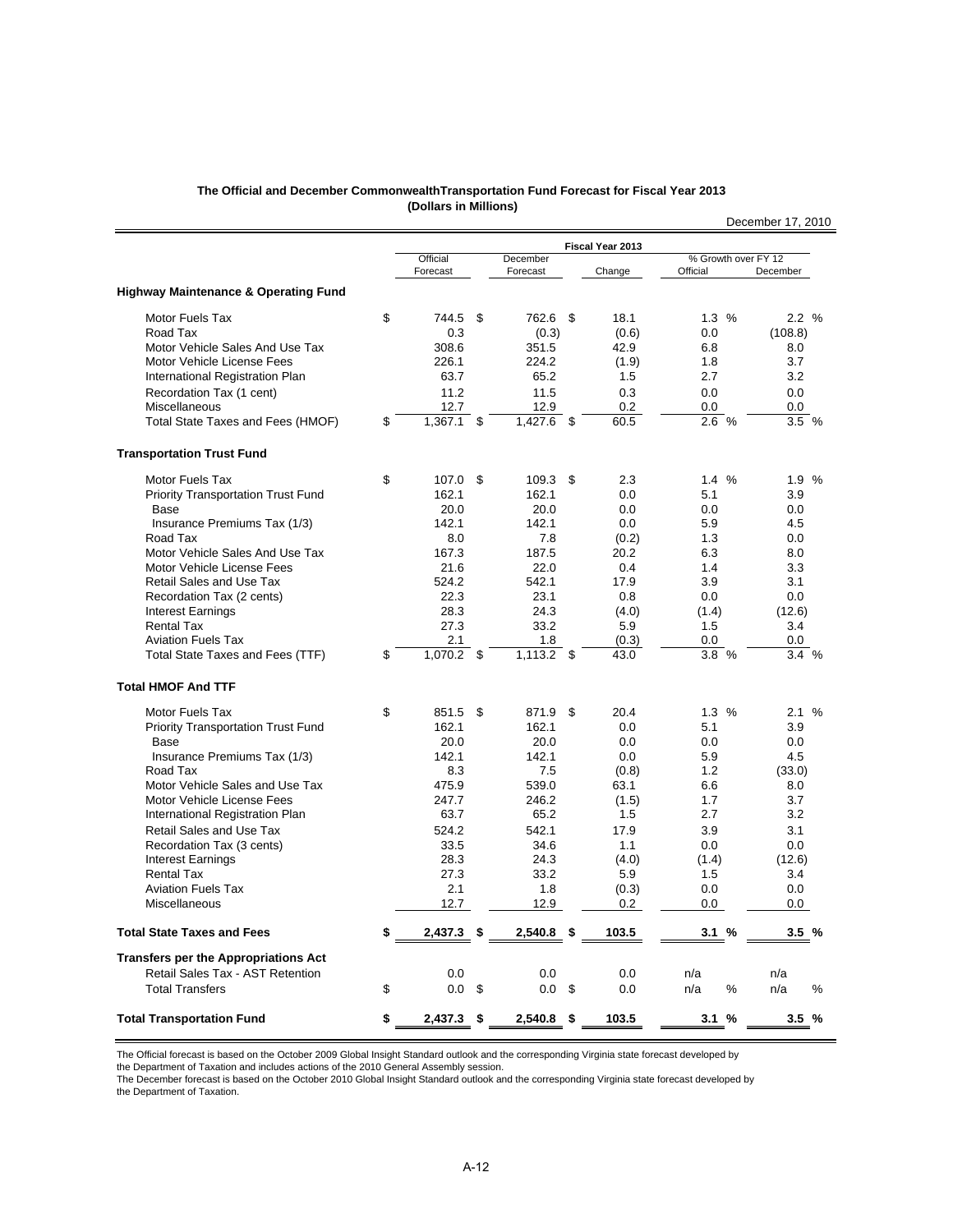| The Official and December Commonwealth Transportation Fund Forecast for Fiscal Year 2014 |  |
|------------------------------------------------------------------------------------------|--|
| (Dollars in Millions)                                                                    |  |

|                                                 |                      |                |                      |                  |                                 | December 17, 2010 |
|-------------------------------------------------|----------------------|----------------|----------------------|------------------|---------------------------------|-------------------|
|                                                 |                      |                |                      | Fiscal Year 2014 |                                 |                   |
|                                                 | Official<br>Forecast |                | December<br>Forecast | Change           | % Growth over FY 13<br>Official | December          |
| <b>Highway Maintenance &amp; Operating Fund</b> |                      |                |                      |                  |                                 |                   |
| Motor Fuels Tax                                 | \$<br>756.0          | \$             | 774.3                | \$<br>18.3       | 1.5%                            | 1.5%              |
| Road Tax                                        | 0.2                  |                | (0.3)                | (0.5)            | (33.3)                          | 0.0               |
| Motor Vehicle Sales And Use Tax                 | 327.1                |                | 363.7                | 36.6             | 6.0                             | 3.5               |
| Motor Vehicle License Fees                      | 225.2                |                | 224.8                | (0.4)            | (0.4)                           | 0.3               |
| International Registration Plan                 | 65.5                 |                | 67.2                 | 1.7              | 2.8                             | 3.1               |
| Recordation Tax (1 cent)                        | 11.2                 |                | 11.5                 | 0.3              | 0.0                             | 0.0               |
| Miscellaneous                                   | 12.7                 |                | 12.9                 | 0.2              | 0.0                             | 0.0               |
| Total State Taxes and Fees (HMOF)               | \$<br>1,397.9        | $\mathfrak{S}$ | 1.454.1              | \$<br>56.2       | 2.3%                            | 1.9 %             |
| <b>Transportation Trust Fund</b>                |                      |                |                      |                  |                                 |                   |
| <b>Motor Fuels Tax</b>                          | \$<br>108.8          | \$             | 111.1                | \$<br>2.3        | 1.7%                            | 1.6%              |
| <b>Priority Transportation Trust Fund</b>       | 169.7                |                | 169.0                | (0.7)            | 4.7                             | 4.3               |
| Base                                            | 20.0                 |                | 20.0                 | 0.0              | 0.0                             | 0.0               |
| Insurance Premiums Tax (1/3)                    | 149.7                |                | 149.0                | (0.7)            | 5.3                             | 4.9               |
| Road Tax                                        | 8.0                  |                | 7.9                  | (0.1)            | 0.0                             | 1.3               |
| Motor Vehicle Sales And Use Tax                 | 176.5                |                | 194.0                | 17.5             | 5.5                             | 3.5               |
| Motor Vehicle License Fees                      | 21.5                 |                | 22.0                 | 0.5              | (0.5)                           | 0.0               |
| Retail Sales and Use Tax                        | 547.2                |                | 564.2                | 17.0             | 4.4                             | 4.1               |
| Recordation Tax (2 cents)                       | 22.3                 |                | 23.1                 | 0.8              | 0.0                             | 0.0               |
| Interest Earnings                               | 27.5                 |                | 24.2                 | (3.3)            | (2.8)                           | (0.4)             |
| <b>Rental Tax</b>                               | 27.7                 |                | 34.3                 | 6.6              | 1.5                             | 3.3               |
| <b>Aviation Fuels Tax</b>                       | 2.1                  |                | 1.8                  | (0.3)            | 0.0                             | 0.0               |
| Total State Taxes and Fees (TTF)                | \$<br>1.111.3        | \$             | 1,151.6              | \$<br>40.3       | 3.8 %                           | 3.4%              |
| <b>Total HMOF And TTF</b>                       |                      |                |                      |                  |                                 |                   |
| <b>Motor Fuels Tax</b>                          | \$<br>864.8          | \$             | 885.4                | \$<br>20.6       | 1.6%                            | 1.5%              |
| <b>Priority Transportation Trust Fund</b>       | 169.7                |                | 169.0                | (0.7)            | 4.7                             | 4.3               |
| Base                                            | 20.0                 |                | 20.0                 | 0.0              | 0.0                             | 0.0               |
| Insurance Premiums Tax (1/3)                    | 149.7                |                | 149.0                | (0.7)            | 5.3                             | 4.9               |
| Road Tax                                        | 8.2                  |                | 7.6                  | (0.6)            | (1.2)                           | 1.3               |
| Motor Vehicle Sales and Use Tax                 | 503.6                |                | 557.7                | 54.1             | 5.8                             | 3.5               |
| Motor Vehicle License Fees                      | 246.7                |                | 246.8                | 0.1              | (0.4)                           | 0.2               |
| International Registration Plan                 | 65.5                 |                | 67.2                 | 1.7              | 2.8                             | 3.1               |
| <b>Retail Sales and Use Tax</b>                 | 547.2                |                | 564.2                | 17.0             | 4.4                             | 4.1               |
| Recordation Tax (3 cents)                       | 33.5                 |                | 34.6                 | 1.1              | 0.0                             | 0.0               |
| <b>Interest Earnings</b>                        | 27.5                 |                | 24.2                 | (3.3)            | (2.8)                           | (0.4)             |
| <b>Rental Tax</b>                               | 27.7                 |                | 34.3                 | 6.6              | 1.5                             | 3.3               |
| <b>Aviation Fuels Tax</b>                       | 2.1                  |                | 1.8                  | (0.3)            | 0.0                             | 0.0               |
| Miscellaneous                                   | 12.7                 |                | 12.9                 | 0.2              | 0.0                             | $0.0\,$           |
| <b>Total State Taxes and Fees</b>               | \$<br>2,509.2        | \$             | 2,605.7              | \$<br>96.5       | 2.9%                            | 2.6%              |
| <b>Transfers per the Appropriations Act</b>     |                      |                |                      |                  |                                 |                   |
| Retail Sales Tax - AST Retention                | 0.0                  |                | 0.0                  | 0.0              | n/a                             | n/a               |
| <b>Total Transfers</b>                          | \$<br>0.0            | \$             | 0.0                  | \$<br>0.0        | n/a<br>℅                        | n/a<br>$\%$       |
| <b>Total Transportation Fund</b>                | \$<br>2,509.2        | \$             | 2,605.7              | \$<br>96.5       | 2.9%                            | 2.6%              |

the Department of Taxation and includes actions of the 2010 General Assembly session.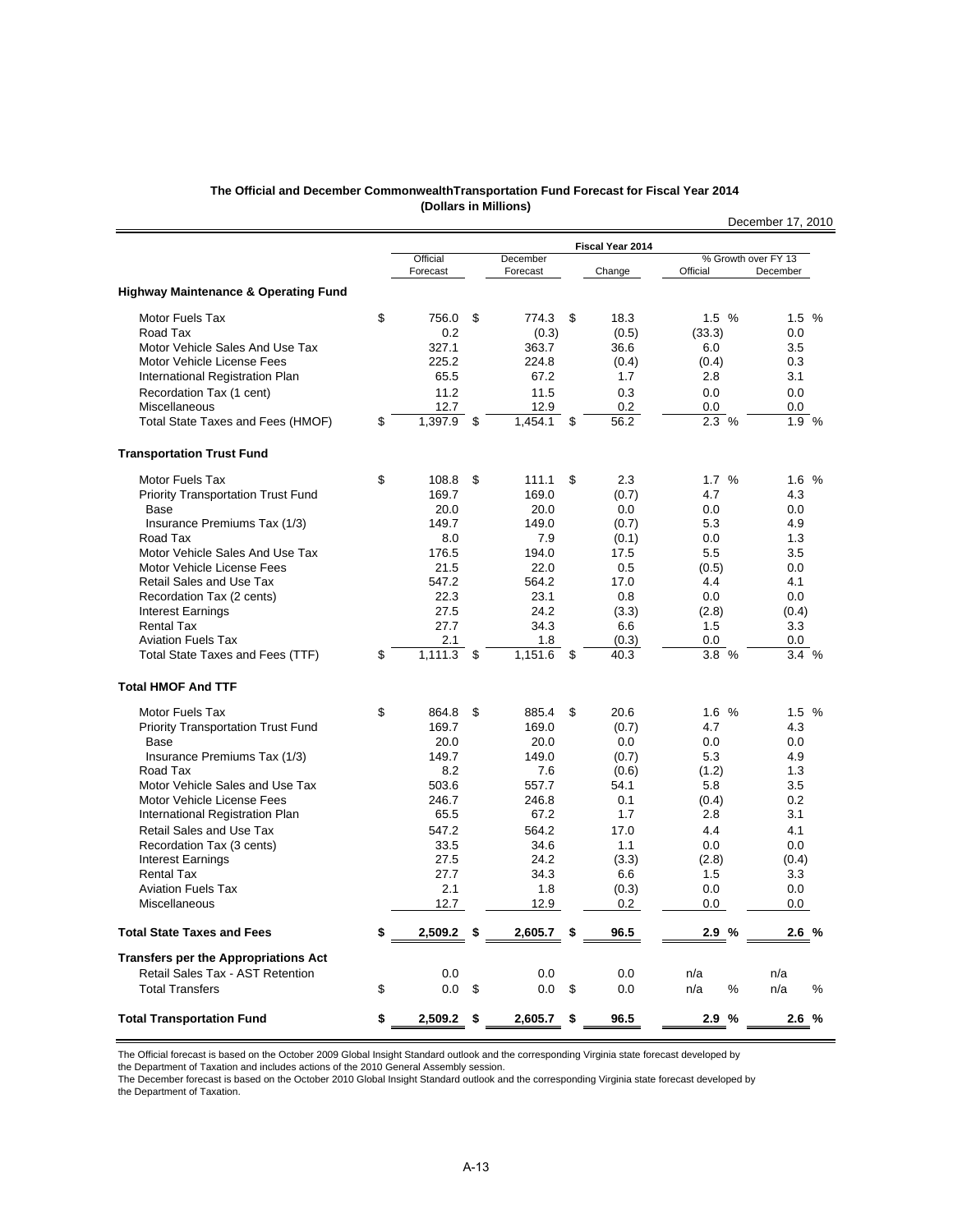| The Official and December CommonwealthTransportation Fund Forecast for Fiscal Year 2015 |  |
|-----------------------------------------------------------------------------------------|--|
| (Dollars in Millions)                                                                   |  |

|                                                 |                          |                      |    |                  |                                 | December 17, 2010 |
|-------------------------------------------------|--------------------------|----------------------|----|------------------|---------------------------------|-------------------|
|                                                 |                          |                      |    | Fiscal Year 2015 |                                 |                   |
|                                                 | Official<br>Forecast     | December<br>Forecast |    | Change           | % Growth over FY 14<br>Official | December          |
| <b>Highway Maintenance &amp; Operating Fund</b> |                          |                      |    |                  |                                 |                   |
| <b>Motor Fuels Tax</b>                          | \$<br>768.9 \$           | 789.1                | \$ | 20.2             | 1.7 %                           | 1.9%              |
| Road Tax                                        | 0.2                      | (0.4)                |    | (0.6)            | 0.0                             | (33.3)            |
| Motor Vehicle Sales And Use Tax                 | 343.0                    | 396.5                |    | 53.5             | 4.9                             | 9.0               |
| Motor Vehicle License Fees                      | 227.2                    | 228.7                |    | 1.5              | 0.9                             | 1.7               |
| International Registration Plan                 | 67.3                     | 67.2                 |    | (0.1)            | 2.7                             | 0.0               |
| Recordation Tax (1 cent)                        | 11.2                     | 11.5                 |    | 0.3              | 0.0                             | 0.0               |
| Miscellaneous                                   | 12.7                     | 12.9                 |    | 0.2              | 0.0                             | 0.0               |
| Total State Taxes and Fees (HMOF)               | \$<br>1,430.5 \$         | 1,505.5              | \$ | 75.0             | 2.3 %                           | 3.5%              |
| <b>Transportation Trust Fund</b>                |                          |                      |    |                  |                                 |                   |
| <b>Motor Fuels Tax</b>                          | \$<br>110.8 <sup>5</sup> | 113.4                | \$ | 2.6              | 1.8 %                           | 2.1%              |
| <b>Priority Transportation Trust Fund</b>       | 177.1                    | 174.5                |    | (2.6)            | 4.4                             | 3.3               |
| Base                                            | 20.0                     | 20.0                 |    | 0.0              | 0.0                             | 0.0               |
| Insurance Premiums Tax (1/3)                    | 157.1                    | 154.5                |    | (2.6)            | 4.9                             | 3.7               |
| Road Tax                                        | 8.1                      | 7.9                  |    | (0.2)            | 1.3                             | 0.0               |
| Motor Vehicle Sales And Use Tax                 | 184.4                    | 211.5                |    | 27.1             | 4.5                             | 9.0               |
| Motor Vehicle License Fees                      | 21.8                     | 22.5                 |    | 0.7              | 1.4                             | 2.3               |
| Retail Sales and Use Tax                        | 573.3                    | 594.3                |    | 21.0             | 4.8                             | 5.3               |
| Recordation Tax (2 cents)                       | 22.3<br>28.7             | 23.1<br>24.7         |    | 0.8              | 0.0<br>4.4                      | 0.0<br>2.1        |
| <b>Interest Earnings</b><br><b>Rental Tax</b>   | 28.1                     | 35.5                 |    | (4.0)<br>7.4     | 1.4                             | 3.5               |
| <b>Aviation Fuels Tax</b>                       | 2.1                      | 2.0                  |    | (0.1)            | 0.0                             | 11.1              |
| Total State Taxes and Fees (TTF)                | \$<br>1,156.7 \$         | 1,209.4              | \$ | 52.7             | 4.1 %                           | 5.0 %             |
| <b>Total HMOF And TTF</b>                       |                          |                      |    |                  |                                 |                   |
| Motor Fuels Tax                                 | \$<br>879.7 \$           | 902.5                | \$ | 22.8             | 1.7%                            | 1.9%              |
| <b>Priority Transportation Trust Fund</b>       | 177.1                    | 174.5                |    | (2.6)            | 4.4                             | 3.3               |
| Base                                            | 20.0                     | 20.0                 |    | 0.0              | 0.0                             | 0.0               |
| Insurance Premiums Tax (1/3)                    | 157.1                    | 154.5                |    | (2.6)            | 4.9                             | 3.7               |
| Road Tax                                        | 8.3                      | 7.5                  |    | (0.8)            | 1.2                             | (1.3)             |
| Motor Vehicle Sales and Use Tax                 | 527.4                    | 608.0                |    | 80.6             | 4.7                             | 9.0               |
| Motor Vehicle License Fees                      | 249.0                    | 251.2                |    | 2.2              | 0.9                             | 1.8               |
| International Registration Plan                 | 67.3                     | 67.2                 |    | (0.1)            | 2.7                             | 0.0               |
| Retail Sales and Use Tax                        | 573.3                    | 594.3                |    | 21.0             | 4.8                             | 5.3               |
| Recordation Tax (3 cents)                       | 33.5                     | 34.6                 |    | 1.1              | 0.0                             | 0.0               |
| <b>Interest Earnings</b>                        | 28.7                     | 24.7                 |    | (4.0)            | 4.4                             | 2.1               |
| <b>Rental Tax</b>                               | 28.1                     | 35.5                 |    | 7.4              | 1.4                             | 3.5<br>11.1       |
| <b>Aviation Fuels Tax</b><br>Miscellaneous      | 2.1<br>12.7              | 2.0<br>12.9          |    | (0.1)<br>0.2     | 0.0<br>0.0                      | 0.0               |
| <b>Total State Taxes and Fees</b>               | \$<br>2,587.2 \$         | 2,714.9              | S  | 127.7            | 3.1%                            | 4.2 %             |
| <b>Transfers per the Appropriations Act</b>     |                          |                      |    |                  |                                 |                   |
| Retail Sales Tax - AST Retention                | 0.0                      | 0.0                  |    | 0.0              | n/a                             | n/a               |
| <b>Total Transfers</b>                          | \$<br>$0.0 \,$ \$        | 0.0                  | \$ | 0.0              | $\%$<br>n/a                     | n/a<br>%          |
| <b>Total Transportation Fund</b>                | \$<br>2,587.2 \$         | 2,714.9              | \$ | 127.7            | 3.1%                            | 4.2 %             |

the Department of Taxation and includes actions of the 2010 General Assembly session.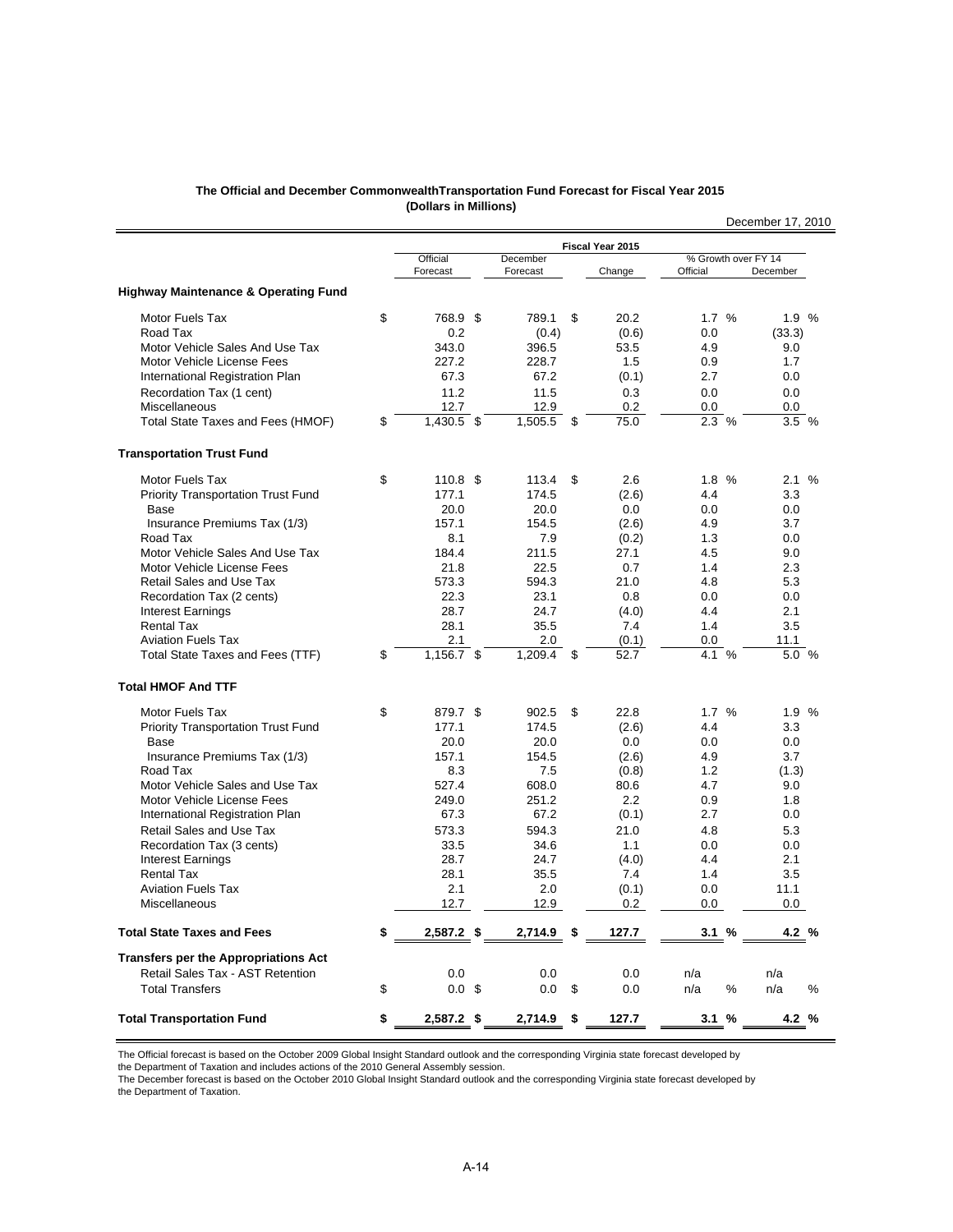#### **The Official and December CommonwealthTransportation Fund Forecast for Fiscal Year 2016 (Dollars in Millions)**

|                                                 |                      |     |                      |    |                  |                                 | December 17, 2010 |
|-------------------------------------------------|----------------------|-----|----------------------|----|------------------|---------------------------------|-------------------|
|                                                 |                      |     |                      |    | Fiscal Year 2016 |                                 |                   |
|                                                 | Official<br>Forecast |     | December<br>Forecast |    | Change           | % Growth over FY 15<br>Official | December          |
| <b>Highway Maintenance &amp; Operating Fund</b> |                      |     |                      |    |                  |                                 |                   |
| Motor Fuels Tax                                 | \$<br>781.1          | -\$ | 803.6 \$             |    | 22.5             | 1.6%                            | 1.8%              |
| Road Tax                                        | 0.2                  |     | (0.4)                |    | (0.6)            | 0.0                             | 0.0               |
| Motor Vehicle Sales And Use Tax                 | 344.5                |     | 400.3                |    | 55.8             | 0.4                             | 1.0               |
| Motor Vehicle License Fees                      | 226.4                |     | 227.3                |    | 0.9              | (0.4)                           | (0.6)             |
| International Registration Plan                 | 69.2                 |     | 67.2                 |    | (2.0)            | 2.8                             | 0.0               |
| Recordation Tax (1 cent)                        | 11.2                 |     | 11.5                 |    | 0.3              | 0.0                             | 0.0               |
| Miscellaneous                                   | 12.7                 |     | 12.9                 |    | 0.2              | 0.0                             | 0.0               |
| Total State Taxes and Fees (HMOF)               | \$<br>1,445.3        | \$  | $1,522.4$ \$         |    | 77.1             | 1.0%                            | 1.1%              |
| <b>Transportation Trust Fund</b>                |                      |     |                      |    |                  |                                 |                   |
| Motor Fuels Tax                                 | \$<br>$112.7$ \$     |     | 115.7                | \$ | 3.0              | 1.7%                            | 2.0%              |
| Priority Transportation Trust Fund              | 185.2                |     | 183.7                |    | (1.5)            | 4.6                             | 5.3               |
| Base                                            | 20.0                 |     | 20.0                 |    | 0.0              | 0.0                             | 0.0               |
| Insurance Premiums Tax (1/3)                    | 165.2                |     | 163.7                |    | (1.5)            | 5.2                             | 6.0               |
| Road Tax                                        | 8.2                  |     | 8.0                  |    | (0.2)            | 1.2                             | 1.2               |
| Motor Vehicle Sales And Use Tax                 | 185.2                |     | 213.5                |    | 28.3             | 0.4                             | 0.9               |
| Motor Vehicle License Fees                      | 21.7                 |     | 22.3                 |    | 0.6              | (0.5)                           | (0.9)             |
| <b>Retail Sales and Use Tax</b>                 | 598.9                |     | 624.0                |    | 25.1             | 4.5                             | 5.0               |
| Recordation Tax (2 cents)                       | 22.3                 |     | 23.1                 |    | 0.8              | 0.0                             | 0.0               |
| <b>Interest Earnings</b>                        | 28.7                 |     | 24.9                 |    | (3.8)            | 0.0                             | 0.8               |
| <b>Rental Tax</b>                               | 28.5                 |     | 36.7                 |    | 8.2              | 1.4                             | 3.4               |
| <b>Aviation Fuels Tax</b>                       | 2.1                  |     | 2.0                  |    | (0.1)            | 0.0                             | 0.0               |
| Total State Taxes and Fees (TTF)                | \$<br>1,193.5        | -\$ | $1,253.9$ \$         |    | 60.4             | 3.2%                            | 3.7%              |
| <b>Total HMOF And TTF</b>                       |                      |     |                      |    |                  |                                 |                   |
| Motor Fuels Tax                                 | \$<br>893.8 \$       |     | 919.3                | \$ | 25.5             | 1.6%                            | 1.9%              |
| <b>Priority Transportation Trust Fund</b>       | 185.2                |     | 183.7                |    | (1.5)            | 4.6                             | 5.3               |
| Base                                            | 20.0                 |     | 20.0                 |    | 0.0              | 0.0                             | 0.0               |
| Insurance Premiums Tax (1/3)                    | 165.2                |     | 163.7                |    | (1.5)            | 5.2                             | 6.0               |
| Road Tax                                        | 8.4                  |     | 7.6                  |    | (0.8)            | 1.2                             | 1.3               |
| Motor Vehicle Sales and Use Tax                 | 529.7                |     | 613.8                |    | 84.1             | 0.4                             | 1.0               |
| Motor Vehicle License Fees                      | 248.1                |     | 249.6                |    | 1.5              | (0.4)                           | (0.6)             |
| International Registration Plan                 | 69.2                 |     | 67.2                 |    | (2.0)            | 2.8                             | 0.0               |
| Retail Sales and Use Tax                        | 598.9                |     | 624.0                |    | 25.1             | 4.5                             | 5.0               |
| Recordation Tax (3 cents)                       | 33.5                 |     | 34.6                 |    | 1.1              | 0.0                             | 0.0               |
| <b>Interest Earnings</b>                        | 28.7                 |     | 24.9                 |    | (3.8)            | 0.0                             | 0.8               |
| <b>Rental Tax</b>                               | 28.5                 |     | 36.7                 |    | 8.2              | 1.4                             | 3.4               |
| <b>Aviation Fuels Tax</b>                       | 2.1                  |     | 2.0                  |    | (0.1)            | 0.0                             | 0.0               |
| Miscellaneous                                   | 12.7                 |     | 12.9                 |    | 0.2              | 0.0                             | 0.0               |
| <b>Total State Taxes and Fees</b>               | \$<br>2,638.8        | \$  | 2,776.3              | S  | 137.5            | 2.0%                            | 2.3%              |
| <b>Transfers per the Act</b>                    |                      |     |                      |    |                  |                                 |                   |
| Retail Sales Tax - AST Retention                | 0.0                  |     | 0.0                  |    | 0.0              | n/a                             | n/a               |
| <b>Total Transfers</b>                          | \$<br>$0.0\,$        | \$  | $0.0\,$ \$           |    | 0.0              | $\%$<br>n/a                     | n/a<br>%          |
| <b>Total Transportation Fund</b>                | \$<br>2,638.8        | \$  | 2,776.3              | \$ | 137.5            | 2.0 %                           | 2.3%              |

The Official forecast is based on the October 2009 Global Insight Standard outlook and the corresponding Virginia state forecast developed by

the Department of Taxation and includes actions of the 2010 General Assembly session.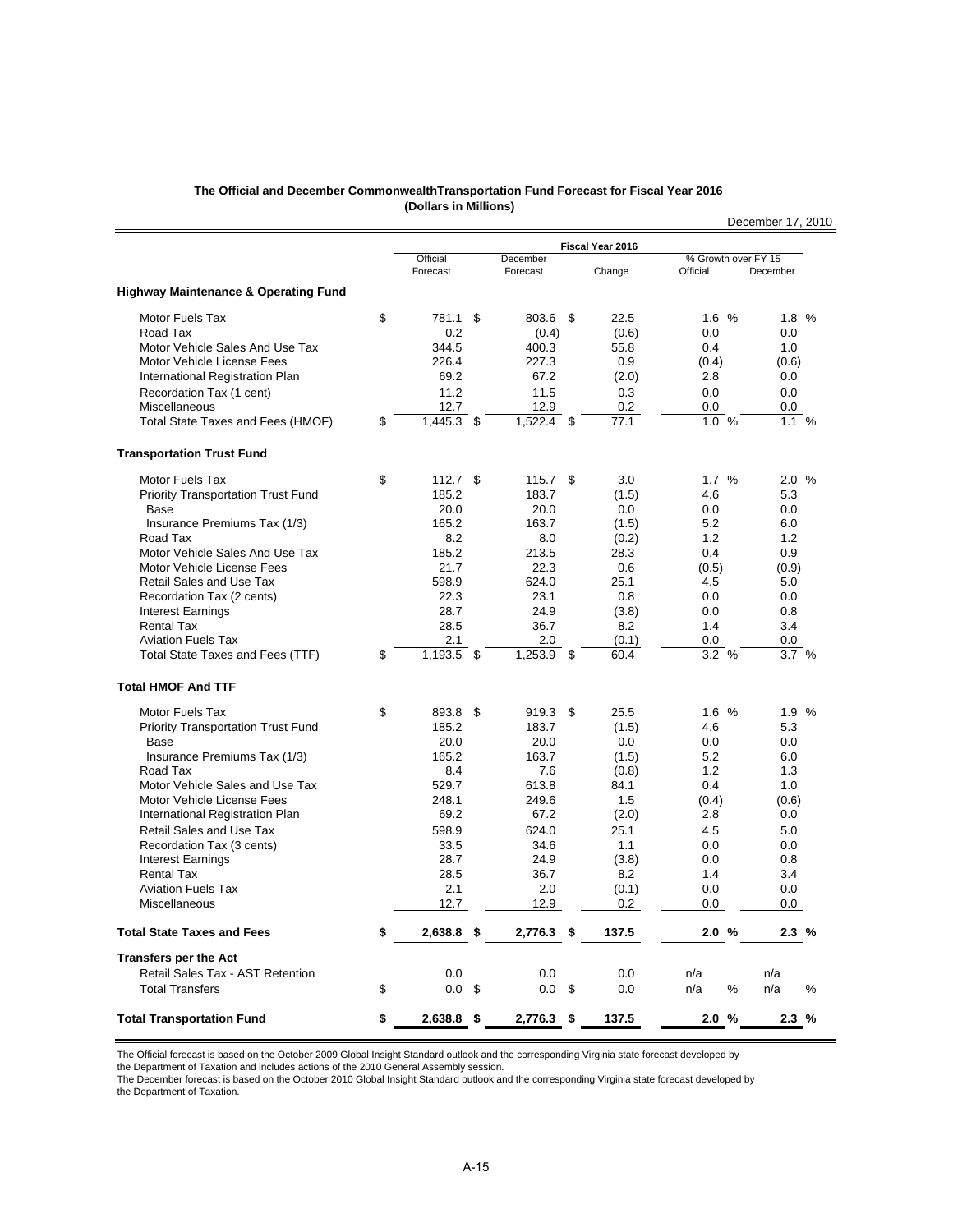Virginia Health Care Fund **Virginia Health Care Fund**

 $$$  in millions \$ in millions

| December 17, 2010                              |    |                   | Actual               |                      |        |                     |                      |                       | Forecast             |                       |                       |                       |                             |
|------------------------------------------------|----|-------------------|----------------------|----------------------|--------|---------------------|----------------------|-----------------------|----------------------|-----------------------|-----------------------|-----------------------|-----------------------------|
|                                                |    | FY2008*           | FY2009               | Y2010<br>Ĺ           | FY2011 |                     | FY2012               | FY2013                | FY2014               | FY2015                | FY2016                | <b>FY2017</b>         | FY2018                      |
| <b>Balance 6-30-10</b>                         |    |                   |                      |                      | ക      |                     |                      |                       |                      |                       |                       |                       |                             |
| Total Cigarette Taxes<br>Tobacco Taxes:        |    | 168.0             | 167.5                | 158.4                |        |                     |                      |                       |                      |                       |                       |                       |                             |
| Other Tobacco Products                         |    | 15.9              | $\frac{16.3}{183.7}$ | $\frac{17.7}{176.1}$ |        | $\frac{1524}{18.6}$ | $\frac{156.4}{17.9}$ | $\frac{156.4}{174.3}$ | $\frac{17.9}{174.3}$ | $\frac{156.4}{179.3}$ | $\frac{156.4}{174.3}$ | $\frac{156.4}{174.3}$ | $\frac{1564}{179}$<br>174.3 |
| <b>Total Tobacco Taxes</b>                     |    | 183.9             |                      |                      |        |                     |                      |                       |                      |                       |                       |                       |                             |
| Tobacco Settlement Funds:<br>Master Settlement |    | 53.7              | 59.0                 | 49.2                 |        | 52.1                | 58.6                 | 58.6                  | 58.6                 | 58.6                  | 58.6                  | 58.6                  | 58.6                        |
| Medicaid Recoveries<br>Other Revenue:          |    | 61.3              | $rac{64.8}{5}$       | 67.5                 |        | 64.6                | 66.8                 | 66.8                  | 66.8                 | 66.8                  | 66.8                  | 66.8                  | 66.8                        |
| <b>TOTAL FUND</b><br>A-                        | မာ | မာ<br>298.9       | မာ<br>307.5          | 292.8                | ↮      | မာ<br>287.7         | ↮<br>299.7           | 299.7                 | 299.7<br>မာ          | 299.7<br>မာ           | 299.7<br>မာ           | 299.7<br>မာ           | 299.7<br>မာ                 |
| Official Forecast<br>Difference                | ↔  | ↔<br>298.3<br>0.6 | ക<br>299.2<br>8.3    | 291.6<br>1.2         |        | $297.4$<br>(9.7)    | 299.7<br>0.0         |                       |                      |                       |                       |                       |                             |

\* Medicaid Cost Recoveries for FY 2008 include \$13.5 million not recorded as revenue in CARS but was transferred by DMAS to the Health Care Fund.<br>\*\* Medicaid Cost Recoveries for FY 2010 include \$15.25 million not recorded \*\* Medicaid Cost Recoveries for FY 2010 include \$15.25 million not recorded as revenue in CARS but was transferred by DMAS to the Health Care Fund. \* Medicaid Cost Recoveries for FY 2008 include \$13.5 million not recorded as revenue in CARS but was transferred by DMAS to the Health Care Fund.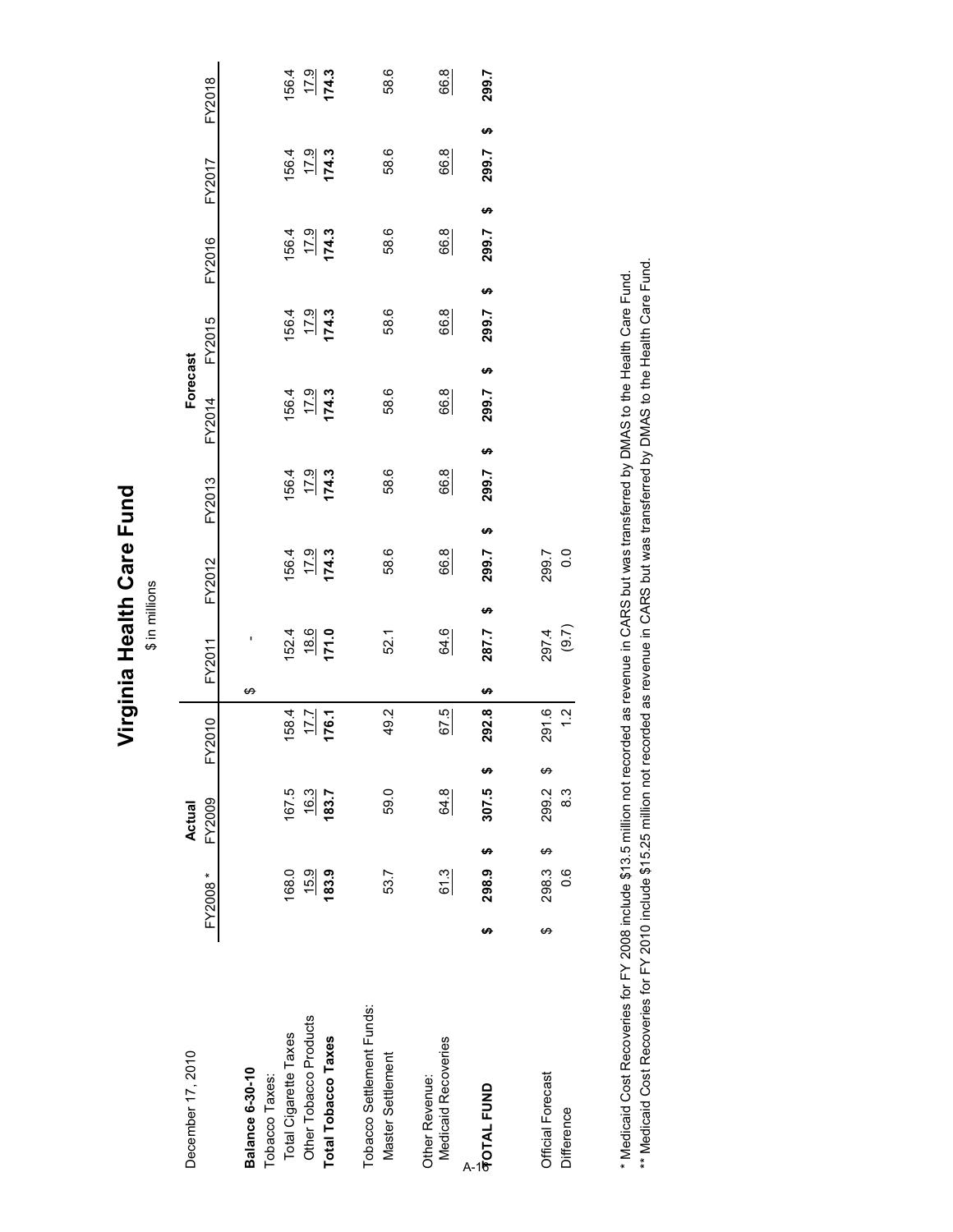#### **The Official and November Standard General Fund Forecast for Fiscal Year 2011 (Presented to the Governor's Advisory Council on Revenue Estimates)**

(Dollars in Millions)

November 2, 2010

|                                               | Fiscal Year 2010 |           |                |                | Fiscal Year 2011 |            |                     |
|-----------------------------------------------|------------------|-----------|----------------|----------------|------------------|------------|---------------------|
|                                               |                  |           | Official       | November       |                  |            | % Growth Over FY 10 |
|                                               | Actual           | % Growth  | Forecast       | Forecast       | Change           | Official   | November            |
| <b>MAJOR TAX SOURCES</b>                      |                  |           |                |                |                  |            |                     |
| Corporate Income                              | \$<br>806.5      | 24.4 %    | \$<br>792.8    | \$<br>800.7    | \$<br>7.9        | (1.7) %    | $(0.7)$ %           |
| Individual Income Tax:                        |                  |           |                |                |                  |            |                     |
| Gross                                         | 11,082.9         | (3.2)     | 11,511.8       | 11,562.8       | 51.0             | 3.9        | 4.3                 |
| Withholding                                   | 9,176.2          | 0.4       | 9,394.5        | 9,448.8        | 54.3             | 2.4        | 3.0                 |
| Nonwithholding                                | 1,906.8          | (17.5)    | 2,117.3        | 2,114.0        | (3.3)            | 11.0       | 10.9                |
| Refunds                                       | (1,994.7)        | 1.4       | (1,924.1)      | (1,915.8)      | 8.3              | (3.5)      | (4.0)               |
| <b>Net</b>                                    | 9,088.3          | (4.1)     | 9,587.7        | 9,647.0        | 59.3             | 5.5        | 6.1                 |
| <b>Insurance Company Premiums</b>             | 261.9            | 2.7       | 274.4          | 277.7          | 3.3              | 4.8        | 6.0                 |
| State Sales & Use Tax                         | 3,082.5          | 6.2       | 2,880.8        | 2,996.9        | 116.1            | (6.5)      | (2.8)               |
| Wills, Suits, Deeds, & Contract Fees          | 290.2            | (7.7)     | 314.0          | 274.0          | (40.0)           | 8.2        | (5.6)               |
| <b>Total Major Tax Sources</b>                | \$<br>13,529.3   | $(0.5)$ % | \$<br>13,849.7 | \$<br>13,996.3 | \$<br>146.6      | 2.4%       | 3.5%                |
| <b>MISCELLANEOUS TAXES AND OTHER REVENUES</b> |                  |           |                |                |                  |            |                     |
| Alcoholic Beverage State Tax                  | \$<br>131.6      | 1.5%      | \$<br>134.6    | \$<br>133.7    | \$<br>(0.9)      | 2.3%       | 1.6 %               |
| <b>Bank Franchise Tax</b>                     | 23.1             | 3.1       | 15.0           | 22.8           | 7.8              | (35.2)     | (1.5)               |
| Beer & Beverage Excise Tax                    | 43.5             | (0.2)     | 43.4           | 43.5           | 0.1              | (0.2)      | 0.0                 |
| Corporate Franchise & Charter Fees            | 46.6             | (5.7)     | 46.2           | 46.7           | 0.5              | (0.9)      | 0.2                 |
| Excess & Other Fees from Officers             | (10.5)           | 38.9      | (6.5)          | (7.5)          | (1.0)            | 38.0       | 28.5                |
| Estate & Gifts                                | 5.7              | (5.6)     | 0.0            | 4.0            | 4.0              | (100.0)    | (29.5)              |
| <b>Institutional Revenues</b>                 | 6.0              | (6.0)     | 5.9            | 5.8            | (0.1)            | (2.0)      | (3.6)               |
| Interest & Rents                              | 94.7             | (9.5)     | 108.4          | 100.1          | (8.3)            | 14.5       | 5.7                 |
| Licenses & Permits                            | 4.3              | (0.4)     | 4.2            | 4.2            | 0.0              | (1.9)      | (1.9)               |
| Miscellaneous Taxes and Penalties             | 208.0            | (5.9)     | 233.6          | 231.3          | (2.3)            | 12.3       | 11.2                |
| <b>Other Miscellaneous Revenues</b>           | 39.8             | (22.7)    | 54.8           | 33.3           | (21.5)           | 37.6       | (16.4)              |
| Public Service GR / Consumption Tax           | 97.3             | 6.5       | 94.2           | 96.4           | 2.2              | (3.1)      | (0.9)               |
| Total Misc. Taxes and Other Revenues \$       | 690.2            | $(3.2)$ % | \$<br>733.8    | \$<br>714.3    | \$<br>(19.5)     | 6.3 %      | 3.5 %               |
| <b>TOTAL GF REVENUES</b>                      | \$<br>14,219.5   | $(0.7)$ % | \$<br>14,583.5 | \$<br>14,710.6 | \$<br>127.1      | 2.6%       | 3.5%                |
| <b>TRANSFERS</b>                              |                  |           |                |                |                  |            |                     |
| A.B.C. Profits                                | \$<br>50.0       | 13.3 %    | \$<br>46.2     | \$<br>46.2     | \$<br>0.0        | $(7.5)$ %  | $(7.5)$ %           |
| Sales Tax (0.25%)                             | 209.4            | (1.9)     | 208.9          | 215.7          | 6.8              | (0.3)      | 3.0                 |
| <b>Transfers Per Appropriations Act</b>       | 307.8            | 106.6     | 159.3          | 159.3          | 0.0              | (48.2)     | (48.2)              |
| <b>Total Transfers</b>                        | \$<br>567.2      | 39.5 %    | \$<br>414.4    | \$<br>421.2    | \$<br>6.8        | $(26.9)$ % | (25.7) %            |
| <b>TOTAL GENERAL FUND</b>                     | \$<br>14,786.7   | 0.4%      | \$<br>14,997.9 | \$<br>15,131.8 | \$<br>133.9      | 1.4%       | 2.3%                |

The Official forecast is based on the October 2009 Global Insight Standard outlook and the corresponding Virginia state forecast developed by the Department of

Taxation and incorporates revenue collection trends through January and actions of the 2010 General Assembly, Chapter 874. The November Standard forecast is based on the October 2010 Global Insight Standard outlook and the corresponding Virginia state forecast developed by the Department of Taxation, which incorporates recommendations of the JABE.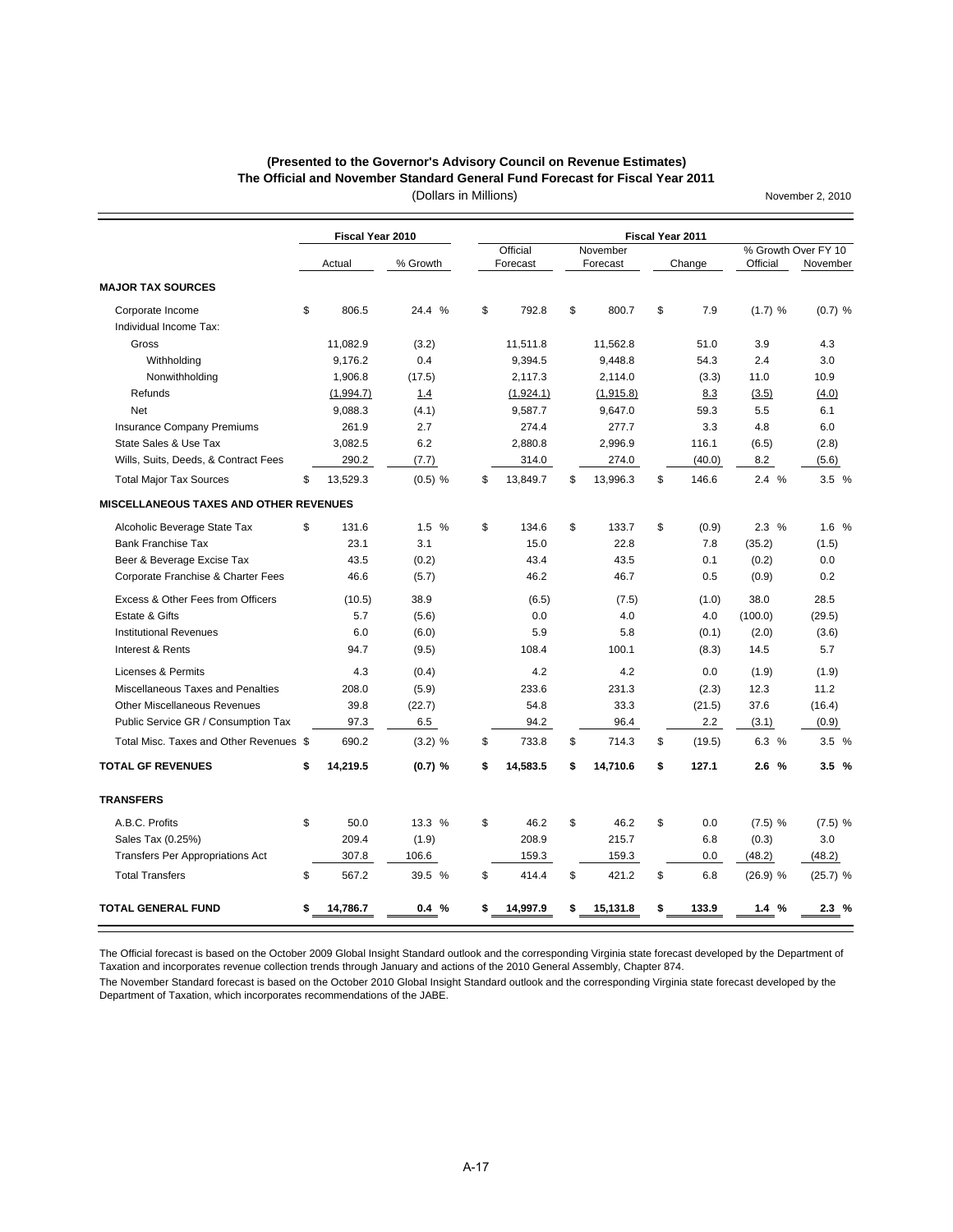#### (Dollars in Millions) **The Official and November Standard General Fund Forecast for Fiscal Year 2012 (Presented to the Governor's Advisory Council on Revenue Estimates)**

November 2, 2010

|                                               |                |                | Fiscal Year 2012 |                      |          |                | 2010-2012 Biennium |              |
|-----------------------------------------------|----------------|----------------|------------------|----------------------|----------|----------------|--------------------|--------------|
|                                               | Official       | November       |                  | % Growth Over FY 11  |          | Official       | November           |              |
|                                               | Forecast       | Forecast       | Change           | Official             | November | Forecast       | Forecast           | Change       |
| <b>MAJOR TAX SOURCES</b>                      |                |                |                  |                      |          |                |                    |              |
| Corporate Income<br>Individual Income Tax:    | \$<br>838.4    | \$<br>841.1    | \$<br>2.7        | 5.8 %                | 5.0 %    | \$<br>1,631.2  | \$<br>1,641.8      | \$<br>10.6   |
| Gross                                         | 11,983.6       | 12,054.5       | 70.9             | 4.1                  | 4.3      | 23,495.4       | 23,617.3           | 121.9        |
| Withholding                                   | 9,700.7        | 9,829.0        | 128.3            | 3.3                  | 4.0      | 19,095.2       | 19,277.8           | 182.6        |
| Nonwithholding                                | 2,282.9        | 2,225.5        | (57.4)           | 7.8                  | 5.3      | 4,400.2        | 4,339.5            | (60.7)       |
| Refunds                                       | (1,847.1)      | (1, 877.0)     | (29.9)           | (4.0)                | (2.0)    | (3,771.2)      | (3,792.8)          | (21.6)       |
| <b>Net</b>                                    | 10,136.5       | 10,177.5       | 41.0             | 5.7                  | 5.5      | 19,724.2       | 19,824.5           | 100.3        |
| <b>Insurance Company Premiums</b>             | 291.4          | 289.6          | (1.8)            | 6.2                  | 4.3      | 565.8          | 567.3              | 1.5          |
| State Sales & Use Tax                         | 2,974.2        | 3,086.5        | 112.3            | 3.2                  | 3.0      | 5,855.0        | 6,083.4            | 228.4        |
| Wills, Suits, Deeds, & Contract Fees          | 314.0          | 294.1          | (19.9)           | 0.0                  | 7.3      | 628.0          | 568.1              | (59.9)       |
| <b>Total Major Tax Sources</b>                | \$<br>14,554.5 | \$<br>14,688.8 | \$<br>134.3      | 5.1 %                | 4.9 %    | \$<br>28,404.2 | \$<br>28,685.1     | \$<br>280.9  |
| <b>MISCELLANEOUS TAXES AND OTHER REVENUES</b> |                |                |                  |                      |          |                |                    |              |
| Alcoholic Beverage State Tax                  | \$<br>137.9    | \$<br>137.1    | \$<br>(0.8)      | 2.5%                 | 2.5%     | \$<br>272.5    | \$<br>270.8        | \$<br>(1.7)  |
| <b>Bank Franchise Tax</b>                     | 10.0           | 18.0           | 8.0              | (33.3)               | (21.1)   | 25.0           | 40.8               | 15.8         |
| Beer & Beverage Excise Tax                    | 43.4           | 43.5           | 0.1              | 0.0                  | 0.0      | 86.8           | 87.0               | 0.2          |
| Corporate Franchise & Charter Fees            | 46.2           | 46.7           | 0.5              | 0.0                  | 0.0      | 92.4           | 93.4               | 1.0          |
| Excess & Other Fees from Officers             | (6.5)          | (7.5)          | (1.0)            | 0.0                  | 0.0      | (13.0)         | (15.0)             | (2.0)        |
| Estate & Gifts                                | 0.0            | 2.0            | 2.0              | n/a                  | n/a      | 0.0            | 6.0                | 6.0          |
| <b>Institutional Revenues</b>                 | 5.9            | 5.8            | (0.1)            | 0.0                  | 0.0      | 11.8           | 11.6               | (0.2)        |
| Interest & Rents                              | 142.8          | 129.3          | (13.5)           | 31.7                 | 29.2     | 251.2          | 229.4              | (21.8)       |
| Licenses & Permits                            | 4.2            | 4.2            | 0.0              | 0.0                  | 0.0      | 8.4            | 8.4                | 0.0          |
| Miscellaneous Taxes and Penalties             | 238.7          | 231.6          | (7.1)            | 2.2                  | 0.1      | 472.3          | 462.9              | (9.4)        |
| <b>Other Miscellaneous Revenues</b>           | 31.8           | 30.5           | (1.3)            | (42.0)               | (8.4)    | 86.6           | 63.8               | (22.8)       |
| Public Service GR / Consumption Tax           | 94.2           | 96.4           | 2.2              | 0.0                  | 0.0      | 188.4          | 192.8              | 4.4          |
| Total Misc. Taxes and Other Revenues \$       | 748.6          | \$<br>737.6    | \$<br>(11.0)     | 2.0%                 | 3.3%     | \$<br>1,482.4  | \$<br>1,451.9      | \$<br>(30.5) |
| <b>TOTAL GF REVENUES</b>                      | \$<br>15,303.1 | \$<br>15.426.4 | \$<br>123.3      | $\frac{9}{6}$<br>4.9 | 4.9 %    | \$<br>29,886.6 | \$<br>30,137.0     | \$<br>250.4  |
| <b>TRANSFERS</b>                              |                |                |                  |                      |          |                |                    |              |
| A.B.C. Profits                                | \$<br>49.3     | \$<br>47.8     | \$<br>(1.5)      | 6.7 %                | 3.5 %    | \$<br>95.5     | \$<br>94.0         | \$<br>(1.5)  |
| Sales Tax (0.25%)                             | 215.8          | 222.3          | 6.5              | 3.3                  | 3.1      | 424.7          | 438.0              | 13.3         |
| <b>Transfers Per Appropriations Act</b>       | 179.8          | 179.8          | 0.0              | 12.9                 | 12.9     | 339.1          | 339.1              | 0.0          |
| <b>Total Transfers</b>                        | \$<br>444.9    | \$<br>449.9    | \$<br>5.0        | 7.4 %                | 6.8 %    | \$<br>859.3    | \$<br>871.1        | \$<br>11.8   |
| <b>TOTAL GENERAL FUND</b>                     | \$<br>15,748.0 | \$<br>15,876.3 | \$<br>128.3      | 5.0%                 | 4.9 %    | \$<br>30,745.9 | \$<br>31,008.1     | \$<br>262.2  |
|                                               |                |                |                  |                      |          |                |                    |              |

The Official forecast is based on the October 2009 Global Insight Standard outlook and the corresponding Virginia state forecast developed by the Department of Taxation and incorporates revenue collection trends through January and actions of the 2010 General Assembly, Chapter 874.

The November Standard forecast is based on the October 2010 Global Insight Standard outlook and the corresponding Virginia state forecast developed by the Department of Taxation, which incorporates recommendations of the JABE.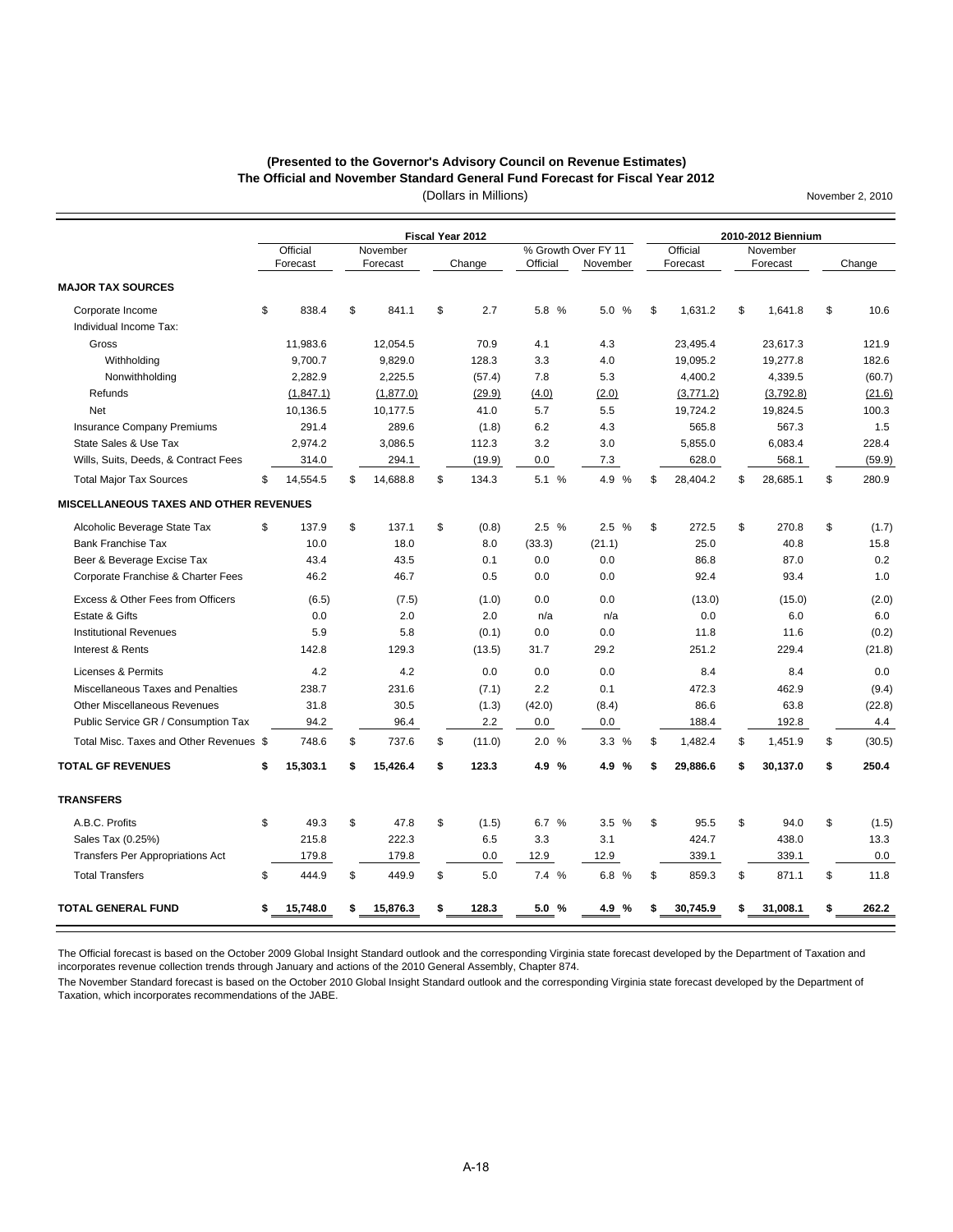#### **(Presented to the Governor's Advisory Council on Revenue Estimates) The November Standard General Fund Forecast for Fiscal Years 2013-2014**

(Dollars in Millions)

November 2, 2010

|                                             | Fiscal Year 2013     |                        | Fiscal Year 2014     |                        | 2012-2014 Biennium   |                        |
|---------------------------------------------|----------------------|------------------------|----------------------|------------------------|----------------------|------------------------|
|                                             | November<br>Forecast | % Growth<br>Over FY 12 | November<br>Forecast | % Growth<br>Over FY 13 | November<br>Forecast | % Growth<br>Over 10-12 |
| <b>MAJOR TAX SOURCES</b>                    |                      |                        |                      |                        |                      |                        |
| Corporate Income<br>Individual Income Tax:  | \$<br>831.5          | (1.1) %                | \$<br>847.4          | 1.9 %                  | \$<br>1,678.9        | 2.3%                   |
| Gross                                       | 12,648.6             | 4.9                    | 13,229.1             | 4.6                    | 25,877.7             | 9.6                    |
| Withholding                                 | 10,278.5             | 4.6                    | 10,739.2             | 4.5                    | 21,017.7             | 9.0                    |
| Nonwithholding                              | 2,370.1              | 6.5                    | 2,489.9              | 5.1                    | 4,860.0              | 12.0                   |
| Refunds                                     | (1,904.2)            | 1.4                    | (1,921.8)            | 0.9                    | (3,826.0)            | 0.9                    |
| <b>Net</b>                                  | 10,744.4             | 5.6                    | 11,307.3             | 5.2                    | 22.051.7             | 11.2                   |
| <b>Insurance Company Premiums</b>           | 304.2                | 5.0                    | 313.6                | 3.1                    | 617.8                | 8.9                    |
| State Sales & Use Tax                       | 3,212.7              | 4.1                    | 3,342.4              | 4.0                    | 6,555.1              | 7.8                    |
| Wills, Suits, Deeds, & Contract Fees        | 294.1                | 0.0                    | 294.1                | 0.0                    | 588.2                | 3.5                    |
| <b>Total Major Tax Sources</b>              | \$<br>15,386.9       | 4.8 %                  | \$<br>16,104.8       | 4.7 %                  | \$<br>31,491.7       | 9.8%                   |
| MISCELLANEOUS TAXES AND OTHER REVENUES      |                      |                        |                      |                        |                      |                        |
| Alcoholic Beverage State Tax                | \$<br>140.3          | 2.3%                   | \$<br>143.2          | %<br>2.1               | \$<br>283.5          | 4.7 %                  |
| <b>Bank Franchise Tax</b>                   | 12.4                 | (31.1)                 | 12.4                 | 0.0                    | 24.8                 | (39.2)                 |
| Beer & Beverage Excise Tax                  | 43.5                 | 0.0                    | 43.5                 | 0.0                    | 87.0                 | 0.0                    |
| Corporate Franchise & Charter Fees          | 46.7                 | 0.0                    | 46.7                 | 0.0                    | 93.4                 | 0.0                    |
| Excess & Other Fees from Officers           | (7.5)                | 0.0                    | (7.5)                | 0.0                    | (15.0)               | 0.0                    |
| Estate & Gifts                              | 0.0                  | n/a                    | 0.0                  | n/a                    | 0.0                  | n/a                    |
| <b>Institutional Revenues</b>               | 5.8                  | 0.0                    | 5.8                  | 0.0                    | 11.6                 | 0.0                    |
| Interest & Rents                            | 83.4                 | (35.5)                 | 106.4                | 27.6                   | 189.8                | (17.3)                 |
| <b>Licenses &amp; Permits</b>               | 4.2                  | 0.0                    | 4.2                  | 0.0                    | 8.4                  | 0.0                    |
| Miscellaneous Taxes and Penalties           | 232.2                | 0.3                    | 232.7                | 0.2                    | 464.9                | 0.4                    |
| <b>Other Miscellaneous Revenues</b>         | 30.5                 | 0.0                    | 30.5                 | 0.0                    | 61.0                 | (4.4)                  |
| Public Service GR / Consumption Tax         | 96.4                 | 0.0                    | 96.4                 | 0.0                    | 192.8                | 0.0                    |
| <b>Total Misc. Taxes and Other Revenues</b> | \$<br>687.9          | $(6.7)$ %              | \$<br>714.3          | 3.8%                   | \$<br>1,402.2        | $(3.4)$ %              |
| <b>TOTAL GF REVENUES</b>                    | \$<br>16,074.8       | 4.2 %                  | \$<br>16,819.1       | 4.6 %                  | \$<br>32,893.9       | 9.1%                   |
| <b>TRANSFERS</b>                            |                      |                        |                      |                        |                      |                        |
| A.B.C. Profits                              | \$<br>48.3           | 1.0<br>%               | \$<br>49.3           | %<br>2.1               | \$<br>97.6           | 3.8 %                  |
| Sales Tax (0.25%)                           | 231.5                | 4.1                    | 241.0                | 4.1                    | 472.5                | 7.9                    |
| Transfers Per Appropriations Act            | 80.4                 | (55.3)                 | 80.4                 | 0.0                    | 160.8                | (52.6)                 |
| <b>Total Transfers</b>                      | \$<br>360.2          | (19.9) %               | \$<br>370.7          | 2.9 %                  | \$<br>730.9          | (16.1) %               |
| <b>TOTAL GENERAL FUND</b>                   | \$<br>16,435.0       | 3.5%                   | \$<br>17,189.8       | 4.6 %                  | \$<br>33,624.8       | 8.4%                   |

The November Standard forecast is based on the October 2010 Global Insight Standard outlook and the corresponding Virginia state forecast developed by the Department of Taxation, which incorporates recommendations of the JABE.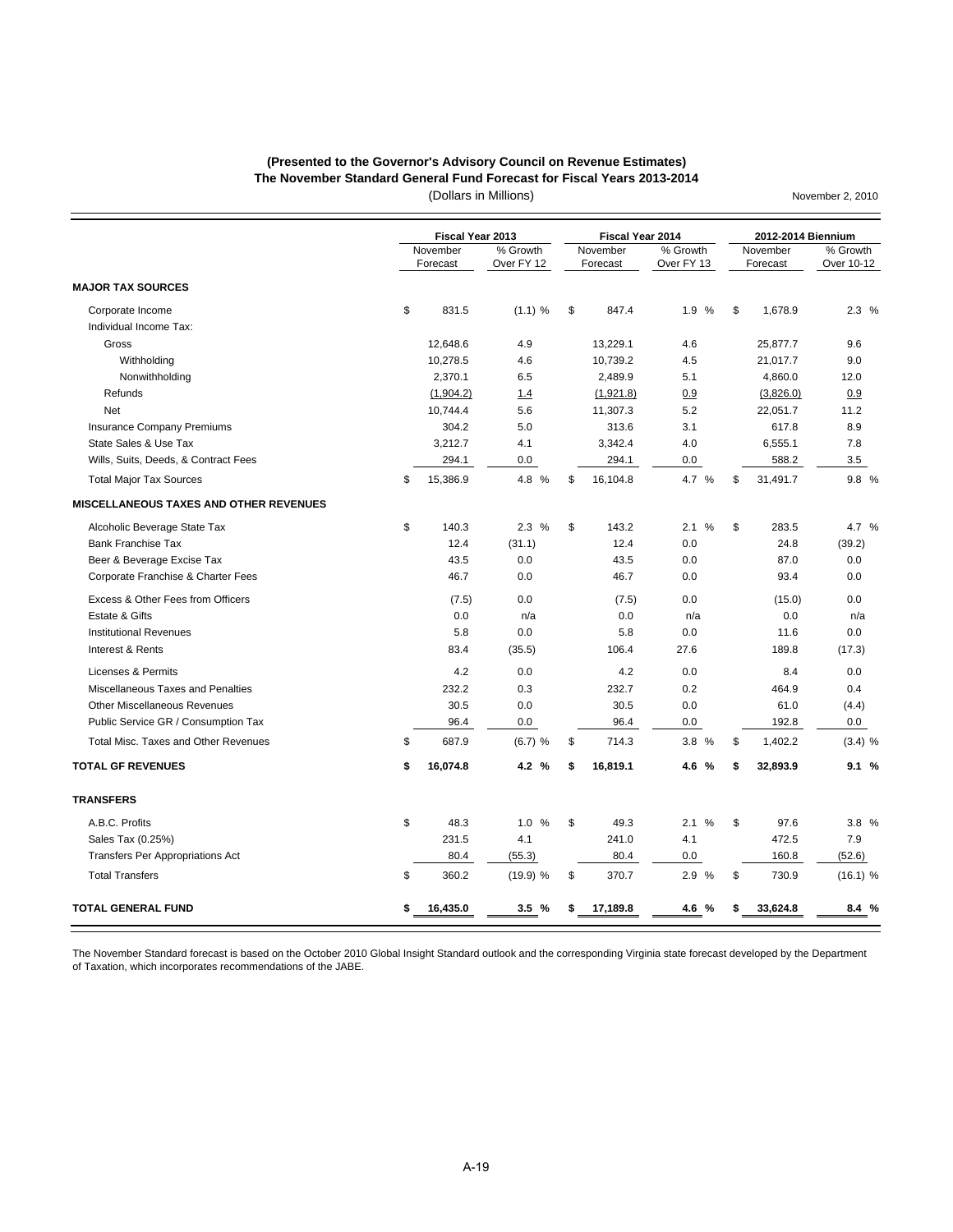#### **(Presented to the Governor's Advisory Council on Revenue Estimates)**

**The Official and November Pessimistic Alternative General Fund Forecast for Fiscal Year 2011**

November 2, 2010

(Dollars in Millions)

|                                               | Fiscal Year 2010 |           |    |           |               |           | Fiscal Year 2011 |                     |            |
|-----------------------------------------------|------------------|-----------|----|-----------|---------------|-----------|------------------|---------------------|------------|
|                                               |                  |           |    | Official  |               | Nov Alt   |                  | % Growth Over FY 10 |            |
|                                               | Actual           | % Growth  |    | Forecast  |               | Forecast  | Change           | Official            | Nov Alt    |
| <b>MAJOR TAX SOURCES</b>                      |                  |           |    |           |               |           |                  |                     |            |
| Corporate Income<br>Individual Income Tax:    | \$<br>806.5      | 24.4 %    | \$ | 792.8     | \$            | 773.2     | \$<br>(19.6)     | (1.7) %             | (4.1) %    |
| Gross                                         | 11,082.9         | (3.2)     |    | 11,511.8  |               | 11,469.8  | (42.0)           | 3.9                 | 3.5        |
| Withholding                                   | 9,176.2          | 0.4       |    | 9,394.5   |               | 9,413.6   | 19.1             | 2.4                 | 2.6        |
| Nonwithholding                                | 1,906.8          | (17.5)    |    | 2,117.3   |               | 2,056.2   | (61.1)           | 11.0                | 7.8        |
| Refunds                                       | (1,994.7)        | 1.4       |    | (1,924.1) |               | (1,942.5) | (18.4)           | (3.5)               | (2.6)      |
| Net                                           | 9,088.3          | (4.1)     |    | 9,587.7   |               | 9,527.3   | (60.4)           | 5.5                 | 4.8        |
| <b>Insurance Company Premiums</b>             | 261.9            | 2.7       |    | 274.4     |               | 275.8     | 1.4              | 4.8                 | 5.3        |
| State Sales & Use Tax                         | 3,082.5          | 6.2       |    | 2,880.8   |               | 2,982.0   | 101.2            | (6.5)               | (3.3)      |
| Wills, Suits, Deeds, & Contract Fees          | 290.2            | (7.7)     |    | 314.0     |               | 265.2     | (48.8)           | 8.2                 | (8.6)      |
| <b>Total Major Tax Sources</b>                | \$<br>13,529.3   | $(0.5)$ % | \$ | 13,849.7  | \$            | 13,823.5  | \$<br>(26.2)     | 2.4%                | 2.2%       |
| <b>MISCELLANEOUS TAXES AND OTHER REVENUES</b> |                  |           |    |           |               |           |                  |                     |            |
| Alcoholic Beverage State Tax                  | \$<br>131.6      | 1.5%      | \$ | 134.6     | $\mathbf{\$}$ | 133.7     | \$<br>(0.9)      | 2.3%                | 1.6 %      |
| <b>Bank Franchise Tax</b>                     | 23.1             | 3.1       |    | 15.0      |               | 22.8      | 7.8              | (35.2)              | (1.5)      |
| Beer & Beverage Excise Tax                    | 43.5             | (0.2)     |    | 43.4      |               | 43.5      | 0.1              | (0.2)               | 0.0        |
| Corporate Franchise & Charter Fees            | 46.6             | (5.7)     |    | 46.2      |               | 46.7      | 0.5              | (0.9)               | 0.2        |
| Excess & Other Fees from Officers             | (10.5)           | 38.9      |    | (6.5)     |               | (7.5)     | (1.0)            | 38.0                | 28.5       |
| Estate & Gifts                                | 5.7              | (5.6)     |    | 0.0       |               | 4.0       | 4.0              | (100.0)             | (29.5)     |
| <b>Institutional Revenues</b>                 | 6.0              | (6.0)     |    | 5.9       |               | 5.8       | (0.1)            | (2.0)               | (3.6)      |
| Interest & Rents                              | 94.7             | (9.5)     |    | 108.4     |               | 100.1     | (8.3)            | 14.5                | 5.7        |
| <b>Licenses &amp; Permits</b>                 | 4.3              | (0.4)     |    | 4.2       |               | 4.2       | 0.0              | (1.9)               | (1.9)      |
| Miscellaneous Taxes and Penalties             | 208.0            | (5.9)     |    | 233.6     |               | 231.3     | (2.3)            | 12.3                | 11.2       |
| <b>Other Miscellaneous Revenues</b>           | 39.8             | (22.7)    |    | 54.8      |               | 33.3      | (21.5)           | 37.6                | (16.4)     |
| Public Service GR / Consumption Tax           | 97.3             | 6.5       |    | 94.2      |               | 96.4      | 2.2              | (3.1)               | (0.9)      |
| Total Misc. Taxes and Other Revenues \$       | 690.2            | $(3.2)$ % | \$ | 733.8     | \$            | 714.3     | \$<br>(19.5)     | 6.3 %               | 3.5%       |
| <b>TOTAL GF REVENUES</b>                      | \$<br>14,219.5   | (0.7) %   | \$ | 14,583.5  | \$            | 14,537.8  | \$<br>(45.7)     | 2.6%                | 2.2%       |
| <b>TRANSFERS</b>                              |                  |           |    |           |               |           |                  |                     |            |
| A.B.C. Profits                                | \$<br>50.0       | 13.3 %    | \$ | 46.2      | \$            | 46.2      | \$<br>0.0        | $(7.5)$ %           | $(7.5)$ %  |
| Sales Tax (0.25%)                             | 209.4            | (1.9)     |    | 208.9     |               | 214.6     | 5.7              | (0.3)               | 2.5        |
| <b>Transfers Per Appropriations Act</b>       | 307.8            | 106.6     |    | 159.3     |               | 159.3     | 0.0              | (48.2)              | (48.2)     |
| <b>Total Transfers</b>                        | \$<br>567.2      | 39.5 %    | \$ | 414.4     | \$            | 420.1     | \$<br>5.7        | $(26.9)$ %          | $(25.9)$ % |
| <b>TOTAL GENERAL FUND</b>                     | \$<br>14,786.7   | 0.4%      | S  | 14,997.9  | \$            | 14,957.9  | \$<br>(40.0)     | 1.4%                | 1.2%       |

The Official forecast is based on the October 2009 Global Insight Standard outlook and the corresponding Virginia state forecast developed by the Department of Taxation and incorporates revenue collection trends through January and actions of the 2010 General Assembly, Chapter 874.

The November Pessimistic Alternative forecast is based on the October 2010 Global Insight Pessimistic Alternative outlook and the corresponding Virginia state forecast developed by the Department of Taxation.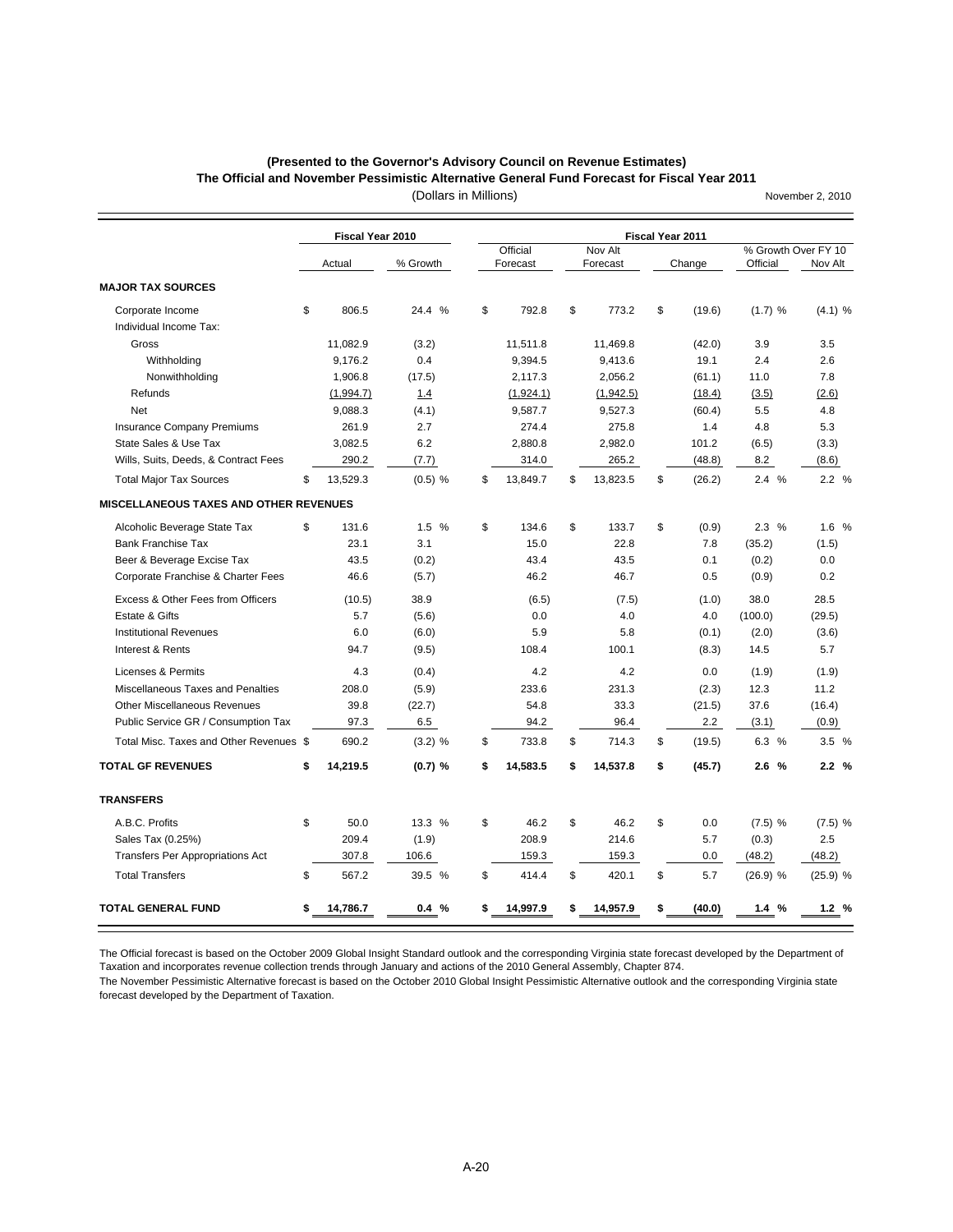# **(Presented to the Governor's Advisory Council on Revenue Estimates)**

**The Official and November Pessimistic Alternative General Fund Forecast for Fiscal Year 2012**

November 2, 2010

(Dollars in Millions)

|                                            |                      |                     | <b>Fiscal Year 2012</b> |                                 |         |                      | 2010-2012 Biennium  |               |
|--------------------------------------------|----------------------|---------------------|-------------------------|---------------------------------|---------|----------------------|---------------------|---------------|
|                                            | Official<br>Forecast | Nov Alt<br>Forecast | Change                  | % Growth Over FY 11<br>Official | Nov Alt | Official<br>Forecast | Nov Alt<br>Forecast | Change        |
| <b>MAJOR TAX SOURCES</b>                   |                      |                     |                         |                                 |         |                      |                     |               |
| Corporate Income<br>Individual Income Tax: | \$<br>838.4          | \$<br>795.5         | \$<br>(42.9)            | 5.8 %                           | 2.9 %   | \$<br>1,631.2        | \$<br>1,568.7       | \$<br>(62.5)  |
| Gross                                      | 11,983.6             | 11,595.2            | (388.4)                 | 4.1                             | 1.1     | 23,495.4             | 23,065.0            | (430.4)       |
| Withholding                                | 9,700.7              | 9,694.6             | (6.1)                   | 3.3                             | 3.0     | 19,095.2             | 19,108.2            | 13.0          |
| Nonwithholding                             | 2,282.9              | 1,900.6             | (382.3)                 | 7.8                             | (7.6)   | 4,400.2              | 3,956.8             | (443.4)       |
| Refunds                                    | (1,847.1)            | (1,921.1)           | (74.0)                  | (4.0)                           | (1.1)   | (3,771.2)            | (3,863.6)           | (92.4)        |
| Net                                        | 10,136.5             | 9,674.1             | (462.4)                 | 5.7                             | 1.5     | 19,724.2             | 19,201.4            | (522.8)       |
| Insurance Company Premiums                 | 291.4                | 283.6               | (7.8)                   | 6.2                             | 2.8     | 565.8                | 559.4               | (6.4)         |
| State Sales & Use Tax                      | 2.974.2              | 3.015.1             | 40.9                    | 3.2                             | 1.1     | 5,855.0              | 5,997.1             | 142.1         |
| Wills, Suits, Deeds, & Contract Fees       | 314.0                | 205.2               | (108.8)                 | 0.0                             | (22.6)  | 628.0                | 470.4               | (157.6)       |
| <b>Total Major Tax Sources</b>             | \$<br>14,554.5       | \$<br>13,973.5      | \$<br>(581.0)           | 5.1 %                           | 1.1 %   | \$<br>28,404.2       | \$<br>27,797.0      | \$<br>(607.2) |
| MISCELLANEOUS TAXES AND OTHER REVENUES     |                      |                     |                         |                                 |         |                      |                     |               |
| Alcoholic Beverage State Tax               | \$<br>137.9          | \$<br>137.1         | \$<br>(0.8)             | 2.5%                            | 2.5%    | \$<br>272.5          | \$<br>270.8         | \$<br>(1.7)   |
| <b>Bank Franchise Tax</b>                  | 10.0                 | 18.0                | 8.0                     | (33.3)                          | (21.1)  | 25.0                 | 40.8                | 15.8          |
| Beer & Beverage Excise Tax                 | 43.4                 | 43.5                | 0.1                     | 0.0                             | 0.0     | 86.8                 | 87.0                | 0.2           |
| Corporate Franchise & Charter Fees         | 46.2                 | 46.7                | 0.5                     | 0.0                             | 0.0     | 92.4                 | 93.4                | 1.0           |
| Excess & Other Fees from Officers          | (6.5)                | (7.5)               | (1.0)                   | 0.0                             | 0.0     | (13.0)               | (15.0)              | (2.0)         |
| Estate & Gifts                             | 0.0                  | 2.0                 | 2.0                     | n/a                             | n/a     | 0.0                  | 6.0                 | 6.0           |
| <b>Institutional Revenues</b>              | 5.9                  | 5.8                 | (0.1)                   | 0.0                             | 0.0     | 11.8                 | 11.6                | (0.2)         |
| Interest & Rents                           | 142.8                | 129.3               | (13.5)                  | 31.7                            | 29.2    | 251.2                | 229.4               | (21.8)        |
| Licenses & Permits                         | 4.2                  | 4.2                 | 0.0                     | 0.0                             | 0.0     | 8.4                  | 8.4                 | 0.0           |
| Miscellaneous Taxes and Penalties          | 238.7                | 231.6               | (7.1)                   | 2.2                             | 0.1     | 472.3                | 462.9               | (9.4)         |
| <b>Other Miscellaneous Revenues</b>        | 31.8                 | 30.5                | (1.3)                   | (42.0)                          | (8.4)   | 86.6                 | 63.8                | (22.8)        |
| Public Service GR / Consumption Tax        | 94.2                 | 96.4                | 2.2                     | 0.0                             | 0.0     | 188.4                | 192.8               | 4.4           |
| Total Misc. Taxes and Other Revenues \$    | 748.6                | \$<br>737.6         | \$<br>(11.0)            | 2.0 %                           | 3.3%    | \$<br>1,482.4        | \$<br>1,451.9       | \$<br>(30.5)  |
| <b>TOTAL GF REVENUES</b>                   | \$<br>15,303.1       | \$<br>14,711.1      | \$<br>(592.0)           | 4.9 %                           | 1.2%    | \$<br>29,886.6       | \$<br>29,248.9      | \$<br>(637.7) |
| <b>TRANSFERS</b>                           |                      |                     |                         |                                 |         |                      |                     |               |
| A.B.C. Profits                             | \$<br>49.3           | \$<br>47.8          | \$<br>(1.5)             | 6.7 %                           | 3.5%    | \$<br>95.5           | \$<br>94.0          | \$<br>(1.5)   |
| Sales Tax (0.25%)                          | 215.8                | 217.0               | 1.2                     | 3.3                             | 1.1     | 424.7                | 431.6               | 6.9           |
| Transfers Per Appropriations Act           | 179.8                | 179.8               | 0.0                     | 12.9                            | 12.9    | 339.1                | 339.1               | 0.0           |
| <b>Total Transfers</b>                     | \$<br>444.9          | \$<br>444.6         | \$<br>(0.3)             | 7.4 %                           | 5.8 %   | \$<br>859.3          | \$<br>864.7         | \$<br>5.4     |
| <b>TOTAL GENERAL FUND</b>                  | \$<br>15,748.0       | \$<br>15,155.7      | (592.3)                 | 5.0%                            | 1.3%    | \$<br>30,745.9       | 30,113.6            | (632.3)       |
|                                            |                      |                     |                         |                                 |         |                      |                     |               |

The Official forecast is based on the October 2009 Global Insight Standard outlook and the corresponding Virginia state forecast developed by the Department of Taxation and incorporates revenue collection trends through January and actions of the 2010 General Assembly, Chapter 874.

The November Pessimistic Alternative forecast is based on the October 2010 Global Insight Pessimistic Alternative outlook and the corresponding Virginia state forecast developed by the Department of Taxation.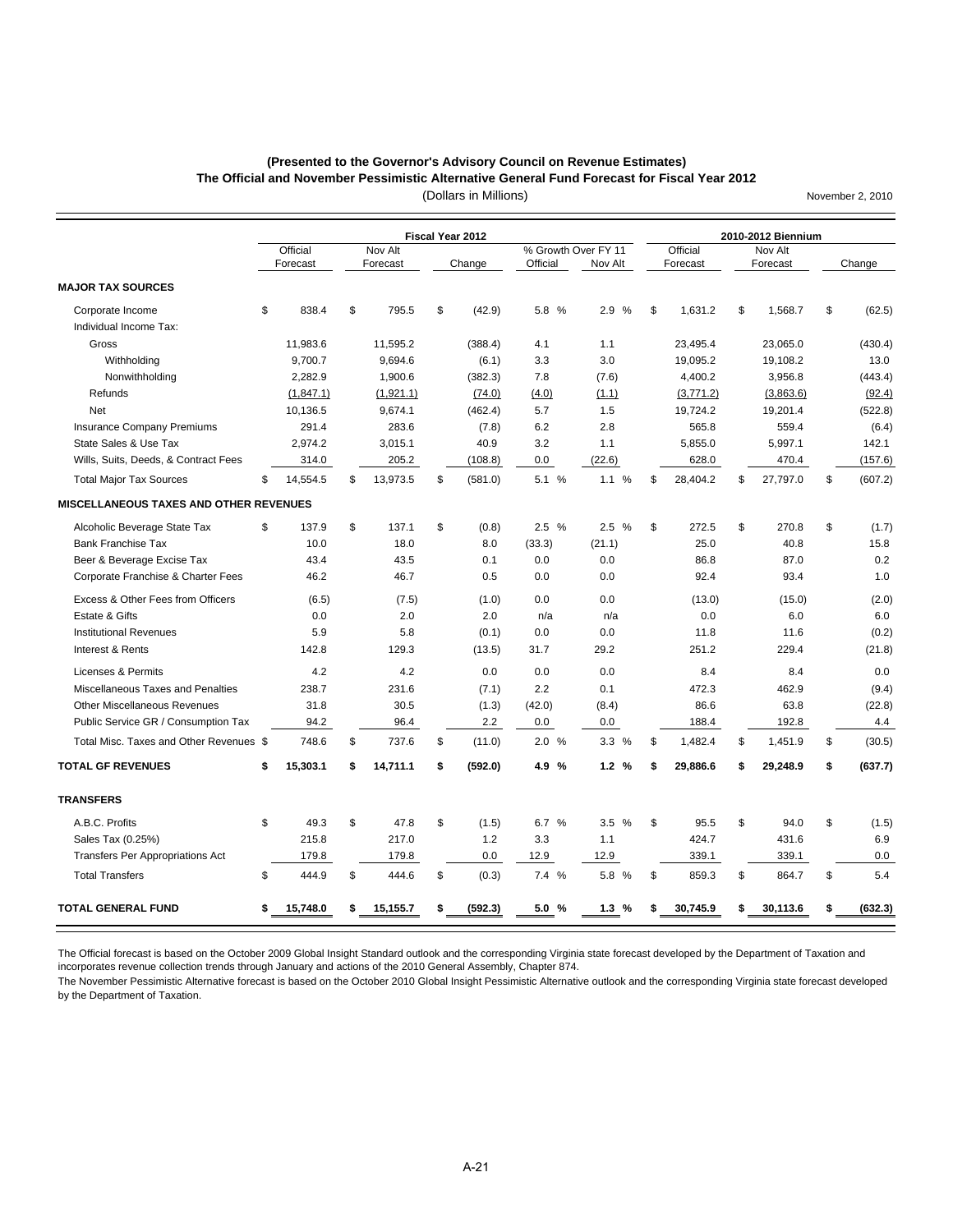### **(Presented to the Governor's Advisory Council on Revenue Estimates)**

**The November Pessimistic Alternative General Fund Forecast for Fiscal Years 2013-2014**

(Dollars in Millions)

November 2, 2010

|                                               |     | Fiscal Year 2013    |                        | Fiscal Year 2014    |                        | 2012-2014 Biennium  |                        |
|-----------------------------------------------|-----|---------------------|------------------------|---------------------|------------------------|---------------------|------------------------|
|                                               |     | Nov Alt<br>Forecast | % Growth<br>Over FY 12 | Nov Alt<br>Forecast | % Growth<br>Over FY 13 | Nov Alt<br>Forecast | % Growth<br>Over 10-12 |
| <b>MAJOR TAX SOURCES</b>                      |     |                     |                        |                     |                        |                     |                        |
| Corporate Income<br>Individual Income Tax:    | \$  | 790.9               | $(0.6)$ %              | \$<br>804.6         | 1.7%                   | \$<br>1,595.5       | 1.7%                   |
| Gross                                         |     | 12,096.8            | 4.3                    | 12,684.7            | 4.9                    | 24,781.5            | 7.4                    |
| Withholding                                   |     | 10,060.5            | 3.8                    | 10,498.7            | 4.4                    | 20,559.2            | 7.6                    |
| Nonwithholding                                |     | 2,036.3             | 7.1                    | 2,186.0             | 7.4                    | 4,222.3             | 6.7                    |
| Refunds                                       |     | (1,897.5)           | (1.2)                  | (1,884.6)           | (0.7)                  | (3,782.1)           | (2.1)                  |
| <b>Net</b>                                    |     | 10,199.3            | 5.4                    | 10,800.1            | 5.9                    | 20,999.4            | 9.4                    |
| <b>Insurance Company Premiums</b>             |     | 293.8               | 3.6                    | 305.6               | 4.0                    | 599.4               | 7.2                    |
| State Sales & Use Tax                         |     | 3,095.2             | 2.7                    | 3,226.6             | 4.2                    | 6,321.8             | 5.4                    |
| Wills, Suits, Deeds, & Contract Fees          |     | 205.2               | 0.0                    | 205.2               | 0.0                    | 410.4               | (12.8)                 |
| <b>Total Major Tax Sources</b>                | \$. | 14,584.4            | 4.4 %                  | \$<br>15,342.1      | 5.2 %                  | \$<br>29,926.5      | 7.7%                   |
| <b>MISCELLANEOUS TAXES AND OTHER REVENUES</b> |     |                     |                        |                     |                        |                     |                        |
| Alcoholic Beverage State Tax                  | \$  | 140.3               | 2.3%                   | \$<br>143.2         | %<br>2.1               | \$<br>283.5         | 4.7 %                  |
| <b>Bank Franchise Tax</b>                     |     | 12.4                | (31.1)                 | 12.4                | 0.0                    | 24.8                | (39.2)                 |
| Beer & Beverage Excise Tax                    |     | 43.5                | 0.0                    | 43.5                | 0.0                    | 87.0                | 0.0                    |
| Corporate Franchise & Charter Fees            |     | 46.7                | 0.0                    | 46.7                | 0.0                    | 93.4                | 0.0                    |
| Excess & Other Fees from Officers             |     | (7.5)               | 0.0                    | (7.5)               | 0.0                    | (15.0)              | 0.0                    |
| Estate & Gifts                                |     | 0.0                 | n/a                    | 0.0                 | n/a                    | 0.0                 | n/a                    |
| <b>Institutional Revenues</b>                 |     | 5.8                 | 0.0                    | 5.8                 | 0.0                    | 11.6                | 0.0                    |
| Interest & Rents                              |     | 83.4                | (35.5)                 | 106.4               | 27.6                   | 189.8               | (17.3)                 |
| Licenses & Permits                            |     | 4.2                 | 0.0                    | 4.2                 | 0.0                    | 8.4                 | 0.0                    |
| Miscellaneous Taxes and Penalties             |     | 232.2               | 0.3                    | 232.7               | 0.2                    | 464.9               | 0.4                    |
| <b>Other Miscellaneous Revenues</b>           |     | 30.5                | 0.0                    | 30.5                | 0.0                    | 61.0                | (4.4)                  |
| Public Service GR / Consumption Tax           |     | 96.4                | 0.0                    | 96.4                | 0.0                    | 192.8               | 0.0                    |
| Total Misc. Taxes and Other Revenues          | \$  | 687.9               | $(6.7)$ %              | \$<br>714.3         | 3.8 %                  | \$<br>1,402.2       | (3.4) %                |
| <b>TOTAL GF REVENUES</b>                      | \$  | 15,272.3            | 3.8%                   | \$<br>16,056.4      | 5.1%                   | \$<br>31,328.7      | 7.1%                   |
| <b>TRANSFERS</b>                              |     |                     |                        |                     |                        |                     |                        |
| A.B.C. Profits                                | \$  | 48.3                | 1.0%                   | \$<br>49.3          | 2.1%                   | \$<br>97.6          | 3.8%                   |
| Sales Tax (0.25%)                             |     | 222.9               | 2.7                    | 232.5               | 4.3                    | 455.4               | 5.5                    |
| Transfers Per Appropriations Act              |     | 80.4                | (55.3)                 | 80.4                | 0.0                    | 160.8               | (52.6)                 |
| <b>Total Transfers</b>                        | \$  | 351.6               | $(20.9)$ %             | \$<br>362.2         | 3.0%                   | \$<br>713.8         | $(17.5)$ %             |
| <b>TOTAL GENERAL FUND</b>                     | \$  | 15,623.9            | 3.1%                   | \$<br>16,418.6      | 5.1 %                  | \$<br>32,042.5      | 6.4 %                  |

The November Pessimistic Alternative forecast is based on the October 2010 Global Insight Pessimistic Alternative outlook and the corresponding Virginia state forecast developed by the Department of Taxation.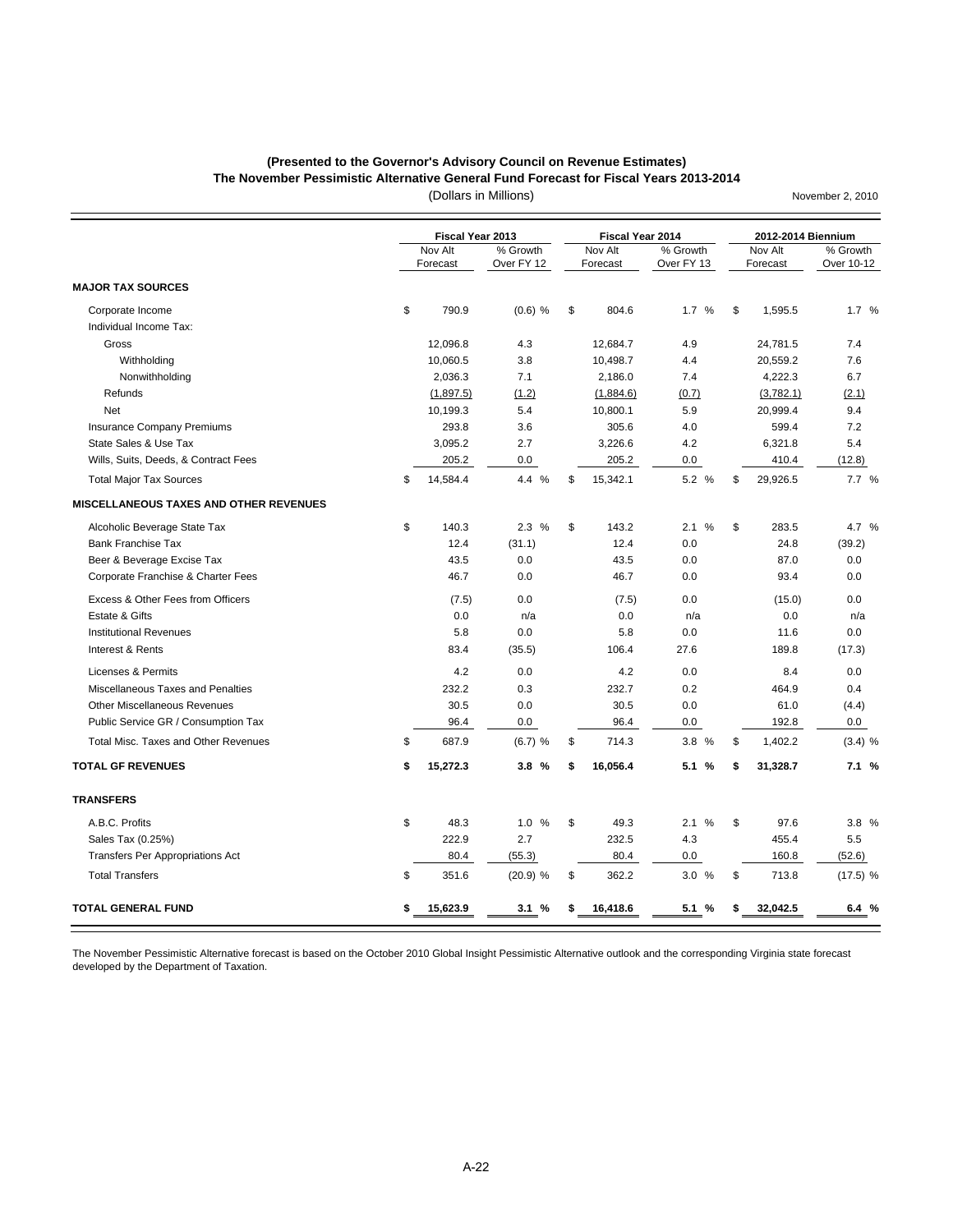# **Growth in Total General Fund Revenues Fiscal Year 1961 - Fiscal Year 2012**

(Nominal - Actual Dollars)

| $FY$ | <b>Total Revenues</b> | Growth | <u>FY</u> | <b>Total Revenues</b> | Growth  |
|------|-----------------------|--------|-----------|-----------------------|---------|
| 61   | 230,998,887           |        | 87        | 4,590,434,000         | 11.1%   |
| 62   | 242,144,567           | 4.8%   | 88        | 5,054,382,000         | 10.1%   |
| 63   | 286,304,265           | 18.2%  | 89        | 5,478,912,000         | 8.4%    |
| 64   | 298,033,919           | 4.1%   | 90        | 5,494,884,000         | 0.3%    |
| 65   | 323,213,412           | 8.4%   | 91        | 5,471,879,000         | $-0.4%$ |
| 66   | 365,129,776           | 13.0%  | 92        | 5,623,213,000         | 2.8%    |
| 67   | 414,755,644           | 13.6%  | 93        | 6,133,637,000         | 9.1%    |
| 68   | 533,597,744           | 28.7%  | 94        | 6,503,368,000         | 6.0%    |
| 69   | 706,254,374           | 32.4%  | 95        | 6,881,145,000         | 5.8%    |
| 70   | 743,721,322           | 5.3%   | 96        | 7,356,110,000         | 6.9%    |
| 71   | 807,954,651           | 8.6%   | 97        | 7,949,327,000         | 8.1%    |
| 72   | 922,653,686           | 14.2%  | 98        | 8,773,520,000         | 10.4%   |
| 73   | 1,054,469,443         | 14.3%  | 99        | 9,702,747,000         | 10.6%   |
| 74   | 1,168,562,871         | 10.8%  | 00        | 10,788,482,000        | 11.2%   |
| 75   | 1,303,178,893         | 11.5%  | 01        | 11,105,275,000        | 2.9%    |
| 76   | 1,428,421,157         | 9.6%   | 02        | 10,678,954,000        | $-3.8%$ |
| 77   | 1,636,301,819         | 14.6%  | 03        | 10,867,149,000        | 1.8%    |
| 78   | 1,923,085,084         | 17.5%  | 04        | 11,917,867,000        | 9.7%    |
| 79   | 2,115,211,522         | 10.0%  | 05        | 13,687,252,000        | 14.8%   |
| 80   | 2,344,928,934         | 10.9%  | 06        | 14,834,298,000        | 8.4%    |
| 81   | 2,579,663,941         | 10.0%  | 07        | 15,565,827,000        | 4.9%    |
| 82   | 2,796,458,741         | 8.4%   | 08        | 15,766,951,000        | 1.3%    |
| 83   | 2,975,687,935         | 6.4%   | 09        | 14,315,060,000        | $-9.2%$ |
| 84   | 3,397,710,261         | 14.2%  | 10        | 14,219,477,000        | $-0.7%$ |
| 85   | 3,790,816,000         | 11.6%  | $11*$     | 14,717,400,000        | 3.5%    |
| 86   | 4,131,778,000         | 9.0%   | $12*$     | 15,452,200,000        | 5.0%    |

\* December 17, 2010 Forecast (Excludes Transfers)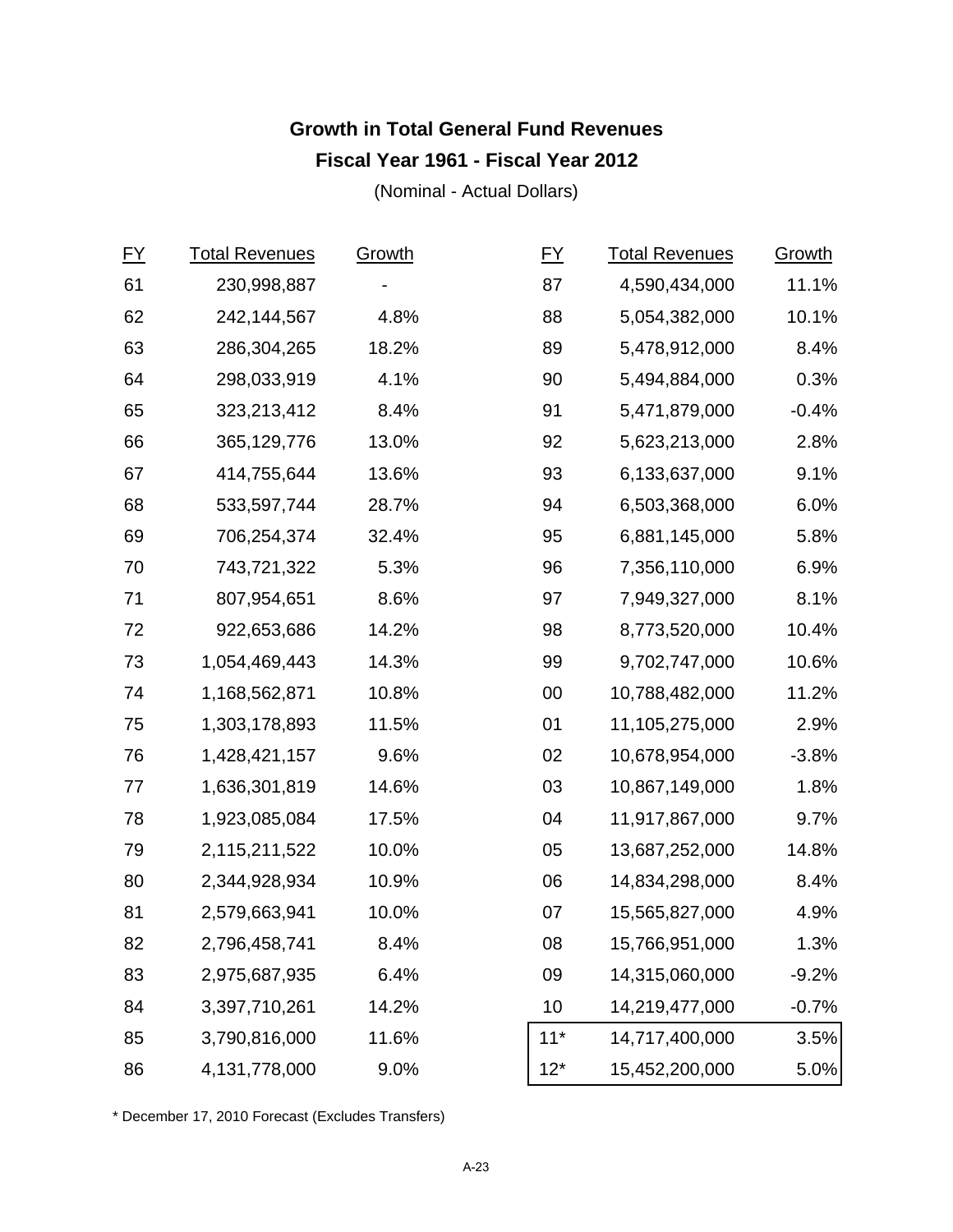# **Growth in Total General Fund Revenues Fiscal Year 1961 - Fiscal Year 2012**

(Real -- Inflation-Adjusted Dollars)

| $FY$ | <b>Total Revenues</b> | Growth  | $FY$  | <b>Total Revenues</b> | Growth   |
|------|-----------------------|---------|-------|-----------------------|----------|
| 61   | 1,233,704,801         |         | 87    | 7,360,475,259         | 8.1%     |
| 62   | 1,280,917,092         | 3.8%    | 88    | 7,801,898,617         | 6.0%     |
| 63   | 1,496,859,230         | 16.9%   | 89    | 8,098,310,546         | 3.8%     |
| 64   | 1,536,970,342         | 2.7%    | 90    | 7,805,122,086         | $-3.6%$  |
| 65   | 1,643,931,702         | 7.0%    | 91    | 7,432,194,665         | $-4.8%$  |
| 66   | 1,823,825,055         | 10.9%   | 92    | 7,411,056,197         | $-0.3%$  |
| 67   | 2,016,803,521         | 10.6%   | 93    | 7,876,562,821         | 6.3%     |
| 68   | 2,517,089,221         | 24.8%   | 94    | 8,194,045,384         | 4.0%     |
| 69   | 3,195,576,553         | 27.0%   | 95    | 8,471,499,625         | 3.4%     |
| 70   | 3,211,925,381         | 0.5%    | 96    | 8,874,865,781         | 4.8%     |
| 71   | 3,339,897,693         | 4.0%    | 97    | 9,383,169,065         | 5.7%     |
| 72   | 3,673,423,124         | 10.0%   | 98    | 10,225,905,335        | 9.0%     |
| 73   | 4,046,314,056         | 10.2%   | 99    | 11,178,795,106        | 9.3%     |
| 74   | 4,149,578,747         | 2.6%    | 00    | 12,165,219,941        | 8.8%     |
| 75   | 4,194,061,834         | 1.1%    | 01    | 12,229,132,254        | 0.5%     |
| 76   | 4,315,080,678         | 2.9%    | 02    | 11,618,166,587        | $-5.0%$  |
| 77   | 4,674,346,738         | 8.3%    | 03    | 11,594,964,950        | $-0.2%$  |
| 78   | 5,150,339,013         | 10.2%   | 04    | 12,448,158,554        | 7.4%     |
| 79   | 5,256,881,780         | 2.1%    | 05    | 13,907,264,931        | 11.7%    |
| 80   | 5,287,087,243         | 0.6%    | 06    | 14,606,293,754        | 5.0%     |
| 81   | 5,278,624,803         | $-0.2%$ | 07    | 14,962,249,841        | 2.4%     |
| 82   | 5,349,719,245         | 1.3%    | 08    | 14,671,298,433        | $-1.9%$  |
| 83   | 5,427,809,377         | 1.5%    | 09    | 13,126,940,606        | $-10.5%$ |
| 84   | 5,955,984,120         | 9.7%    | 10    | 12,876,462,012        | $-1.9%$  |
| 85   | 6,424,458,530         | 7.9%    | $11*$ | 13, 151, 691, 167     | 2.1%     |
| 86   | 6,806,322,379         | 5.9%    | $12*$ | 13,605,282,853        | 3.4%     |

\* December 17, 2010 Forecast (Excludes Transfers)

Shaded areas indicate years in which there was a national recession.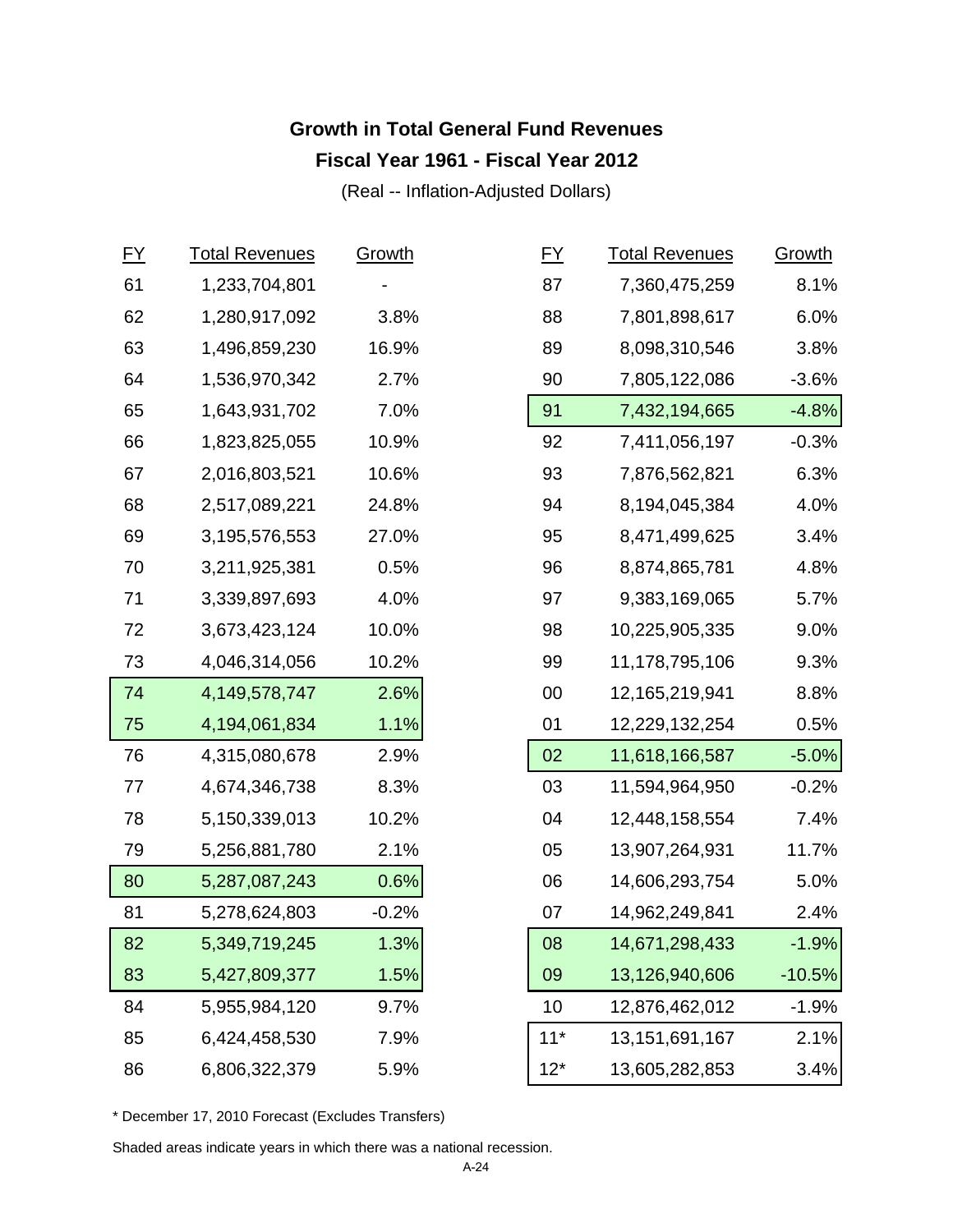#### **NONGENERAL FUND REVENUE PROJECTIONS For Fiscal Years 2010 Through 2011-2016**

\$ (Millions)

|                                      |                                               | Actual     |            |           |           |           |           |            |
|--------------------------------------|-----------------------------------------------|------------|------------|-----------|-----------|-----------|-----------|------------|
|                                      |                                               | 2010       | 2011       | 2012      | 2013      | 2014      | 2015      | 2016       |
| Taxes:                               |                                               |            |            |           |           |           |           |            |
|                                      | Motor vehicle fuel tax                        | \$888.2    | \$947.7    | \$959.4   | \$974.6   | \$988.8   | \$1,006.6 | \$1,004.2  |
|                                      | Unemployment compensation payroll tax         | \$431.4    | \$664.4    | \$776.8   | \$820.8   | \$767.6   | \$627.1   | \$522.6    |
|                                      | Special highway tax from sales tax*           | \$490.7    | \$478.1    | \$521.0   | \$542.3   | \$564.2   | \$594.3   | \$624.0    |
|                                      | Motor vehicle sales tax and use tax           | \$444.1    | \$475.0    | \$499.0   | \$539.0   | \$557.7   | \$608.0   | \$613.5    |
|                                      | Other taxes                                   | \$766.1    | \$858.2    | \$865.5   | \$869.0   | \$871.8   | \$875.3   | \$878.6    |
|                                      | <b>Total</b>                                  | \$3,020.6  | \$3,423.4  | \$3,621.6 | \$3,745.7 | \$3,750.0 | \$3,711.3 | \$3,643.0  |
| <b>Rights and privileges:</b>        |                                               |            |            |           |           |           |           |            |
|                                      | <b>Motor Vehicle Licenses</b>                 | \$223.9    | \$242.1    | \$296.7   | \$306.4   | \$305.9   | \$310.9   | \$307.8    |
|                                      | Other Rights & Privileges                     | \$676.0    | \$747.0    | \$704.1   | \$709.6   | \$694.5   | \$700.6   | \$705.8    |
|                                      |                                               |            |            |           |           |           |           |            |
|                                      | <b>Total</b>                                  | \$899.9    | \$989.1    | \$1,000.8 | \$1,015.9 | \$1,000.4 | \$1,011.6 | \$1,013.6  |
|                                      | Sales of property and commodities:            |            |            |           |           |           |           |            |
|                                      | Alcoholic Beverage Sales                      | \$558.7    | \$572.0    | \$589.1   | \$605.1   | \$619.9   | \$636.0   | \$650.8    |
|                                      | Other Sales                                   | \$1,092.6  | \$924.3    | \$960.1   | \$995.5   | \$1,034.5 | \$1,043.0 | \$1,052.7  |
|                                      | <b>Total</b>                                  | \$1,651.3  | \$1,496.3  | \$1,549.3 | \$1,600.6 | \$1,654.4 | \$1,679.0 | \$1,703.5  |
| <b>Assessment &amp; Receipts for</b> |                                               |            |            |           |           |           |           |            |
| <b>Support of Special Services:</b>  |                                               | \$524.4    | \$639.2    | \$667.2   | \$714.0   | \$755.5   | \$789.3   | \$826.2    |
|                                      |                                               |            |            |           |           |           |           |            |
| Institutional revenue:               |                                               |            |            |           |           |           |           |            |
|                                      | Institutions of Higher Education <sup>2</sup> | \$1,782.0  | \$3,935.8  | \$4,086.6 | \$4,426.5 | \$4,798.3 | \$5,201.4 | \$5,638.3  |
|                                      | <b>Other Educational Institutions</b>         | \$4.8      | \$8.4      | \$8.8     | \$8.7     | \$8.7     | \$8.7     | \$8.7      |
|                                      | Medical Hospitals <sup>2</sup>                | \$0.0      | \$1,139.4  | \$1,240.5 | \$1,303.9 | \$1,371.8 | \$1,429.2 | \$1,504.9  |
|                                      | <b>Mental Hospitals</b>                       | \$338.2    | \$69.8     | \$69.9    | \$70.4    | \$70.9    | \$71.5    | \$72.0     |
|                                      | Corrections                                   | \$62.7     | \$77.8     | \$77.3    | \$76.9    | \$77.4    | \$67.8    | \$56.4     |
|                                      | <b>Other Institutions</b>                     | \$64.1     | \$49.0     | \$41.6    | \$43.2    | \$44.7    | \$45.0    | \$45.7     |
|                                      | <b>Total</b>                                  | \$2,251.8  | \$5,280.2  | \$5,524.6 | \$5,929.6 | \$6,371.8 | \$6,823.6 | \$7,326.1  |
|                                      |                                               |            |            |           |           |           |           |            |
| Interest dividends and rents:        |                                               | \$258.1    | \$127.6    | \$121.0   | \$127.5   | \$146.1   | \$167.6   | \$183.0    |
| <b>Grants and donations:</b>         |                                               |            |            |           |           |           |           |            |
|                                      | Federal grants and contracts                  | \$9,966.7  | \$10,002.5 | \$9,450.4 | \$9,743.1 | \$9,373.1 | \$9,819.0 | \$10,334.7 |
|                                      | Other grants & contracts                      | \$73.7     | \$74.5     | \$116.9   | \$108.8   | \$109.4   | \$109.2   | \$113.0    |
|                                      | <b>Total</b>                                  | \$10,040.4 | \$10,077.0 | \$9,567.2 | \$9,852.0 | \$9,482.5 | \$9,928.2 | \$10,447.8 |
| <b>Other Revenue:</b>                |                                               | \$1,187.3  | \$1,516.3  | \$1,567.6 | \$1,649.4 | \$1,638.4 | \$1,674.0 | \$1,706.3  |
|                                      |                                               |            |            |           |           |           |           |            |

| <b>Total Nongeneral Fund Revenue 1:</b>                            |                    |      |                          |                    |                 | \$19,833.8 \$23,549.0 \$23,619.3 \$24,634.7 \$24,799.2 \$25,784.6 \$26,849.5 |
|--------------------------------------------------------------------|--------------------|------|--------------------------|--------------------|-----------------|------------------------------------------------------------------------------|
| \$ Amount change from previous year<br>% Change from previous year | \$3.715.1<br>18.7% | 0.3% | \$70.3 \$1.015.4<br>4.3% | \$164.6<br>$0.7\%$ | \$985.3<br>4.0% | \$1.064.9<br>4.1%                                                            |

*\*Based on the November 2010 forecast.*

*¹ Page 1 totals adjusted to reflect lottery proceeds being listed separately.*

*² Per the Management Agreement between the tier 3 schools and the Commonwealth as set forth in Chapters 933 and 943 of the 2006 Acts of Assembly, the type 3 schools are not required to report actual revenue collections in CARS.*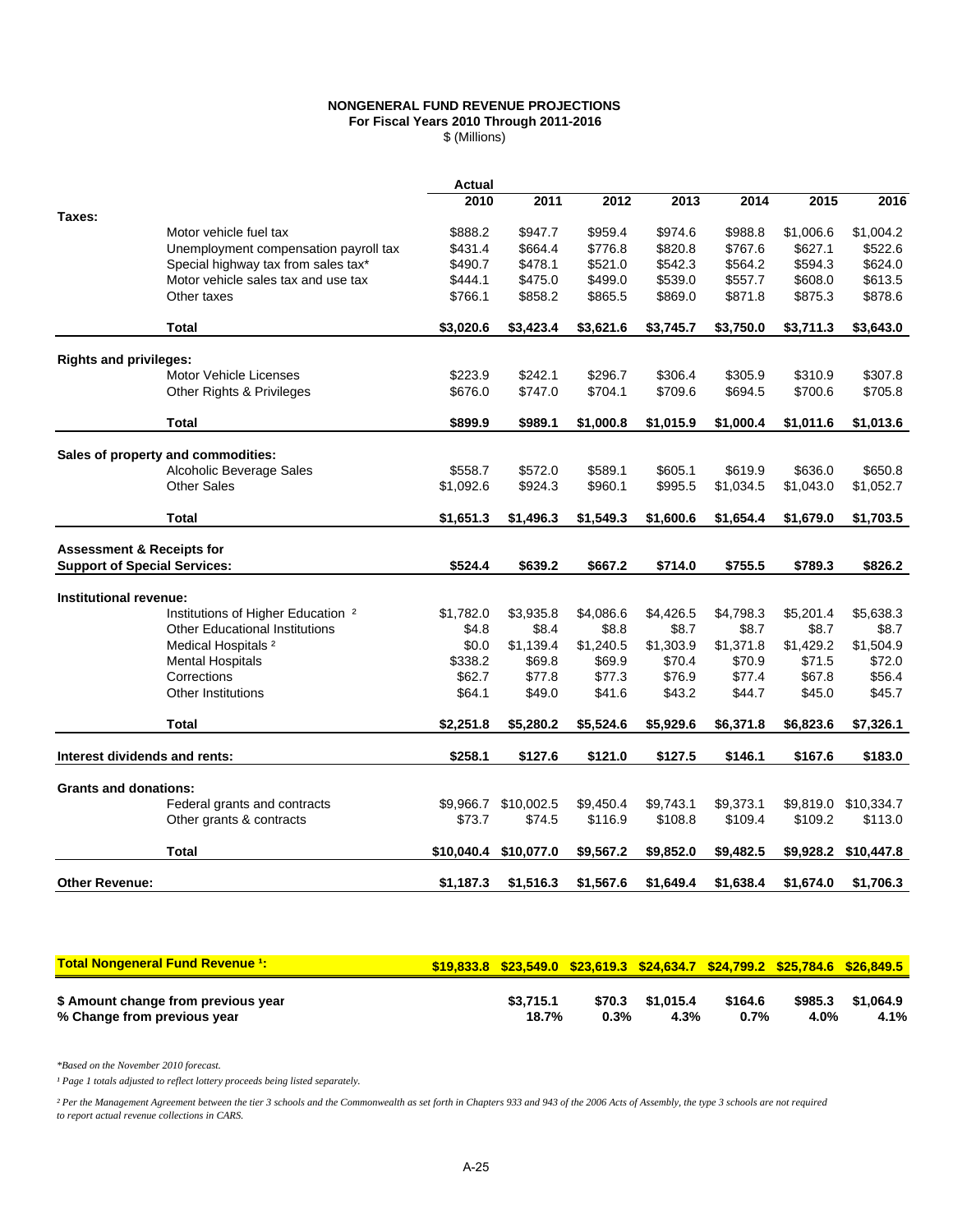| 11.0<br>5.5<br>ζĹ,<br>8.2<br>14.6<br>6.4<br>17<br>Growth<br>Req By<br>Est<br>$\widehat{\mathbf{e}}$<br>Change<br>(13.8)<br>(2.9)<br>(16.8)<br>(8.6)<br>2.5<br>(9.7)<br>5.4<br>(4.7)<br>ن<br>4<br>ن<br>ب<br>5.1<br>ю,<br>ಸಿ<br>ම<br>Year-To-Date<br>(274, 777)<br>\$3,975,145<br>51,218<br>\$3,562,128<br>\$3,700,368<br>213,846<br>\$5,465,740<br>\$1,193,152<br>134,624<br>413,017<br>130,461<br>42,071<br>FY 2010<br>$\epsilon$<br>(236, 855)<br>393,635<br>\$4,146,555<br>52,476<br>126,739<br>35,015<br>\$3,752,920<br>\$3,909,700<br>141,463<br>\$5,537,887<br>\$1,077,137<br>195,357<br>FY 2011<br>ම<br>9.6<br>(3.4)<br>10.2<br>$\overline{6}$ .7<br>9.3<br>2.7<br>9.2<br>229.2<br>2.0<br>Change<br>21<br>21<br>49.1<br>ම<br>వ్<br>#<br>(7, 889)<br>39,719<br>(54, 591)<br>\$682,089<br>\$230,555<br>\$983,775<br>\$736,680<br>644<br>18,144<br>25,091<br>35,141<br>\$696,961<br>November<br>FY 2010<br>€<br>40,786<br>(21, 451)<br>25,608<br>(52, 750)<br>\$245,906<br>10,196<br>35,834<br>27,060<br>\$1,075,012<br>\$763,823<br>\$804,609<br>\$751,859<br>FY 2011<br>ම<br>Gen Fund Rev<br>(13.20)<br>19.76<br>64.42<br>100.00<br>14.52<br>78.94<br>65.74<br>2.15<br>1.88<br>0.74<br>1.22<br>5.44<br>3.07<br>Asa% of<br><u>ର</u><br>(1,924,100)<br>\$2,880,800<br>\$14,583,500<br>\$11,511,800<br>\$9,587,700<br>792,800<br>314,000<br>274,400<br>108,100<br>178,000<br>447,700<br>\$9,394,500<br>2,117,300<br>Estimate<br>FY 2011<br>$\widehat{\tau}$<br>Individual and Fiduciary Income<br>Tax Dues/Estimated Payments<br><b>Total General Fund Revenues</b><br>Gross Individual Income Tax<br>PWills, Suits, Deeds, Contracts<br>Alcoholic Beverage Sales (b)<br>Net Individual Income Tax<br>Corporations Income Tax<br>Revenue<br>Individual Income Tax:<br><b>Premiums</b><br>All Other Revenues<br>Interest Income (a)<br>Sales and Use Tax<br>Withholding<br>(Refunds) | FY 2011 Estimate<br>Per Chapter 874 |  | Summary Report on General Fund Revenue Collections<br>Commonwealth of Virginia/Department of Accounts<br>For the Fiscal Years 2010 and 2011<br>(Dollars in Thousands) |  |  |               |
|---------------------------------------------------------------------------------------------------------------------------------------------------------------------------------------------------------------------------------------------------------------------------------------------------------------------------------------------------------------------------------------------------------------------------------------------------------------------------------------------------------------------------------------------------------------------------------------------------------------------------------------------------------------------------------------------------------------------------------------------------------------------------------------------------------------------------------------------------------------------------------------------------------------------------------------------------------------------------------------------------------------------------------------------------------------------------------------------------------------------------------------------------------------------------------------------------------------------------------------------------------------------------------------------------------------------------------------------------------------------------------------------------------------------------------------------------------------------------------------------------------------------------------------------------------------------------------------------------------------------------------------------------------------------------------------------------------------------------------------------------------------------------------------------------------------------------------------------------------------------------------------|-------------------------------------|--|-----------------------------------------------------------------------------------------------------------------------------------------------------------------------|--|--|---------------|
|                                                                                                                                                                                                                                                                                                                                                                                                                                                                                                                                                                                                                                                                                                                                                                                                                                                                                                                                                                                                                                                                                                                                                                                                                                                                                                                                                                                                                                                                                                                                                                                                                                                                                                                                                                                                                                                                                       |                                     |  |                                                                                                                                                                       |  |  | % Annua       |
|                                                                                                                                                                                                                                                                                                                                                                                                                                                                                                                                                                                                                                                                                                                                                                                                                                                                                                                                                                                                                                                                                                                                                                                                                                                                                                                                                                                                                                                                                                                                                                                                                                                                                                                                                                                                                                                                                       |                                     |  |                                                                                                                                                                       |  |  |               |
|                                                                                                                                                                                                                                                                                                                                                                                                                                                                                                                                                                                                                                                                                                                                                                                                                                                                                                                                                                                                                                                                                                                                                                                                                                                                                                                                                                                                                                                                                                                                                                                                                                                                                                                                                                                                                                                                                       |                                     |  |                                                                                                                                                                       |  |  |               |
|                                                                                                                                                                                                                                                                                                                                                                                                                                                                                                                                                                                                                                                                                                                                                                                                                                                                                                                                                                                                                                                                                                                                                                                                                                                                                                                                                                                                                                                                                                                                                                                                                                                                                                                                                                                                                                                                                       |                                     |  |                                                                                                                                                                       |  |  |               |
|                                                                                                                                                                                                                                                                                                                                                                                                                                                                                                                                                                                                                                                                                                                                                                                                                                                                                                                                                                                                                                                                                                                                                                                                                                                                                                                                                                                                                                                                                                                                                                                                                                                                                                                                                                                                                                                                                       |                                     |  |                                                                                                                                                                       |  |  |               |
|                                                                                                                                                                                                                                                                                                                                                                                                                                                                                                                                                                                                                                                                                                                                                                                                                                                                                                                                                                                                                                                                                                                                                                                                                                                                                                                                                                                                                                                                                                                                                                                                                                                                                                                                                                                                                                                                                       |                                     |  |                                                                                                                                                                       |  |  |               |
|                                                                                                                                                                                                                                                                                                                                                                                                                                                                                                                                                                                                                                                                                                                                                                                                                                                                                                                                                                                                                                                                                                                                                                                                                                                                                                                                                                                                                                                                                                                                                                                                                                                                                                                                                                                                                                                                                       |                                     |  |                                                                                                                                                                       |  |  |               |
|                                                                                                                                                                                                                                                                                                                                                                                                                                                                                                                                                                                                                                                                                                                                                                                                                                                                                                                                                                                                                                                                                                                                                                                                                                                                                                                                                                                                                                                                                                                                                                                                                                                                                                                                                                                                                                                                                       |                                     |  |                                                                                                                                                                       |  |  | 3.9           |
|                                                                                                                                                                                                                                                                                                                                                                                                                                                                                                                                                                                                                                                                                                                                                                                                                                                                                                                                                                                                                                                                                                                                                                                                                                                                                                                                                                                                                                                                                                                                                                                                                                                                                                                                                                                                                                                                                       |                                     |  |                                                                                                                                                                       |  |  |               |
|                                                                                                                                                                                                                                                                                                                                                                                                                                                                                                                                                                                                                                                                                                                                                                                                                                                                                                                                                                                                                                                                                                                                                                                                                                                                                                                                                                                                                                                                                                                                                                                                                                                                                                                                                                                                                                                                                       |                                     |  |                                                                                                                                                                       |  |  | (3.5)         |
|                                                                                                                                                                                                                                                                                                                                                                                                                                                                                                                                                                                                                                                                                                                                                                                                                                                                                                                                                                                                                                                                                                                                                                                                                                                                                                                                                                                                                                                                                                                                                                                                                                                                                                                                                                                                                                                                                       |                                     |  |                                                                                                                                                                       |  |  |               |
|                                                                                                                                                                                                                                                                                                                                                                                                                                                                                                                                                                                                                                                                                                                                                                                                                                                                                                                                                                                                                                                                                                                                                                                                                                                                                                                                                                                                                                                                                                                                                                                                                                                                                                                                                                                                                                                                                       |                                     |  |                                                                                                                                                                       |  |  | (6.5)<br>ا    |
|                                                                                                                                                                                                                                                                                                                                                                                                                                                                                                                                                                                                                                                                                                                                                                                                                                                                                                                                                                                                                                                                                                                                                                                                                                                                                                                                                                                                                                                                                                                                                                                                                                                                                                                                                                                                                                                                                       |                                     |  |                                                                                                                                                                       |  |  |               |
|                                                                                                                                                                                                                                                                                                                                                                                                                                                                                                                                                                                                                                                                                                                                                                                                                                                                                                                                                                                                                                                                                                                                                                                                                                                                                                                                                                                                                                                                                                                                                                                                                                                                                                                                                                                                                                                                                       |                                     |  |                                                                                                                                                                       |  |  |               |
|                                                                                                                                                                                                                                                                                                                                                                                                                                                                                                                                                                                                                                                                                                                                                                                                                                                                                                                                                                                                                                                                                                                                                                                                                                                                                                                                                                                                                                                                                                                                                                                                                                                                                                                                                                                                                                                                                       |                                     |  |                                                                                                                                                                       |  |  | $\frac{8}{4}$ |
|                                                                                                                                                                                                                                                                                                                                                                                                                                                                                                                                                                                                                                                                                                                                                                                                                                                                                                                                                                                                                                                                                                                                                                                                                                                                                                                                                                                                                                                                                                                                                                                                                                                                                                                                                                                                                                                                                       |                                     |  |                                                                                                                                                                       |  |  |               |
|                                                                                                                                                                                                                                                                                                                                                                                                                                                                                                                                                                                                                                                                                                                                                                                                                                                                                                                                                                                                                                                                                                                                                                                                                                                                                                                                                                                                                                                                                                                                                                                                                                                                                                                                                                                                                                                                                       |                                     |  |                                                                                                                                                                       |  |  |               |
|                                                                                                                                                                                                                                                                                                                                                                                                                                                                                                                                                                                                                                                                                                                                                                                                                                                                                                                                                                                                                                                                                                                                                                                                                                                                                                                                                                                                                                                                                                                                                                                                                                                                                                                                                                                                                                                                                       |                                     |  |                                                                                                                                                                       |  |  |               |
|                                                                                                                                                                                                                                                                                                                                                                                                                                                                                                                                                                                                                                                                                                                                                                                                                                                                                                                                                                                                                                                                                                                                                                                                                                                                                                                                                                                                                                                                                                                                                                                                                                                                                                                                                                                                                                                                                       |                                     |  |                                                                                                                                                                       |  |  | 2.6           |

# Percentage is greater than or equal to 1,000%.  **# Percentage is greater than or equal to 1,000%.**

(a) Interest will be allocated in accordance with Section 3-3.03 of Chapter 874, 2010 Virginia Acts of Assembly.<br>(b) Includes Beer and Beverage Excise Tax and Alcoholic Beverage State Tax. **(a) Interest will be allocated in accordance with Section 3-3.03 of Chapter 874, 2010 Virginia Acts of Assembly. (b) Includes Beer and Beverage Excise Tax and Alcoholic Beverage State Tax.**

**- 1 -**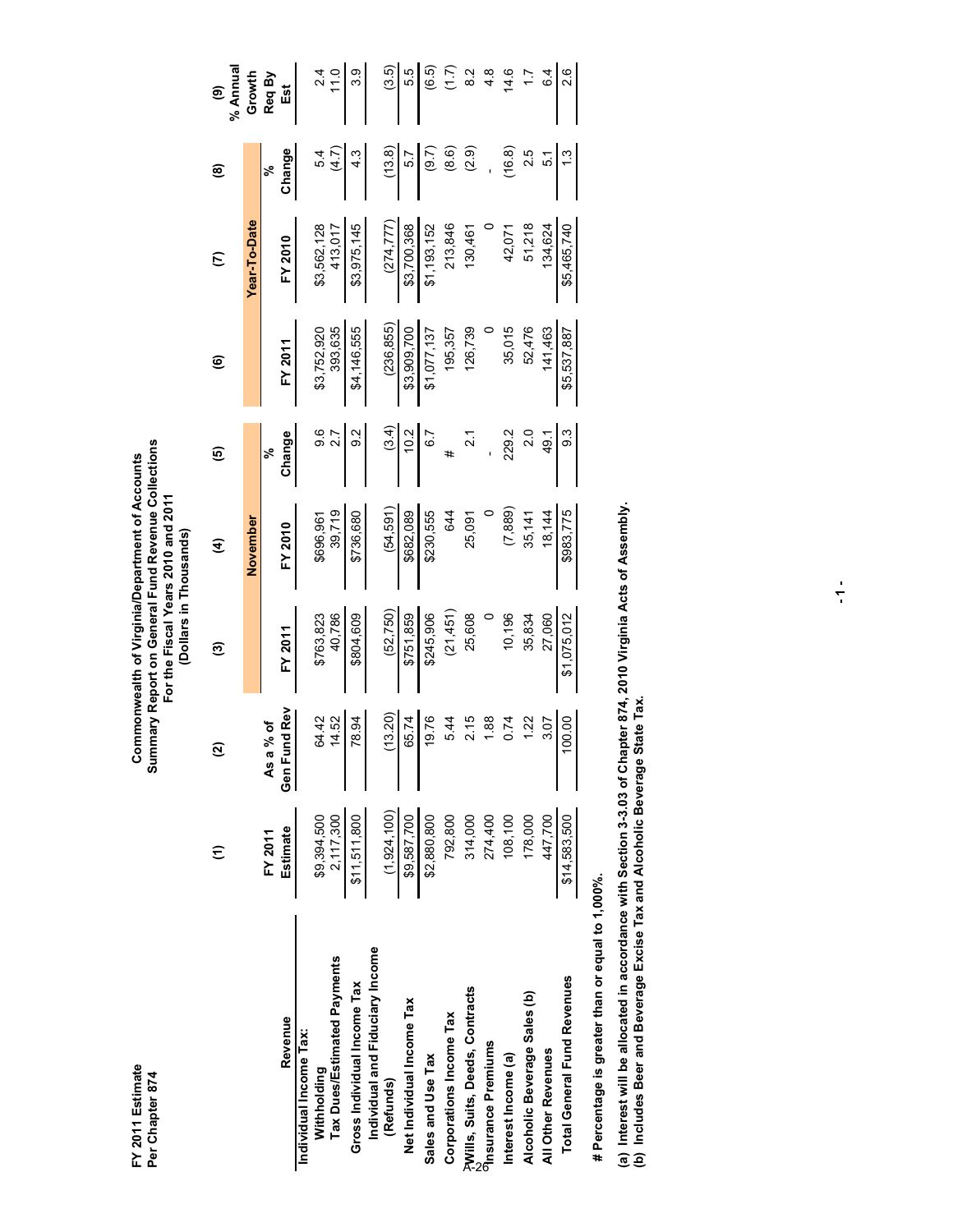FY 2011 Estimate<br>Per Chapter 874

| FY 2011 Estimate                              |                                 |                          |             | Commonwealth of Virginia/Department of Accounts                                                   |                   |               |                       |                  |                      |
|-----------------------------------------------|---------------------------------|--------------------------|-------------|---------------------------------------------------------------------------------------------------|-------------------|---------------|-----------------------|------------------|----------------------|
| Per Chapter 874                               |                                 |                          |             | General Fund Statement of Revenue Collections and Estimates<br>For the Fiscal Years 2010 and 2011 |                   |               |                       |                  |                      |
|                                               |                                 |                          |             | (Dollars in Thousands)                                                                            |                   |               |                       |                  |                      |
|                                               | $\widehat{\tau}$                | ପ୍ର                      | ම           | E                                                                                                 | ම                 | ම             | $\epsilon$            | ම                | ම                    |
|                                               |                                 | As a %                   |             | November                                                                                          |                   |               | Year-To-Date          |                  | % Annual             |
| Revenue                                       | Estimate<br>FY 2011             | Gen Fund Rev<br>of Total | FY 2011     | FY 2010                                                                                           | Change<br>৯ং      | FY 2011       | FY 2010               | Change<br>৯ং     | Req By Est<br>Growth |
| axes                                          |                                 |                          |             |                                                                                                   |                   |               |                       |                  |                      |
| Individual Income Tax - Withholding           | \$9,394,500                     | 64.42                    | \$763,823   | \$696,961                                                                                         | 9.6               | \$3,752,920   | \$3,562,128           | 5.4              | 2.4                  |
| Tax Dues/Estimated Payments                   | 2,117,300                       | 14.52                    | 40,786      | 39,719                                                                                            | 2.7               | 393,635       | 413,017               | $\overline{4.7}$ | 11.0                 |
| Gross Individual Income Tax                   |                                 |                          | \$804,609   | \$736,680                                                                                         | 9.2               | \$4,146,555   | \$3,975,145           | 4.3              | 3.9                  |
| Individ and Fiduc Income (Refunds)            | $\frac{$1,511,800}{$1,924,100}$ | $\frac{78.94}{(13.20)}$  | (52, 750)   | (54,591)                                                                                          | (3.4)             | (236, 855)    | (274, 777)            | (13.8)           | (3.5)                |
| Net Individual Income Tax                     | \$9,587,700                     | 65.74                    | \$751,859   | \$682,089                                                                                         | 10.2              | \$3,909,700   | \$3,700,368           | .<br>თ           | 5.5                  |
| Sales and Use Tax                             | 2,880,800                       | 19.76                    | 245,906     | 230,555                                                                                           | 6.7               | 1,077,137     | 1,193,152             | (9.7)            | (6.5)                |
| Corporations Income                           | 792,800                         | 5.44                     | (21,451)    | 644                                                                                               | #                 | 195,357       | 213,846               | (8.6)            | (7.7)                |
| Public Service Corporations                   | 94,200                          | 0.65                     | 6,671       | 1,319                                                                                             | 405.8             | 31,882        | 31,619                | $\ddot{\circ}$   | (3.1)                |
| Insurance Premiums                            | 274,400                         | 1.88                     |             |                                                                                                   |                   |               |                       |                  | 4.8                  |
| Alcoholic Beverage Excise                     | 134,600                         | 0.92                     | 32,507      | 31,598                                                                                            | 2.9               | 33,149        | 31,706                | 4.6              | $2.\overline{3}$     |
| Beer and Beverage Excise                      | 43,400                          | 0.30                     | 3,327       | 3,543                                                                                             | (6.1)             | 19,327        | 19,512                | (0.9)            | (0.2)                |
| Wills, Suits, Deeds, Contracts                | 314,000                         | 2.15                     | 25,608      | 25,091                                                                                            | 2.1               | 126,739       | 130,461               | (2.9)            | 8.2                  |
| Inheritance, Gift, and Estate                 | $\circ$                         | 0.00                     | (723)       | 866                                                                                               | (183.5)           | 386           | 2,814                 | (86.3)           | (100.0)              |
| <b>Bank Franchise</b>                         | 15,000                          | 0.10                     |             |                                                                                                   |                   | 55            |                       | 104.8            | (35.2)               |
| Other Taxes                                   | 3,600                           | 0.02                     | (424)       | (504)                                                                                             | 15.9              | 1,882         | $(1, 139)$<br>2,045   | (8.0)            | 15.3                 |
| <b>Total Taxes</b>                            | \$14,140.500                    | 96.96                    | \$1,043,280 | \$975,201                                                                                         |                   | \$5,395,614   | \$5,324,384           |                  |                      |
| Rights and Privileges:                        |                                 |                          |             |                                                                                                   |                   |               |                       |                  |                      |
| Licenses and Permits                          | \$4,200                         | 0.03                     | \$369       | \$333                                                                                             | 10.8              | \$1,755       | \$1,670               | 5.1              | (1.9)                |
| Corp. Franchise and Charters                  | 46,200                          | 0.32                     | 477         | 437                                                                                               | 9.2               | 2,408         | 2,484                 | (3.1)            | (0.9)                |
| Fees for Misc. Privileges & Services          | 13,300                          | 0.09                     | 546         | 1,430                                                                                             | (61.8)            | 3,803         | 3,939                 | (3.5)            | 14.0                 |
| Total Rights and Privileges                   | \$63,700                        | 0.44                     | \$1,392     | \$2,200                                                                                           | (36.7)            | \$7,966       | \$8,093               | $\frac{6}{10}$   |                      |
| Other Revenues:                               |                                 |                          |             |                                                                                                   |                   |               |                       |                  |                      |
| Sales of Property & Commodities               | \$22,500                        | 0.15                     |             |                                                                                                   |                   | \$132         |                       | #                | #                    |
| Assessmts & Ropts for Support of Special Svcs | 400                             | 0.00                     | 47          | 53                                                                                                | (11.3)            | 189           | 120                   | 57.5             | 7.2                  |
| Institutional Revenue                         | 5,900                           | 0.04                     | 115         | 438                                                                                               |                   | 2,293         | 2,581                 | (11.2)           | (2.0)                |
| Interest (a)                                  | 108,100                         | 0.74                     | 10,196      | (7, 889)                                                                                          | $(73.7)$<br>229.2 | 35,015        | 42,071                | (16.8)           | 14.6                 |
| Dividends and Rent                            | 300                             | 0.00                     |             | 23                                                                                                | (73.9)            | 228           | 215                   | 6.0              | (14.0)               |
| Fines, Forfeitures & Fees                     | 230,000                         | 1.58                     | 19,391      | 13,557                                                                                            | 43.0              | 94,943        | 85,418                | 11.2             | 12.2                 |
| Other Revenue                                 | 8,400                           | 0.06                     | 407         | (42)                                                                                              |                   | 2,043         | 4,517                 | (54.8)           | (51.0)               |
| Excess Fees                                   | (6,500)                         | (0.04)                   | (779)       | (652)                                                                                             | (19.5)            | (4,453)       | (5,554)               | 19.8             | 38.0                 |
| Private Donations, Gifts & Cont.              | $\circ$                         | 0.00                     | $\tilde{0}$ |                                                                                                   | 100.0             | $\frac{4}{3}$ | $\tilde{\mathcal{E}}$ | 41.9             | (100.0)              |
| Cities, Counties, and Towns                   | 10,200                          | 0.07                     | 947         | 881                                                                                               | 7.5               | 3,873         | 3,862                 | $0.\overline{3}$ | 4.5                  |
| <b>Total Other Revenues</b>                   | \$379,300                       | 2.60                     | \$30,340    | \$6,374                                                                                           | 376.0             | \$134,307     | \$133,263             | 8.0              | 5.1                  |
| <b>Total General Fund Revenues</b>            | \$14,583,500                    | 100.00                   | \$1,075,012 | \$983,775                                                                                         | $9.\overline{3}$  | \$5,537,887   | \$5,465,740           |                  | 2.6                  |

A-27

# Percentage is greater than or equal to 1,000%.  **# Percentage is greater than or equal to 1,000%.**

(a) Interest will be allocated in accordance with Section 3-3.03 of Chapter 874, 2010 Virginia Acts of Assembly. **(a) Interest will be allocated in accordance with Section 3-3.03 of Chapter 874, 2010 Virginia Acts of Assembly.**

**- 2 -**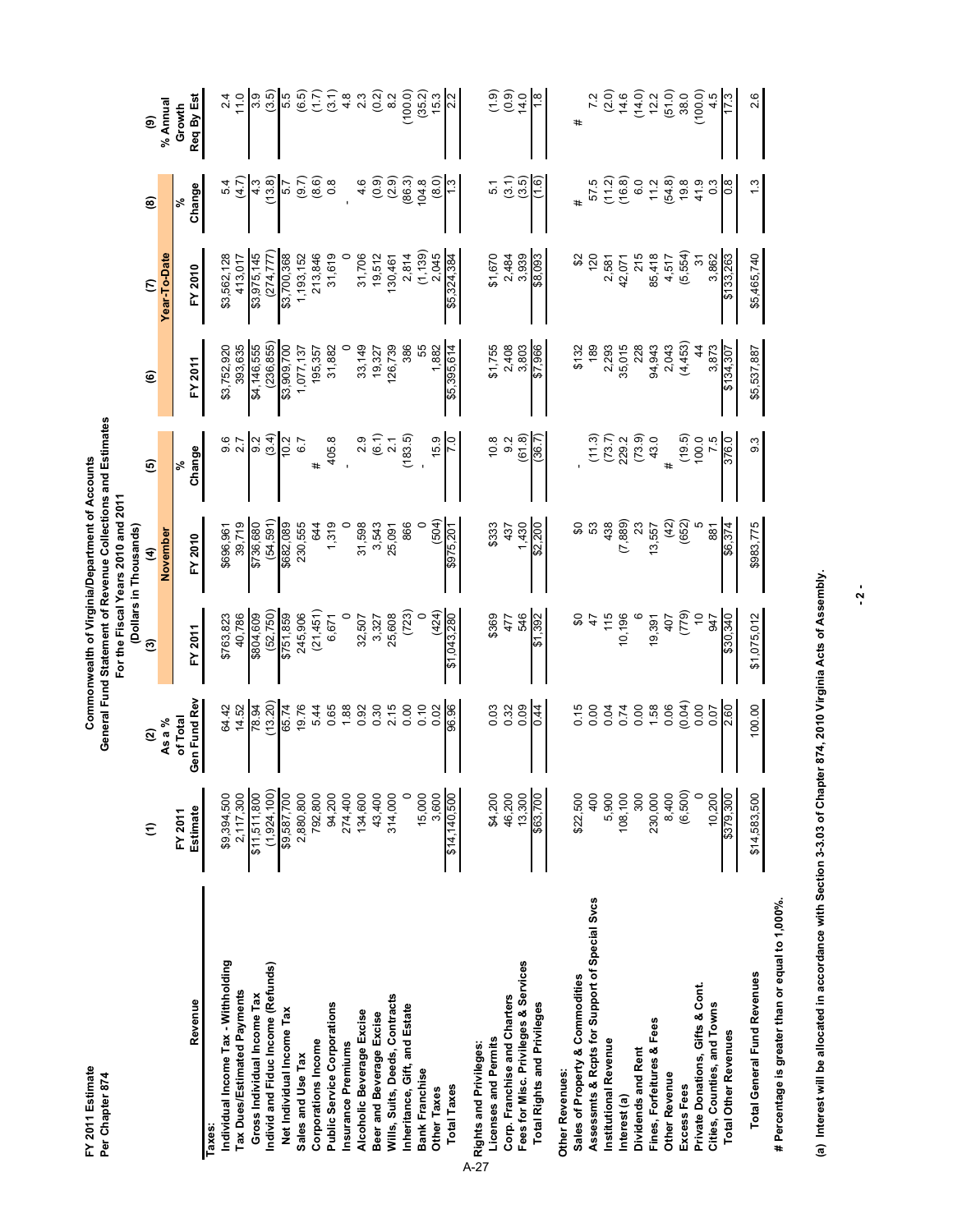|                                                                                |                                                                  |                                                   | (Dollars in Thousands)                         |                |                                                 |                                                                      |                   |                         |
|--------------------------------------------------------------------------------|------------------------------------------------------------------|---------------------------------------------------|------------------------------------------------|----------------|-------------------------------------------------|----------------------------------------------------------------------|-------------------|-------------------------|
|                                                                                |                                                                  |                                                   | November                                       |                |                                                 | <b>Year-To-Date</b>                                                  |                   | % Annual<br>Growth      |
|                                                                                | $\widehat{\mathbf{e}}$<br>Estimate<br>FY 2011                    | FY 201                                            | <b>FY 2010</b>                                 | Change<br>ಸ್   | FY 2011                                         | FY 2010                                                              | ව<br>Change<br>ಸ್ | By Estimate<br>Required |
| -ottery Collections                                                            |                                                                  |                                                   |                                                |                |                                                 |                                                                      |                   |                         |
| Win for Life                                                                   | \$21,000                                                         |                                                   |                                                |                |                                                 | \$13,260<br>12,163<br>12,319<br>100,210<br>87,210<br>87,210<br>2,989 |                   |                         |
|                                                                                |                                                                  |                                                   |                                                |                |                                                 |                                                                      |                   |                         |
|                                                                                |                                                                  |                                                   |                                                |                |                                                 |                                                                      |                   |                         |
|                                                                                |                                                                  |                                                   |                                                |                |                                                 |                                                                      |                   |                         |
|                                                                                |                                                                  | 81,657<br>0,024357<br>0,03157<br>81,087<br>81,087 | 82,322<br>83,573<br>83,573<br>83,736<br>82,736 |                | 89<br>1467<br>146703<br>89703<br>89703<br>89703 |                                                                      |                   |                         |
| Cash 5<br>Pick 4<br>Pick 3<br>Mega Millions / Powerball<br>fast Play<br>Raffle | 26,000<br>205,000 000<br>205,000 000<br>120,000 000<br>720,000 7 |                                                   |                                                |                |                                                 |                                                                      |                   |                         |
|                                                                                |                                                                  |                                                   | $\circ$                                        |                |                                                 |                                                                      |                   |                         |
| Scratch                                                                        |                                                                  | 63,442                                            | 56,090                                         | 13.1           | 299,921                                         | 288,652                                                              | 3.9               |                         |
| Gross Lottery Revenue                                                          | 1,414,600                                                        |                                                   | 107,586                                        | $\overline{9}$ | 584,159                                         | 584,427                                                              | $\overline{0}$ .  | (1.4)                   |
| Expenses (c)                                                                   | 979,400                                                          | 85,968 (d)                                        | 76,597                                         | 12.2           | 410,646 (d)                                     | 401,944                                                              | 2.2               | (2.5)                   |
| Net Lottery Ticket Profits                                                     | \$435,200                                                        | $$32,042$ (d)                                     | \$30,989                                       | 34             | $$173,513$ (d)                                  | \$182,483                                                            | (4.9)             | $\frac{2}{3}$           |
|                                                                                |                                                                  |                                                   |                                                |                |                                                 |                                                                      |                   |                         |

**Commonwealth of Virginia/Department of Lottery Summary Report on Lottery Collections For the Fiscal Years 2010 and 2011** 

Commonwealth of Virginia/Department of Lottery Summary Report on Lottery Collections For the Fiscal Years 2010 and 2011

(a) Estimate established in Chapter 874, 2010 Virginia Acts of Assembly. (a) Estimate established in Chapter 874, 2010 Virginia Acts of Assembly.

Lottery revenues can have dramatic swings up and down month to month depending on the lotto jackpots, prize expense, and game (b) The current year figures on this chart, including growth percentages, are not an indicator of the probable outcome for the fiscal year. Lottery revenues can have dramatic swings up and down month to month depending on the lotto jackpots, prize expense, and game (b) The current year figures on this chart, including growth percentages, are not an indicator of the probable outcome for the fiscal year.

related administrative expenses. related administrative expenses.

(c) "Expenses" includes prizes to winners, compensation to retailers, instant and online gaming costs, Lottery operating expenses, and net other income/expense. (c) "Expenses" includes prizes to winners, compensation to retailers, instant and online gaming costs, Lottery operating expenses, and net other income/expense. (d) Current month includes operating expenses estimated (unaudited closing). (d) Current month includes operating expenses estimated (unaudited closing).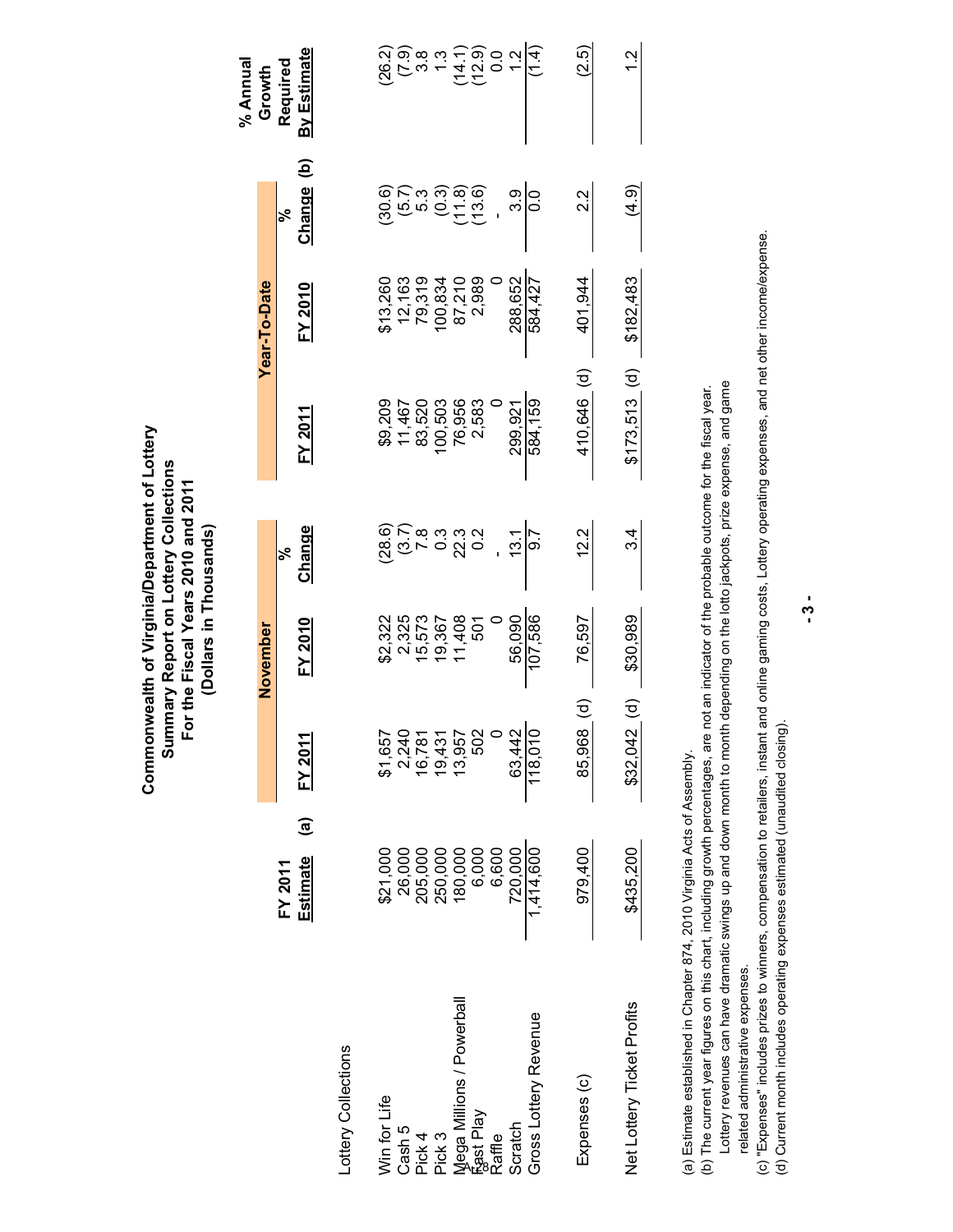# Highway Maintenance and Operating Fund and Transportation Trust Fund Revenues **Highway Maintenance and Operating Fund and Transportation Trust Fund Revenues** Summary Statement of Selected Revenue Estimates & Collections **Summary Statement of Selected Revenue Estimates & Collections** Commonwealth of Virginia/Department of Accounts  **Commonwealth of Virginia/Department of Accounts**

For the Fiscal Years 2010 and 2011  **For the Fiscal Years 2010 and 2011** 

(Dollars in Thousands) **(Dollars in Thousands)**

|                                    |             |                         |                |           |                  |                |              |                  | % Annual       |
|------------------------------------|-------------|-------------------------|----------------|-----------|------------------|----------------|--------------|------------------|----------------|
|                                    |             | As a %                  |                | November  |                  |                | Year-To-Date |                  | Growth         |
|                                    | FY 2011     | <b>Total</b><br>5<br>10 |                |           | వ్               |                |              | వ్               | Required       |
| Revenue                            | Estimate    | <b>Fund</b>             | <b>FY 2011</b> | FY 2010   | Change           | <b>FY 2011</b> | FY 2010      | Change           | By Estimate    |
| Motor Fuel Taxes                   | \$841,300   | 25.45                   | \$70,910       | \$65,000  | _<br>თ           | \$299,492      | \$284,486    | 5.3              |                |
| Priority Transportation Fund (PTF) | 148,200     | 4.49                    | 6,782          | 6,631     | $2.\overline{3}$ | 121,291        | 116,430      | 4.2              | (0.6)          |
| Motor Vehicle Sales and Use Tax    | 448,700     | 13.57                   | 41,044         | 30,432    | 34.9             | 220,253        | 196,739      | 12.0             | (5.3)          |
| <b>Patate Sales and Use Tax</b>    | 488,600     | 14.78                   | 42,133         | 39,044    | 7.9              | 82,814         | 204,305      | (10.5)           | (0.4)          |
| Motor Vehicle License Fees         | 242,500     | 7.33                    | 17,661         | 15,419    | 14.5             | 99,820         | 93,863       | 6.3              | 5.3            |
| International Registration Plan    | 60,300      | 1.82                    | 3,151          | 1,170     | 169.3            | 18,534         | 15,164       | 22.2             | 0.0            |
| Recordation Tax                    | 33,500      | 1.01                    | 3,126          | 2,844     | თ<br>თ           | 15,033         | 15,898       | (5.4)            | (4.8)          |
| Interest Earnings                  | 30,600      | 0.93                    | 144            | 5,797     | (97.5)           | 4,846          | 6,129        | (20.9)           | 33.3           |
| Misc. Taxes, Fees, and Revenues    | 12,700      | 0.38                    | 999            | 973       | $\overline{2.7}$ | 5,430          | 5,087        | $\overline{6.7}$ | $\overline{6}$ |
| <b>Total State Taxes and Fees</b>  | \$2,306,400 | 69.76                   | \$185,950      | \$167,310 | 111              | \$967,513      | \$938,101    | $\overline{3}$ . | $\overline{C}$ |
|                                    |             |                         |                |           |                  |                |              |                  |                |

# Percentage is greater than or equal to 1,000%.  **# Percentage is greater than or equal to 1,000%.**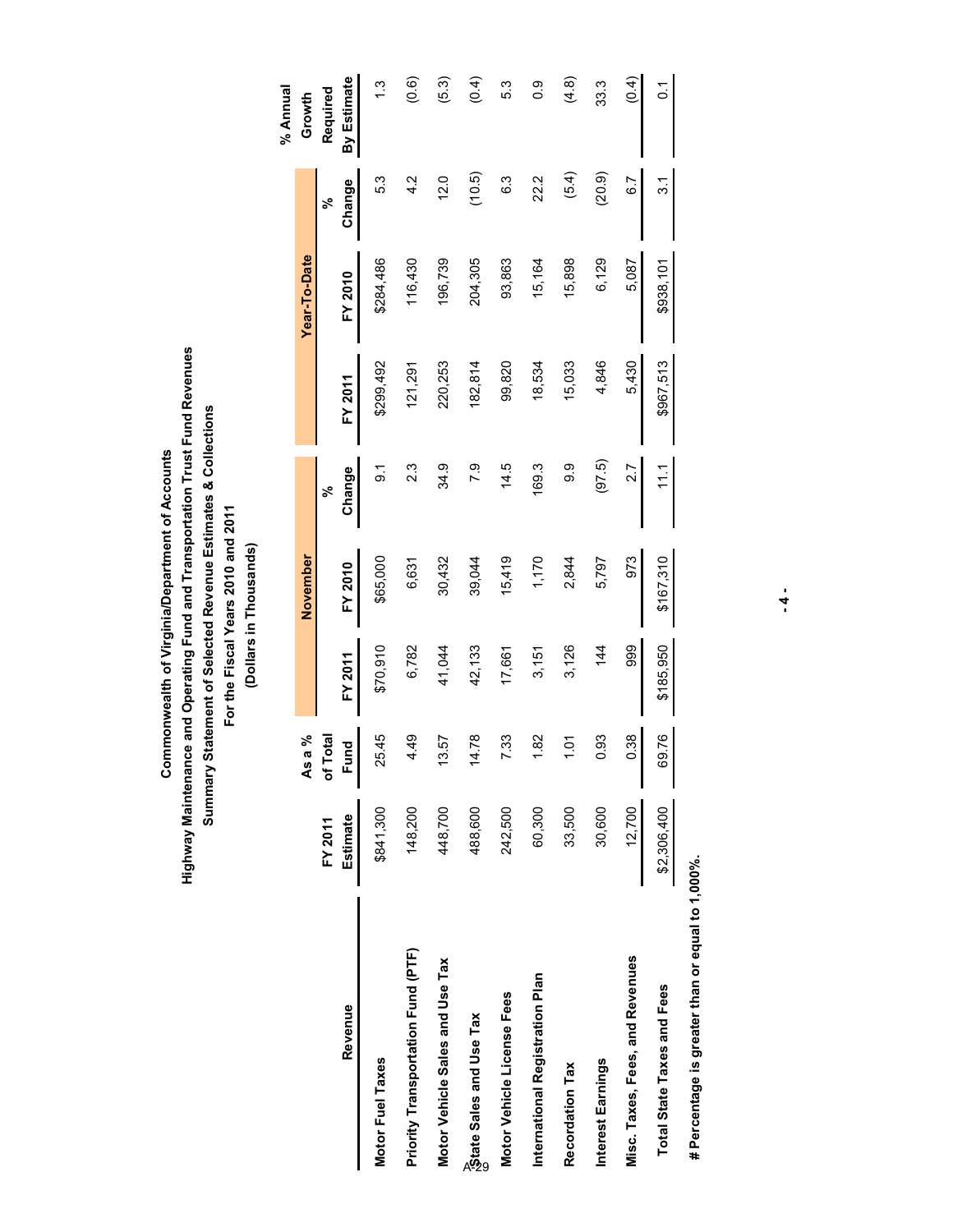Commonwealth of Virginia/Department of Accounts<br>Highway Maintenance and Operating Fund and Transportation Trust Fund Revenues<br>Statement of Revenue Estimates & Collections<br>For the Fiscal Years 2010 and 2011<br>(Dollars in Thou **Highway Maintenance and Operating Fund and Transportation Trust Fund Revenues Commonwealth of Virginia/Department of Accounts Statement of Revenue Estimates & Collections** 

 **For the Fiscal Years 2010 and 2011 (Dollars in Thousands)** 

|                                                                                                   |                             |                                                        |                               |                         |                               |                         |                               |                                         | % Annua                     |
|---------------------------------------------------------------------------------------------------|-----------------------------|--------------------------------------------------------|-------------------------------|-------------------------|-------------------------------|-------------------------|-------------------------------|-----------------------------------------|-----------------------------|
|                                                                                                   | FY 2011                     | a %<br><b>Tal</b><br>$\overline{\mathbf{A}}$<br>7<br>b |                               | November                | ৯ং                            |                         | Year-To-Date                  | ৯ং                                      | Growth                      |
| Revenue                                                                                           | Estimate                    | <b>Pu</b><br>Ē                                         | FY 2011                       | FY 2010                 | Change                        | 2011<br>ř               | FY 2010                       | Change                                  | Required<br>By Est          |
| HIGHWAY MAINTENANCE<br>AND OPERATING FUND:                                                        |                             |                                                        |                               |                         |                               |                         |                               |                                         |                             |
| Motor Fuel Taxes (Includes Road Tax)<br>Motor Vehicle Sales and Use Tax                           | 272,700<br>\$726,800        | 21.99                                                  | 25,044<br>\$61,902            | 18,220<br>\$56,484      | 9 5 4 6<br>9 7 4 6<br>9 7 4 6 | \$258,169<br>132,190    | \$245,508                     | $\frac{5}{16}$                          | 1.6                         |
| Motor Vehicle License Fees                                                                        | 221,300                     | 825<br>6.69                                            | 16,087                        | 14,059                  |                               | 90,982                  | 118,402<br>85,354             | 6.6                                     | (5.8)                       |
| International Registration Plan<br>Recordation Tax (1 cent)                                       | 60,300<br>11,200            | 1.82<br>0.34                                           | 1,042<br>3,151                | 948<br>1,170            | 9.9<br>᠇                      | 18,534<br>5,011         | 15,164<br>5,299               | (5.4)<br>22.2                           | (4.5)<br>$\overline{0}$ .   |
| Misc. Taxes, Fees, and Revenues                                                                   | 12,700                      | 0.38                                                   | 999                           | 973                     | 2.7                           | 5,430                   | 5,087                         | 6.7                                     | (0.4)                       |
| Total State Taxes and Fees                                                                        | \$1,305,000                 | 39.47                                                  | \$108,225                     | 854<br>$\overline{591}$ | œ                             | \$510,316               | \$474,814                     | rö.                                     | 5.O                         |
| Federal Grants and Contracts<br>Other Revenues:                                                   | SO                          | 0.00                                                   | \$1,473                       | \$1,413                 | Ņ<br>4                        | \$8,529                 |                               | 8.9                                     | (100.0)                     |
| <b>Miscellaneous Revenues</b>                                                                     | 16,191                      | 49<br>$\circ$                                          | 1,022                         | 739                     | 38.3                          | 3,937                   | $$7,831$<br>5,474             | (28.1)                                  | 12.3                        |
| Transfer (to) / from Transportation<br><b>Trust Fund</b>                                          | 510,998                     | 15.46                                                  | 0                             | 0                       |                               | 940<br>66,              | 150,000                       | (55.4)                                  | 0.7                         |
| Total Highway Maintenance and<br>Operating Fund                                                   | \$1,832,189                 | 55.42                                                  | \$110,720                     | \$94,006                | œ<br>F.                       | \$589,722               | \$638,119                     | (7.6)                                   | (0.4)                       |
| TRANSPORTATION TRUST FUND:                                                                        |                             |                                                        |                               |                         |                               |                         |                               |                                         |                             |
| (Includes Aviation & Road Taxes)<br>Motor Fuel Taxes                                              | \$114,500                   | $\frac{4}{6}$<br>ω                                     | \$9,008                       | \$8,516                 |                               | \$41,323                | \$38,978                      | Q<br>ق                                  | 6.0<br>0.0                  |
| <sub>y</sub> P⊺F Motor Fuels<br>./PTF Insurance Premiums Tax<br>എotor Vehicle Sales and Use Tax   | 20,000<br>128,200           | 88<br>0.61                                             | 2,000<br>4,782                | 2,000<br>4,631          | 8<br>8 0 0<br>9 0             | 6,000<br>115,291        | 6,000<br>110,430              | $\overline{0}$ .<br>4<br>$\overline{4}$ | (0.7)                       |
|                                                                                                   |                             |                                                        |                               |                         |                               |                         |                               |                                         |                             |
| State Sales and Use Tax<br>(Includes Rental Tax)                                                  | 176,000<br>488,600          | 5.32<br>14.78                                          | 16,000                        | 2,212<br>39,044         | $31.0$<br>$7.9$<br>$15.7$     | 88,063<br>82,814        | 78,337<br>204,305<br>8,509    | 12.4                                    | (4.5)                       |
| Motor Vehicle License Fees                                                                        | 21,200                      | 0.64                                                   | 42,133<br>1,574               | 1,360                   |                               | 8,838                   |                               | $(10.5)$<br>$3.9$                       | $(0.4)$<br>$2.2$            |
| Recordation Tax (2 cents)<br>Interest Earnings                                                    | 22,300<br>30,600            | 0.93<br>0.67                                           | 2,084<br>$\frac{4}{4}$        | 1,896<br>5,797          | (6.76)<br>9.9                 | 10,022<br>846           | 10,599<br>6,129               | $(5.4)$<br>(20.9)                       | ာ<br>မြို့ပါ<br>မြို့       |
| Total State Taxes and Fees                                                                        | \$1,001,400                 | $\frac{82.08}{5}$                                      | 725<br>ِص                     | \$75,456                | ი<br>ო                        | \$457,197               | \$463,287                     | $\omega$                                |                             |
| Federal Grants and Contracts<br>Other Revenues:                                                   | \$881,334                   | 26.66                                                  | \$71,437                      | \$37,995                | 88.0                          | \$434,240               |                               | 11.9                                    | 6.9                         |
| Toll Revenues (Includes Route 28)<br>Receipts from Cities/Counties                                | 30,035<br>59,007            | 1.78<br>0.91                                           | 882<br>727                    | 4,645<br>4,546          | $(84.3)$<br>$(80.6)$          | 6,815<br>24,946         | \$388,107<br>8,767            | (66.6)<br>84.5                          | 28.0                        |
| <b>Miscellaneous Revenues</b><br><b>Total Other Revenues</b>                                      | \$983,465<br>13,089         | 975<br>0.40                                            | 026<br>072<br>\$75.<br>$\sim$ | 005<br>191<br>4<br>\$51 | (49.4)<br>46.7                | \$495,058<br>29,057     | 20,406<br>12,626<br>\$429,906 | 130.1<br>15.2                           | $(32.4)$<br>$(55.8)$<br>4.2 |
|                                                                                                   |                             |                                                        |                               |                         |                               |                         |                               |                                         |                             |
| Maintenance and Operating Fund<br>Total Transportation Trust Fund<br>Transfer (to) / from Highway | ( \$510.998)<br>\$1,473,867 | 15.46<br>44.58                                         | SO<br>79ī<br>52,<br>5         | င္တ<br>647<br>\$126,    | 20.6                          | (\$66.940)<br>\$885,315 | (150,000)<br>\$743,193        | 4<br>55<br>$\overline{9}$               | (0.7)<br>N                  |
| TOTAL HIGHWAY MAINTENANCE AND<br>OPERATING AND TRANSPORTATION<br>TRUST FUND                       | \$3,306,056                 | 00.00                                                  | \$263,517                     | \$220,653               | 19.4                          | \$1,475,037             | \$1,381,312                   | 6.8                                     | $\overline{0}$              |

# Percentage is greater than or equal to 1,000%.  **# Percentage is greater than or equal to 1,000%.**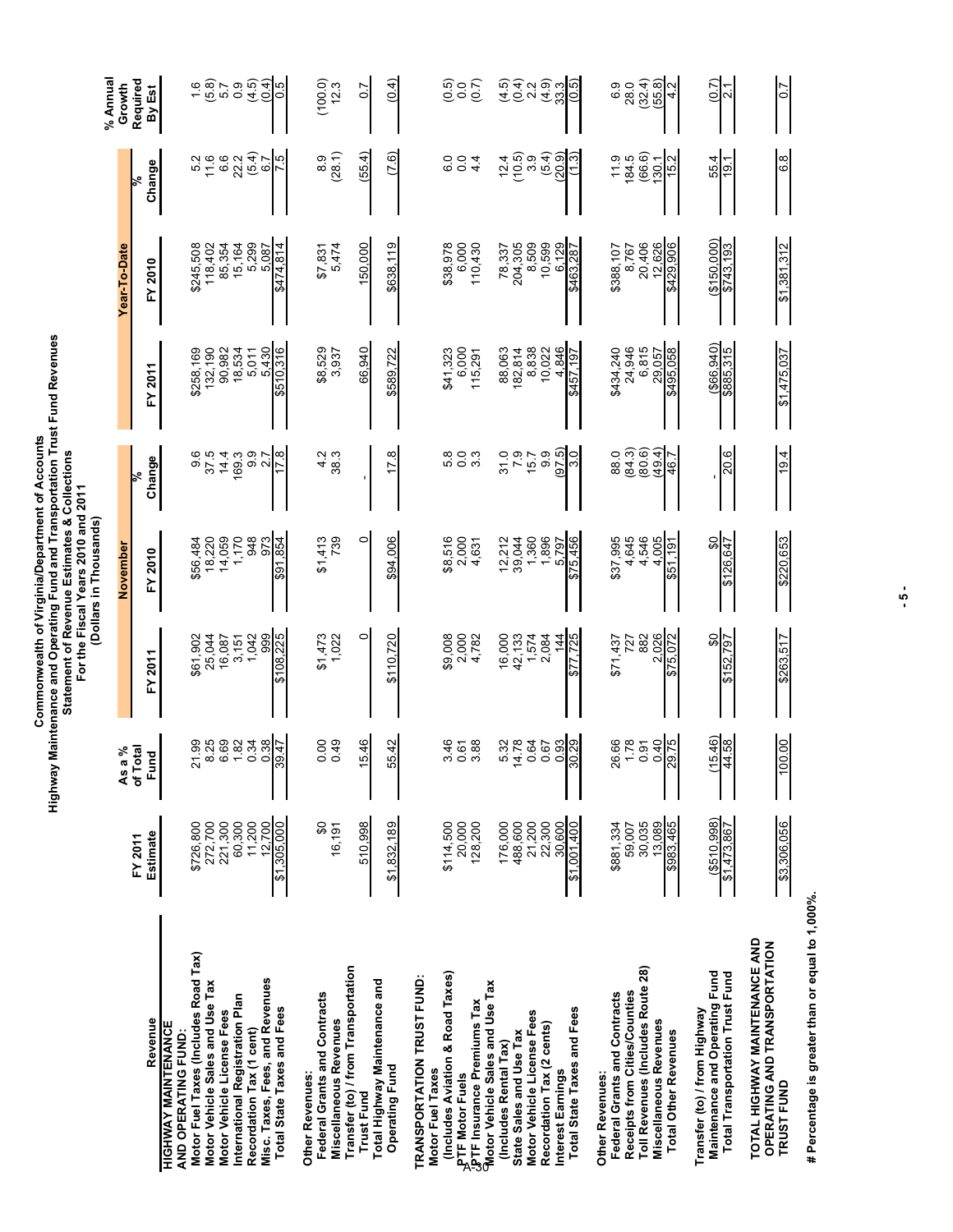

A-31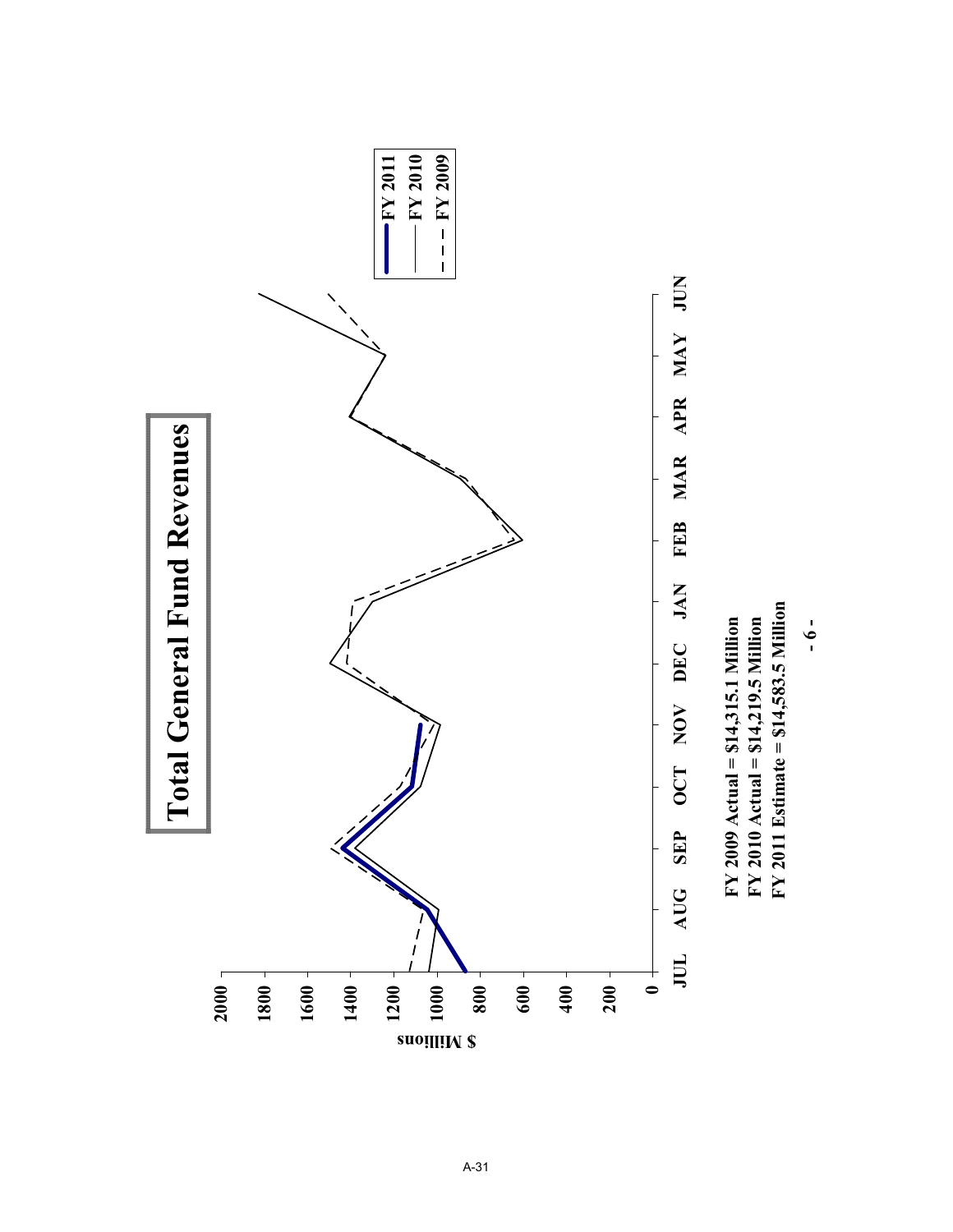

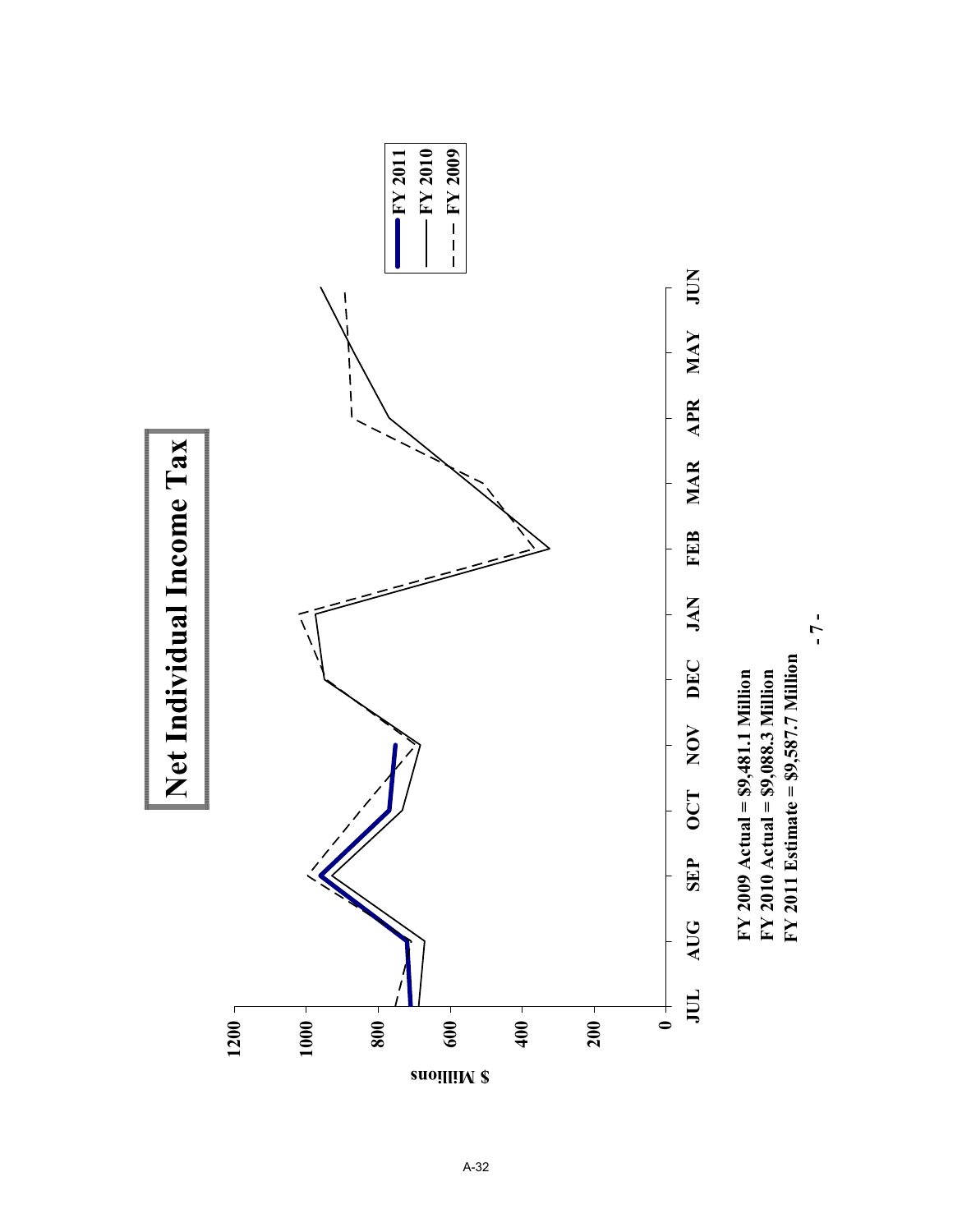

**- 8 -**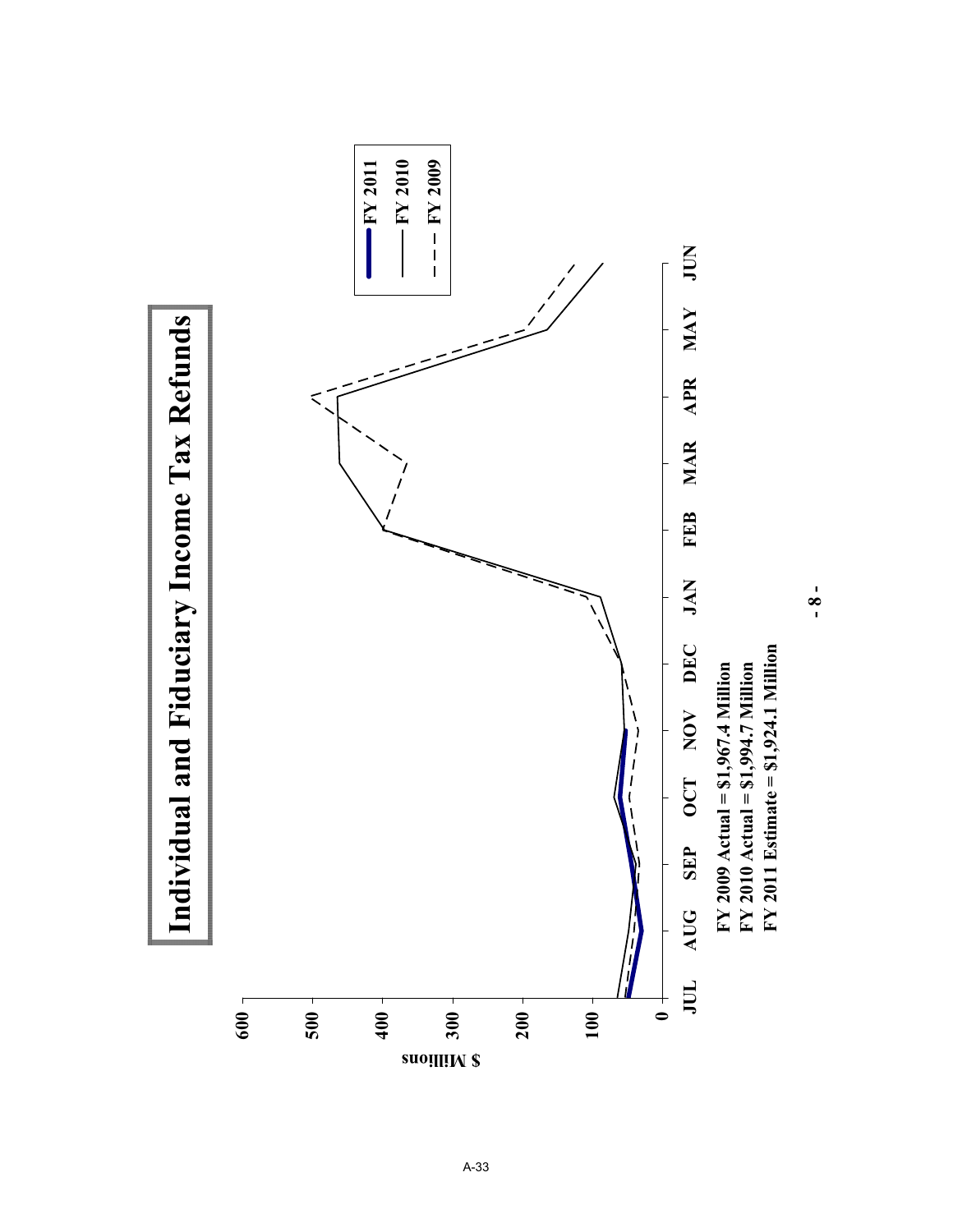# **DEPARTMENT OF THE TREASURY**  DEPARTMENT OF THE TREASURY

General Account Investment Portfolio Monthly Average Balances and Rates<br>For the Fiscal Year 2011 **General Account Investment Portfolio Monthly Average Balances and Rates For the Fiscal Year 2011**

**(Dollars in Millions)**

(Dollars in Millions)

| <b>MONTH</b>         | PRIMARY LIQUIDITY |             | EXTERNAL MANAGEMENT<br>EXTENDED DURATION |                                  | COMPOSITE           |            | TREASURY 1 YR.<br><b>CONSTANT</b> |
|----------------------|-------------------|-------------|------------------------------------------|----------------------------------|---------------------|------------|-----------------------------------|
|                      | Avg. Balance      | Yield       | Avg. Balance                             | <b>Total Retum</b><br>Annualized | Avg. Balance        | Rate       | <b>MATURITY</b><br>Yield          |
| July, 2010           | \$3,327.4         | 0.63%       | $\sim$<br>\$1,232.3                      | $\sim$<br>11.01%                 | $\sim$<br>\$4,559.7 | 3.44%      | $0.29\%$                          |
| August               | \$2,790.8         | co<br>0.29% | \$1,244.3                                | 12.57%                           | \$4,035.1           | S<br>4.08% | $0.26\%$                          |
| September            | \$3,139.8         | 0.62%       | \$1,252.5                                | 3.52%                            | \$4,392.3           | 1.45%      | 0.26%                             |
| October              | \$3,320.2         | 0.57%       | \$1,256.2                                | 3.76%                            | \$4,576.4           | 1.45%      | 0.23%                             |
| November             | \$3,244.5         | $0.52\%$    | \$1,255.0                                | $-5.53%$                         | \$4,499.5           | $-1.17%$   | $0.25\%$                          |
| December             |                   |             |                                          |                                  |                     |            |                                   |
| January, 2011        |                   |             |                                          |                                  |                     |            |                                   |
| February             |                   |             |                                          |                                  |                     |            |                                   |
| March                |                   |             |                                          |                                  |                     |            |                                   |
| April                |                   |             |                                          |                                  |                     |            |                                   |
| Nay                  |                   |             |                                          |                                  |                     |            |                                   |
| June                 |                   |             |                                          |                                  |                     |            |                                   |
| Year-to-Date Average | \$3,164.5         | 0.53%       | \$1,248.1                                | 5.11%                            | \$4,412.6           | 1.83%      | 0.26%                             |

· Performance on the extended duration portion of the General Account is now reported on an annualized total return basis. ƒ Performance on the extended duration portion of the General Account is now reported on an annualized total return basis.

Total return includes unrealized gains and losses, which in the short term can make returns more volatile. Total return includes unrealized gains and losses, which in the short term can make returns more volatile.

Over an extended time period the fluctuations average out and total return approaches the portfolio yield. Over an extended time period the fluctuations average out and total return approaches the portfolio yield.

- Unaudited. ƒ Unaudited.

<sup>1</sup> Federal Reserve Bank H.15 Release. 1 Federal Reserve Bank H.15 Release.

<sup>2</sup> Revised July External Manager Average Balance, Total Return and Composite Average Balance 2 Revised July External Manager Average Balance, Total Return and Composite Average Balance

<sup>3</sup> The Primary Liquidity Yield of 0.29% reflects a \$913,500 write down of Morgan Stanley ABS Capital I in the securities lending portfolio. The Primary Liquidity Yield of 0.29% reflects a \$913,500 write down of Morgan Stanley ABS Capital I in the securities lending portfolio.

Without the write down, the Primary Liquidity Yield would have been 0.68% and the Composite Rate would have been 4.35%. Without the write down, the Primary Liquidity Yield would have been 0.68% and the Composite Rate would have been 4.35%.